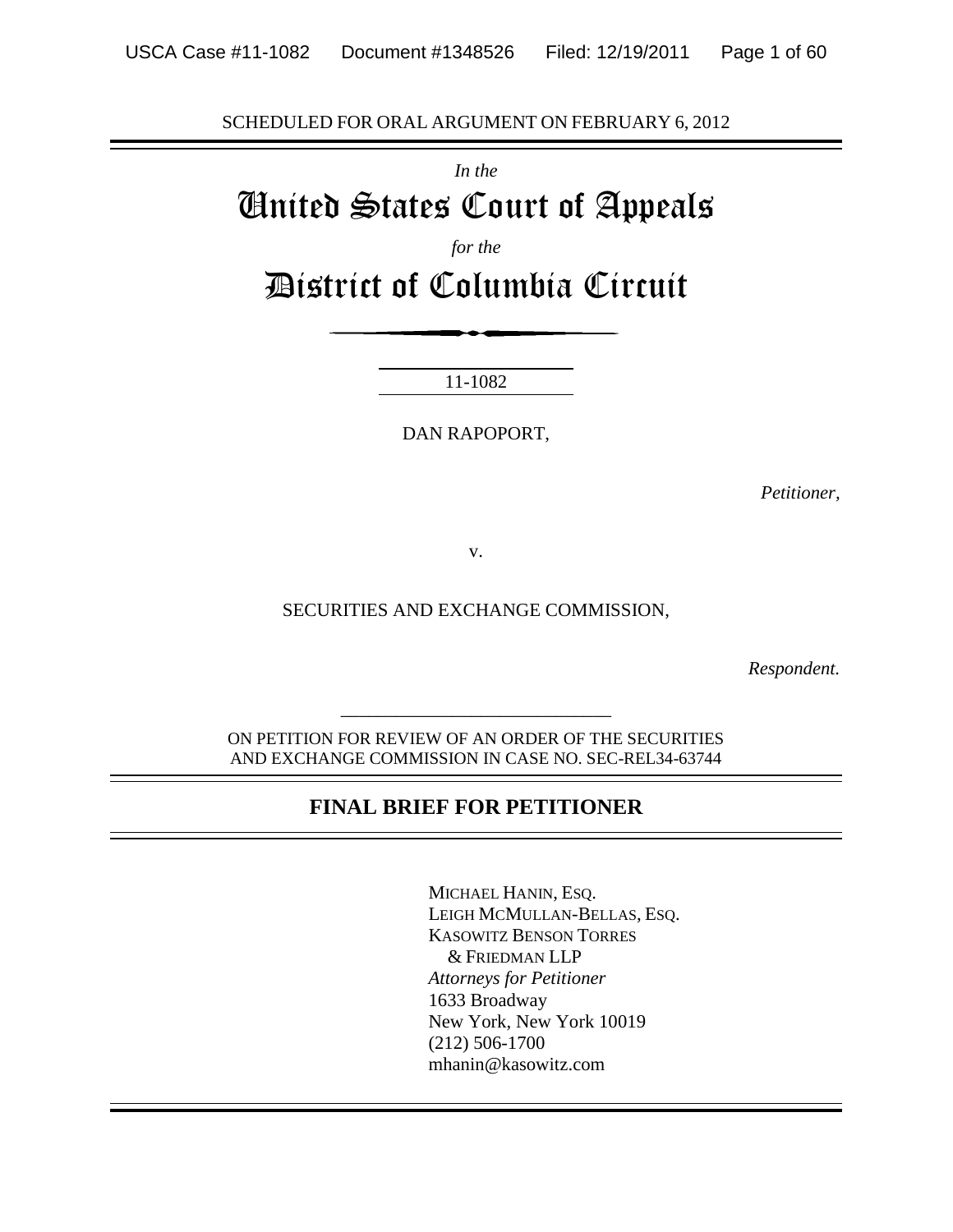### **CERTIFICATE AS TO PARTIES, RULINGS AND RELATED CASES**

Pursuant to D.C. Cir. Rule 28(a)(1), Petitioner Dan Rapoport ("Rapoport") files this Certificate as Parties, Rulings and Related Cases as follows:

#### **A. Parties**

The parties to this case are Rapoport and the Securities and Exchange Commission ("SEC" or the "Commission"). The December 8, 2008 Order Instituting Proceedings against Rapoport ("OIP") also named as a respondent, in addition to Rapoport: CentreInvest, Inc. ("CI-New York"), OOO CentreInvest Securities ("CI-Moscow"), Vladimir Chekholko ("Chekholko"), William Herlyn ("Herlyn"), and Svyatoslav Yenin ("Yenin") (together with Rapoport, the "OIP Respondents").

### **B. Rulings Under Review**

Rapoport's Petition arises from the Commission's Decision dated January 20, 2011 (the "Decision") that denied Rapoport's Motion to Set Aside [as to him] the Order Making Findings and Imposing Sanctions by Default as to CentreInvest, Inc., Dan Rapoport, and Svyatoslav Yenin dated July 31, 2009 (the "Default Order").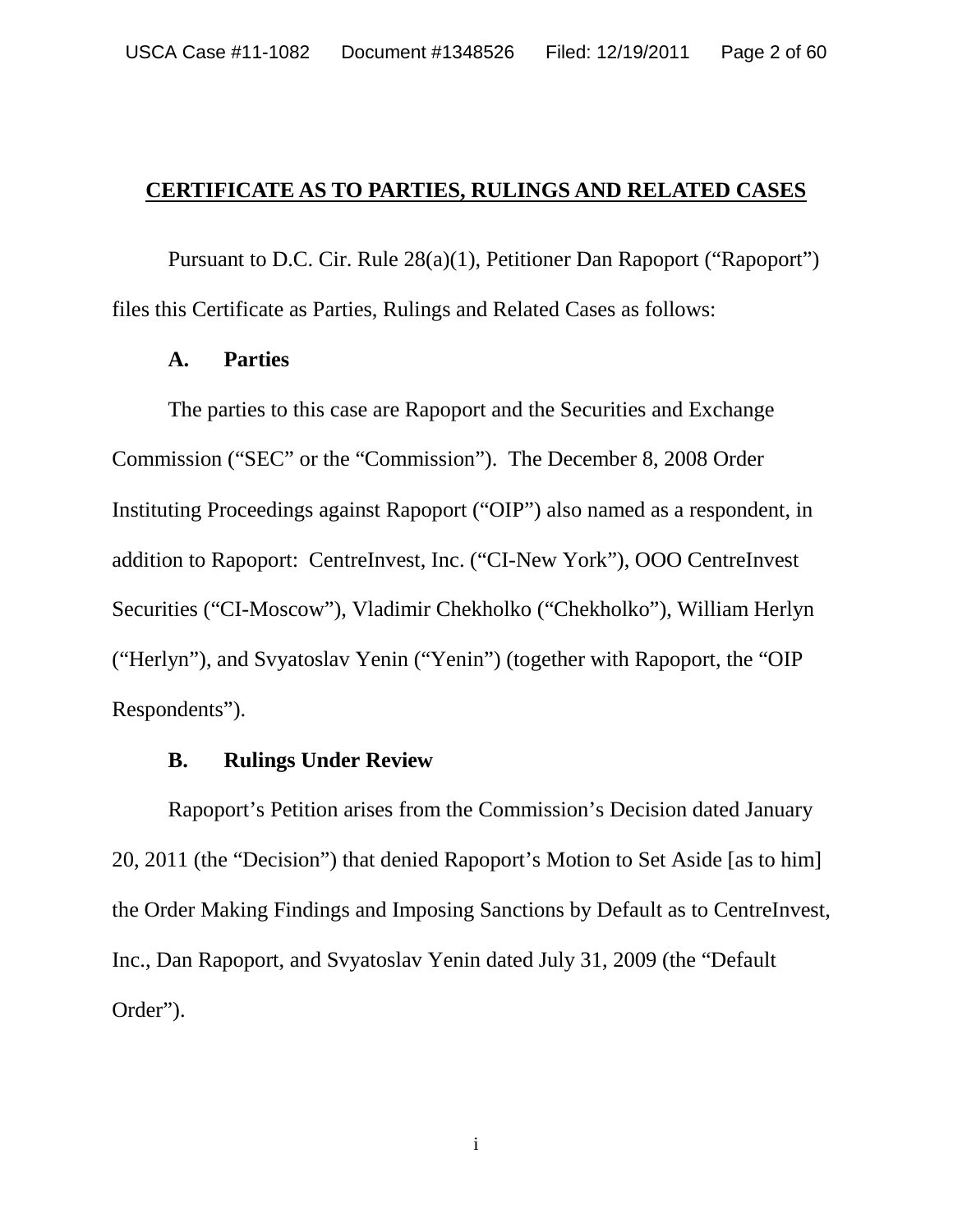# **C. Related Cases**

There are no pending related cases of which counsel is aware, including cases brought by the other OIP Respondents.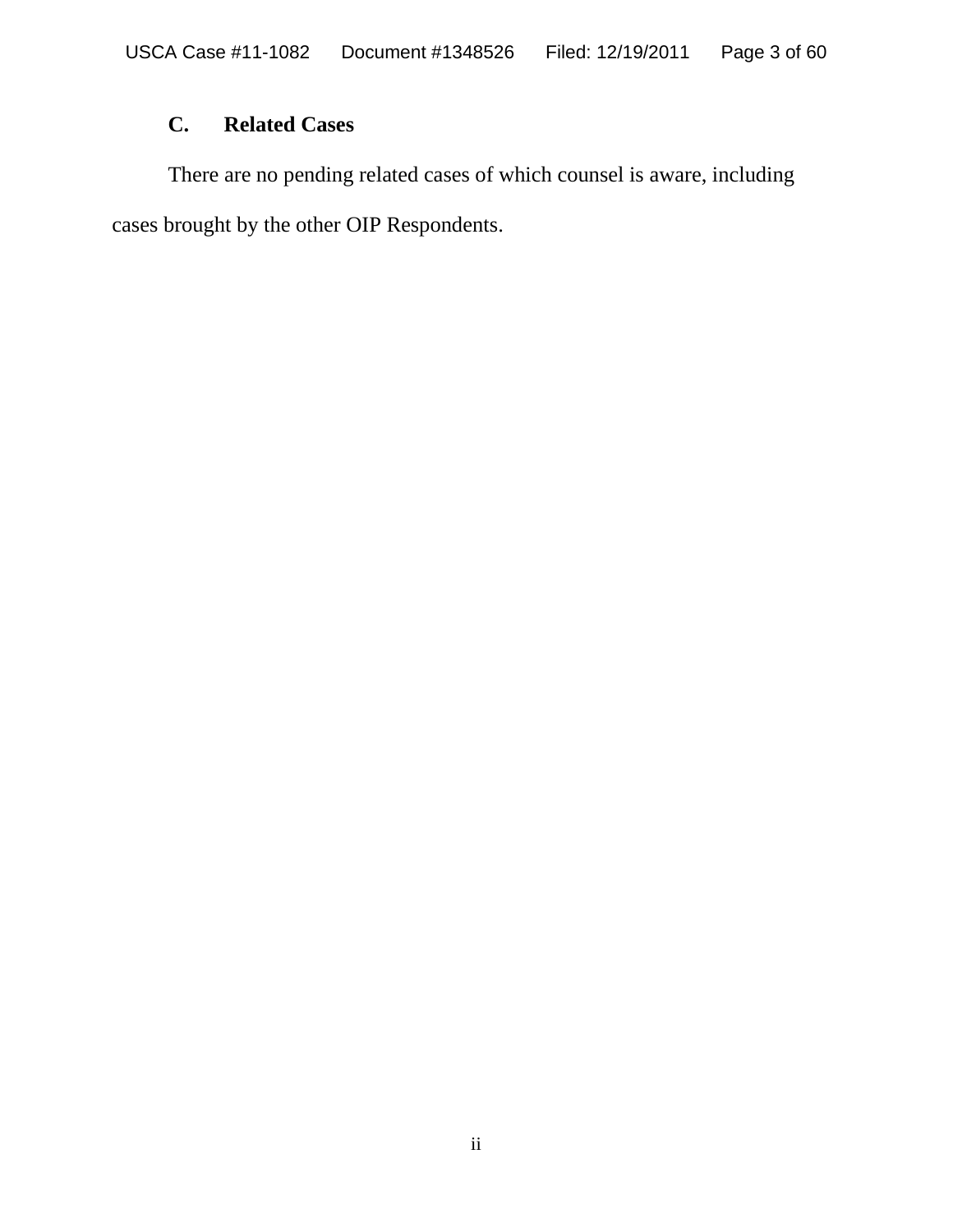# **STATEMENT REGARDING ORAL ARGUMENT**

In a June 21, 2011 order, the Court scheduled oral argument for October 20, 2011. On June 29, 2011, the Court granted Rapoport's unopposed motion to stay the briefing schedule pending mediation, removed the case from the October 20, 2011 oral argument calendar, and set a revised briefing schedule. Pursuant to the revised schedule, final briefs are due December 19, 2011. The Court has scheduled oral argument for February 6, 2012.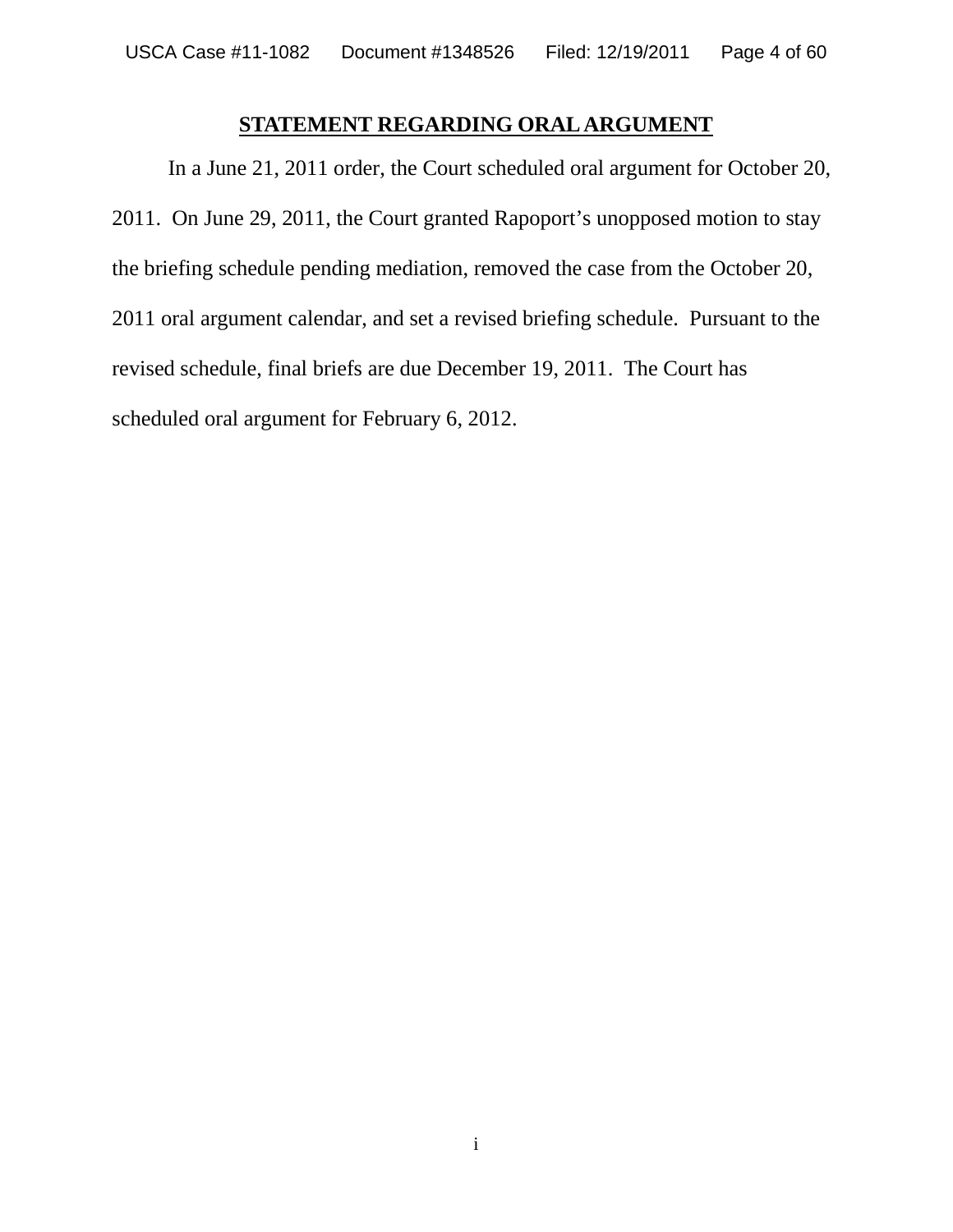# **TABLE OF CONTENTS**

# Page

|    |                 | CERTIFICATE AS TO PARTIES, RULINGS AND RELATED CASES i    |
|----|-----------------|-----------------------------------------------------------|
|    | $\mathsf{A}.$   |                                                           |
|    | <b>B.</b>       |                                                           |
|    | $\mathcal{C}$ . |                                                           |
|    |                 |                                                           |
|    |                 |                                                           |
|    |                 |                                                           |
|    |                 |                                                           |
|    |                 |                                                           |
|    |                 |                                                           |
|    |                 |                                                           |
|    |                 |                                                           |
|    |                 |                                                           |
|    |                 |                                                           |
|    |                 |                                                           |
|    |                 |                                                           |
|    |                 |                                                           |
|    |                 |                                                           |
|    |                 |                                                           |
| I. |                 | The Commission Applied The Wrong Legal Test To Rapoport's |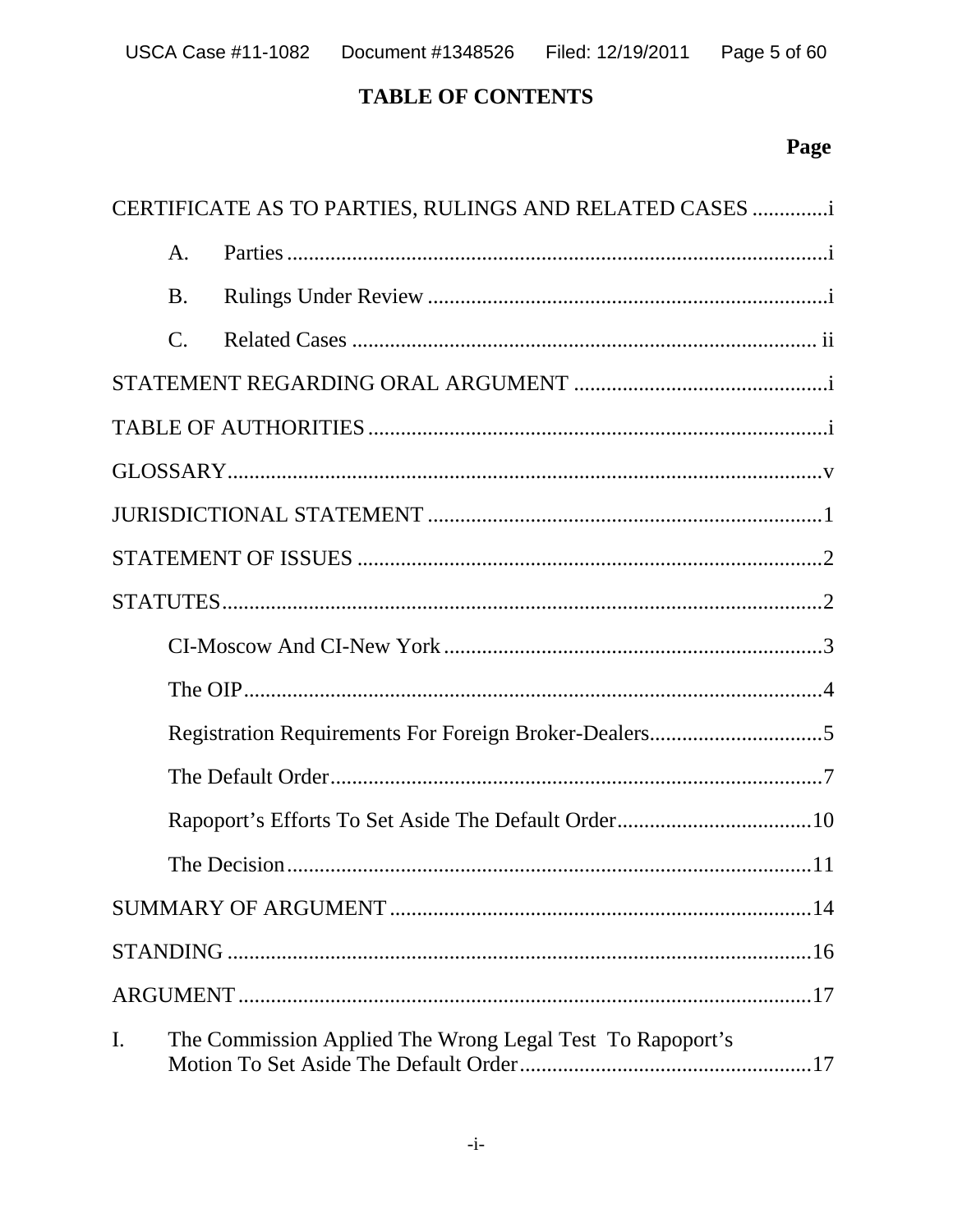| II. | The Commission Abused Its Discretion By Imposing Capricious<br>Sanctions On Rapoport That Are Not Supported By The Well-Pleaded |                                                              |  |
|-----|---------------------------------------------------------------------------------------------------------------------------------|--------------------------------------------------------------|--|
|     | A.                                                                                                                              | Sanctions Attributable To 2003-2005 Are Neither Justified By |  |
|     | <b>B</b> .                                                                                                                      | "Second-Tier" Penalties Against Rapoport Are Neither         |  |
|     |                                                                                                                                 |                                                              |  |
|     |                                                                                                                                 |                                                              |  |
|     |                                                                                                                                 |                                                              |  |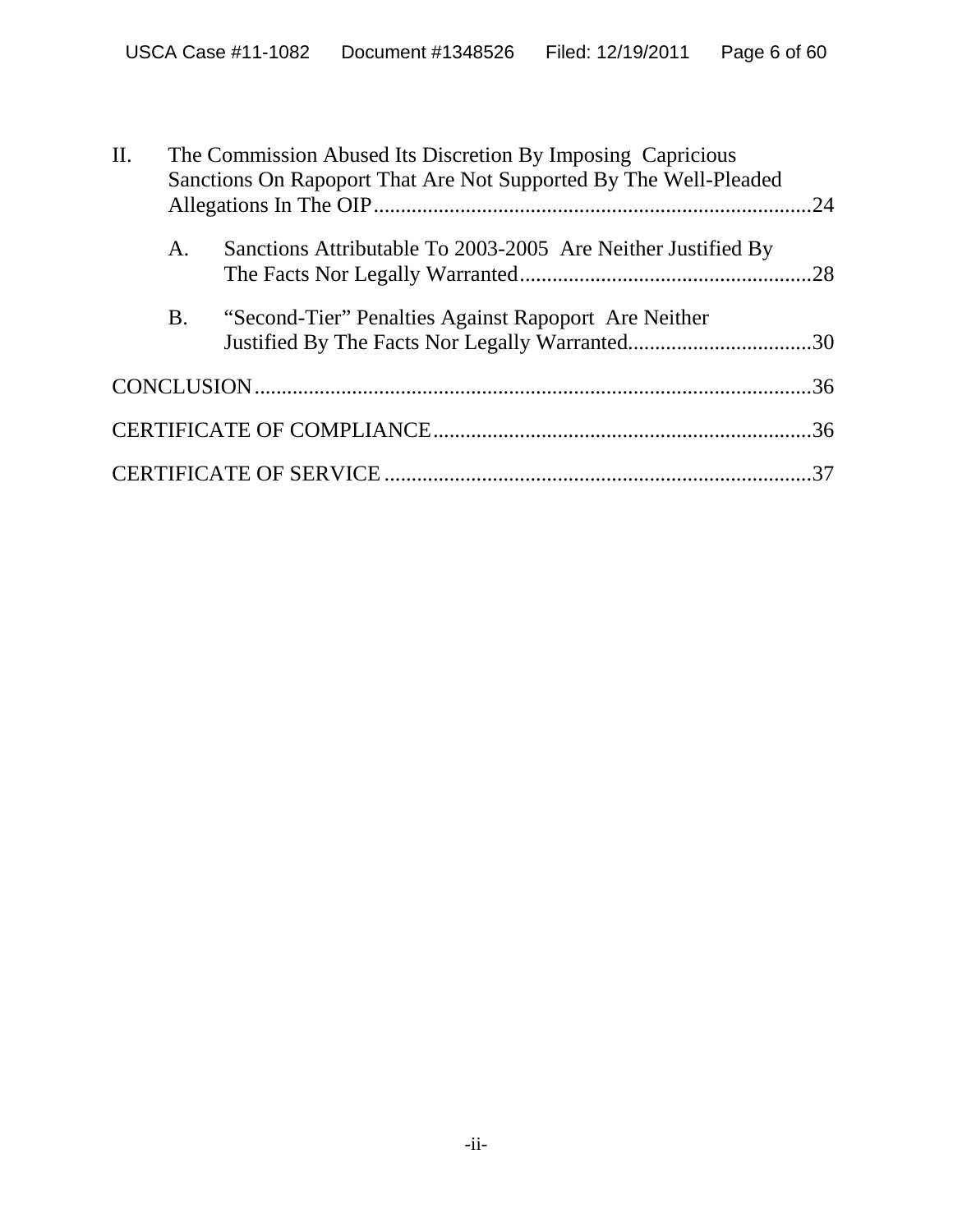# **TABLE OF AUTHORITIES**

# **Page(s)**

# **Cases:**

| 131 Main St. Assoc. Inc. v. Manko,                                               |
|----------------------------------------------------------------------------------|
| Adkins v. Teseo, 180                                                             |
| Azamar v. Stern,                                                                 |
| Capital Yacht Club v. Vessel Aviva,                                              |
| Credit Lyonnais Sec. (USA), Inc. v. Alcantara,                                   |
| Delta Sigma Theta Sorority, Inc. v. Lamith Designs, Inc.,                        |
| Ernst and Ernst v. Hochfelder,                                                   |
| Flynn v. Pulaski Constr. Co., Inc.,                                              |
| Hateley v. SEC,                                                                  |
| Hill v. Republic of Iraq,                                                        |
| Int'l Painters & Allied Trades Indus. Pension Fund v. R.W. Amrine Drywall<br>Co. |
|                                                                                  |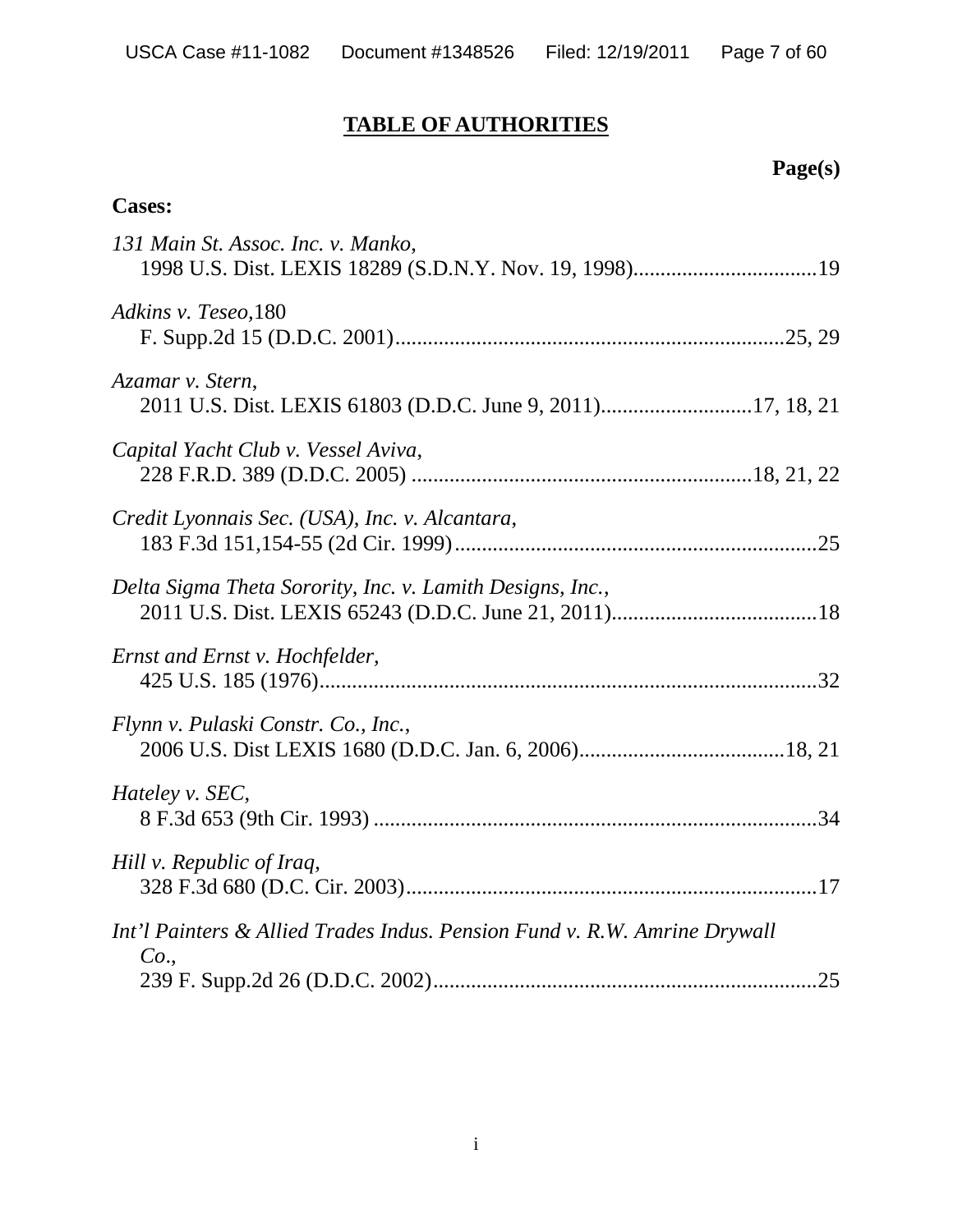| Jackson v. Beech,                                     |
|-------------------------------------------------------|
| Jost v. Surface Transp. Bd.,                          |
| <i>*Keegel v. Key West &amp; Caribbean Trad. Co.,</i> |
| $KPMG$ , LLP v. SEC,                                  |
| McCarthy v. SEC,                                      |
| Medunic v. Lederer,                                   |
| Mohamad v. Rajoub,                                    |
| Monetta Fin. Servs., Inc. v. SEC,                     |
| SEC v. Chekholko,                                     |
| SEC v. Chenery Corp.,                                 |
| SEC v. M&A West, Inc.,                                |
| SEC v. McNulty,                                       |
| SEC v. Moran,                                         |
| Steadman v. SEC,                                      |

\* Authorities upon which we chiefly rely are marked with asterisks.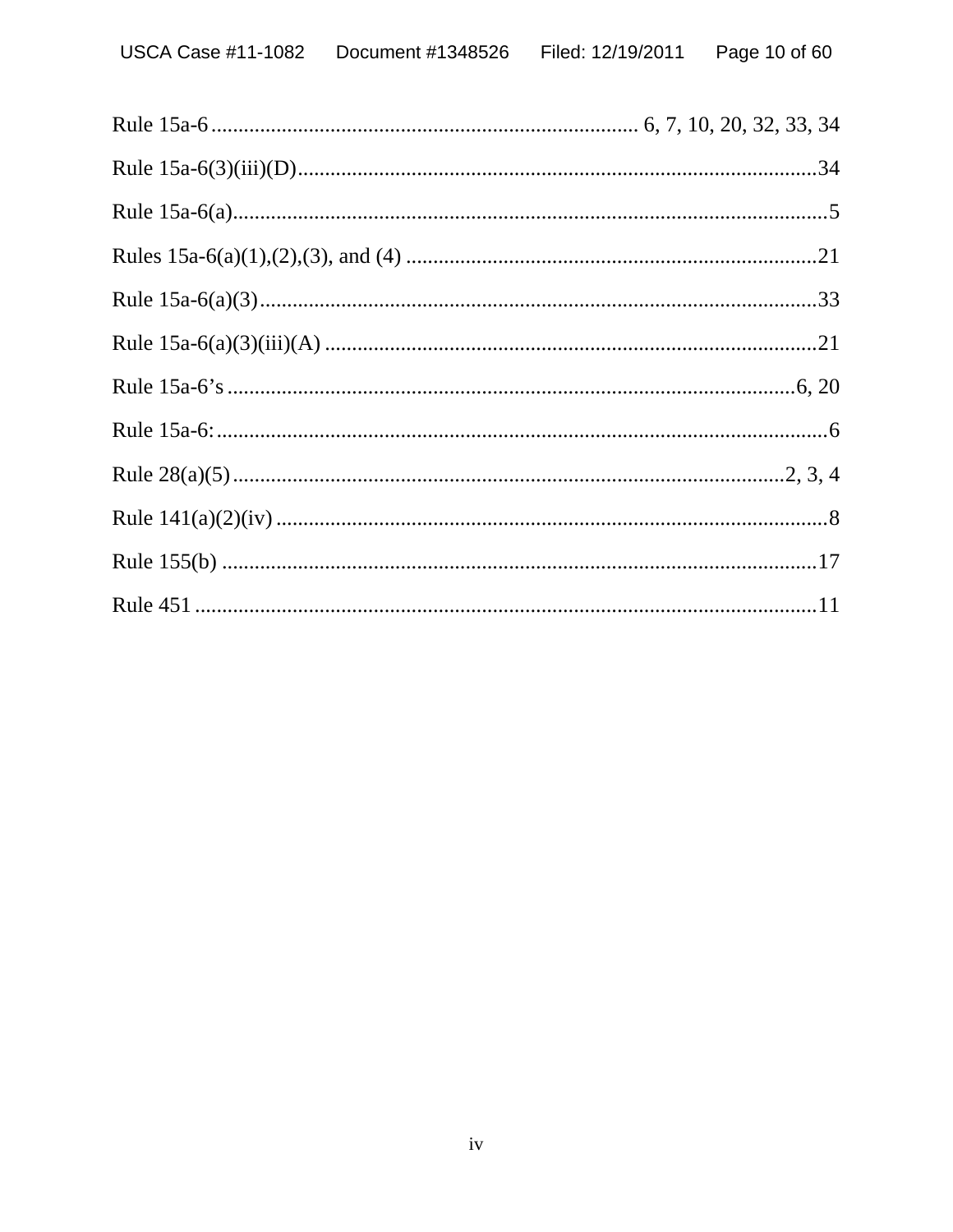# **GLOSSARY**

| Term:                     | <b>Defined Herein As:</b>                    |  |  |
|---------------------------|----------------------------------------------|--|--|
|                           |                                              |  |  |
| <b>ALJ</b>                | <b>Administrative Law Judge</b>              |  |  |
|                           |                                              |  |  |
| <b>Adopting Release</b>   | The August 15, 1989 Adopting Release         |  |  |
|                           | for Rule 15a-6 titled "Registration"         |  |  |
|                           | Requirements for Foreign Broker-<br>Dealers" |  |  |
| Commission or SEC         | <b>Respondent Securities and Exchange</b>    |  |  |
|                           | Commission                                   |  |  |
| Chekholko                 | OIP Respondent Vladimir Chekholko            |  |  |
| CI-Moscow                 | <b>OOO</b> CentreInvest Securities,          |  |  |
|                           | Rapoport's Moscow-based employer             |  |  |
| <b>CI-New York</b>        | CentreInvest, Inc., CI-Moscow's              |  |  |
|                           | affiliated, registered New York broker       |  |  |
|                           | dealer                                       |  |  |
| Decision                  | The SEC Order denying Rapoport's             |  |  |
|                           | Motion to Set Aside the Default Order        |  |  |
|                           | dated January 21, 2011                       |  |  |
| Division                  | <b>SEC's Division of Enforcement</b>         |  |  |
| Default Order             | The Order Making Findings and                |  |  |
|                           | Imposing Sanctions by Default as to          |  |  |
|                           | CentreInvest, Inc., Dan Rapoport, and        |  |  |
|                           | Svyatoslav Yenin dated July 31, 2009         |  |  |
| <b>FINOP</b>              | <b>Financial and Operations Principal</b>    |  |  |
| Herlyn                    | <b>OIP Respondent William Herlyn</b>         |  |  |
| <b>OIP</b>                | The SEC Order Instituting Proceedings        |  |  |
|                           | dated December 8, 2008                       |  |  |
| <b>OIP</b>                | Rapoport; CI-Moscow; CI-New York;            |  |  |
| Respondents               | Chekholko; Herlyn; and Yenin                 |  |  |
| <b>Proposed Amendment</b> | The SEC's July 2008 Proposed Rule on         |  |  |
|                           | <b>Exemption of Certain Foreign Broker</b>   |  |  |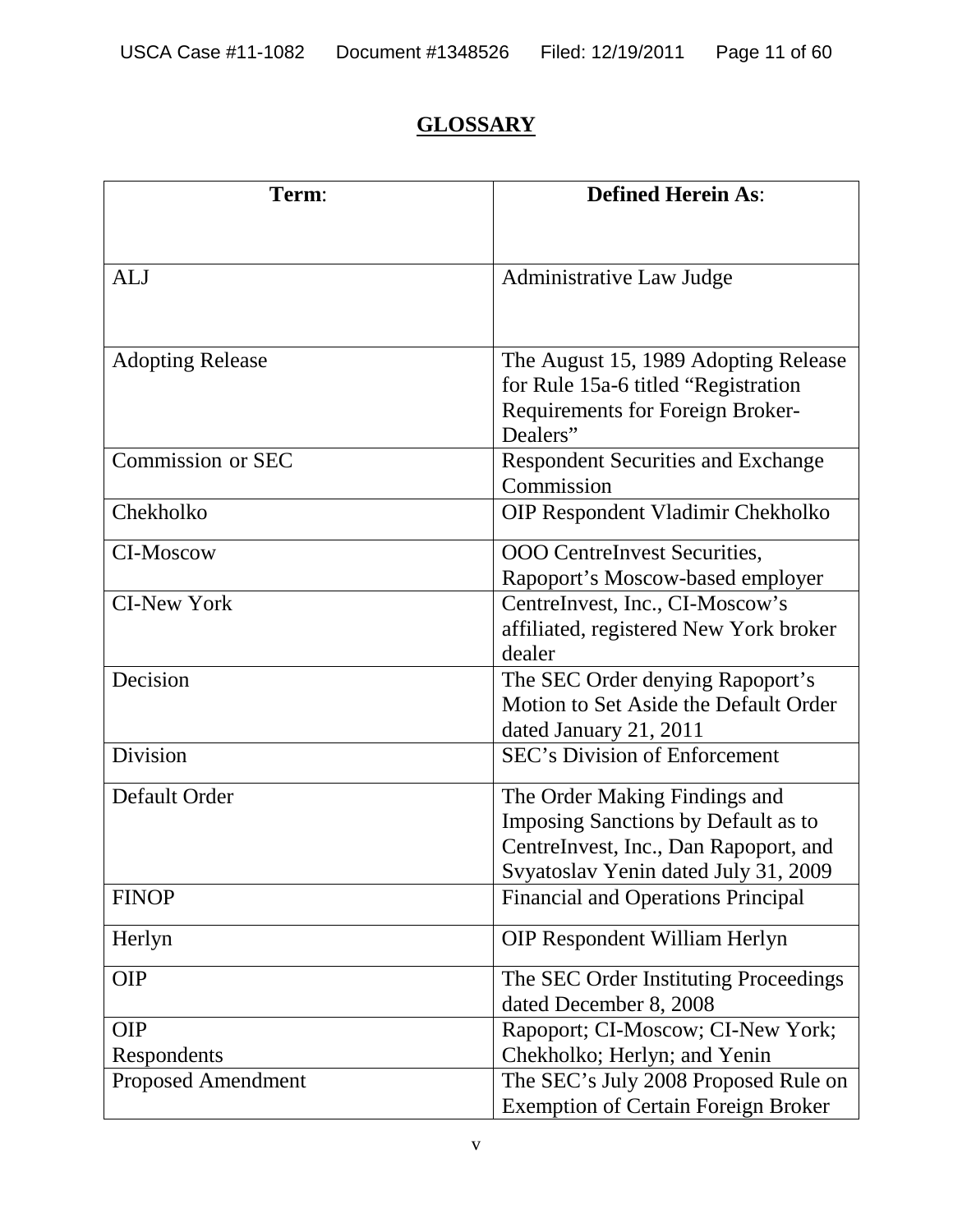|                 | Dealers                                |
|-----------------|----------------------------------------|
| Rapoport        | Petitioner Dan Rapoport                |
| Rule            | SEC Rule 15a-6                         |
| Section $15(a)$ | Section $15(a)$ of the Securities and  |
|                 | Exchange Act of 1934                   |
| Yenin           | <b>OIP Respondent Syyatoslav Yenin</b> |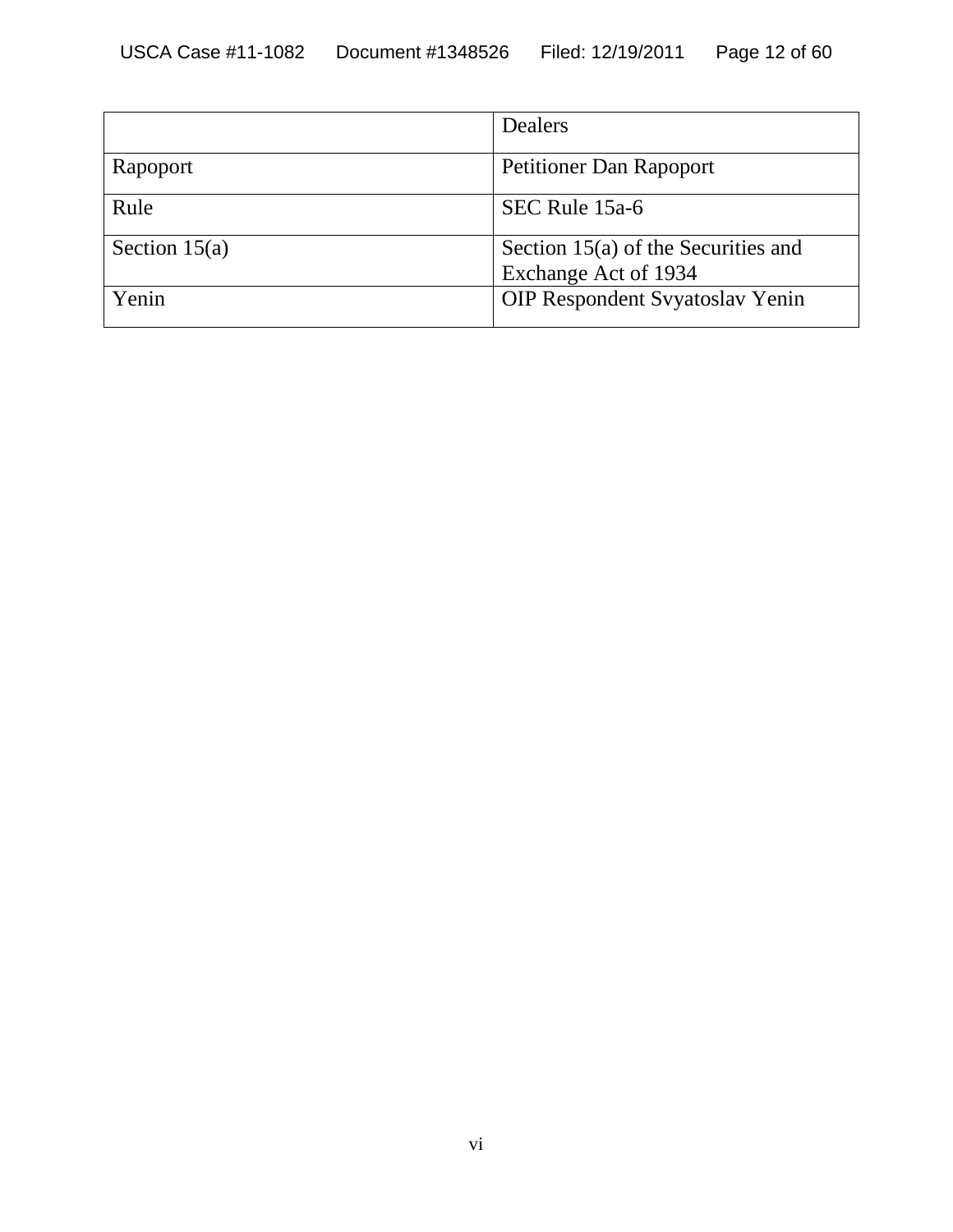# **JURISDICTIONAL STATEMENT**

This Court has jurisdiction pursuant to 15 U.S.C. § 78y, which provides that "[a] person aggrieved by a final order of the Commission entered pursuant to this title [15 U.S.C. §§ 78a et seq.] may obtain review of the order in the United States Court of Appeals for the circuit in which he resides or has his principal place of business, or for the District of Columbia Circuit . . . " 15 U.S.C. § 78y(a)(1).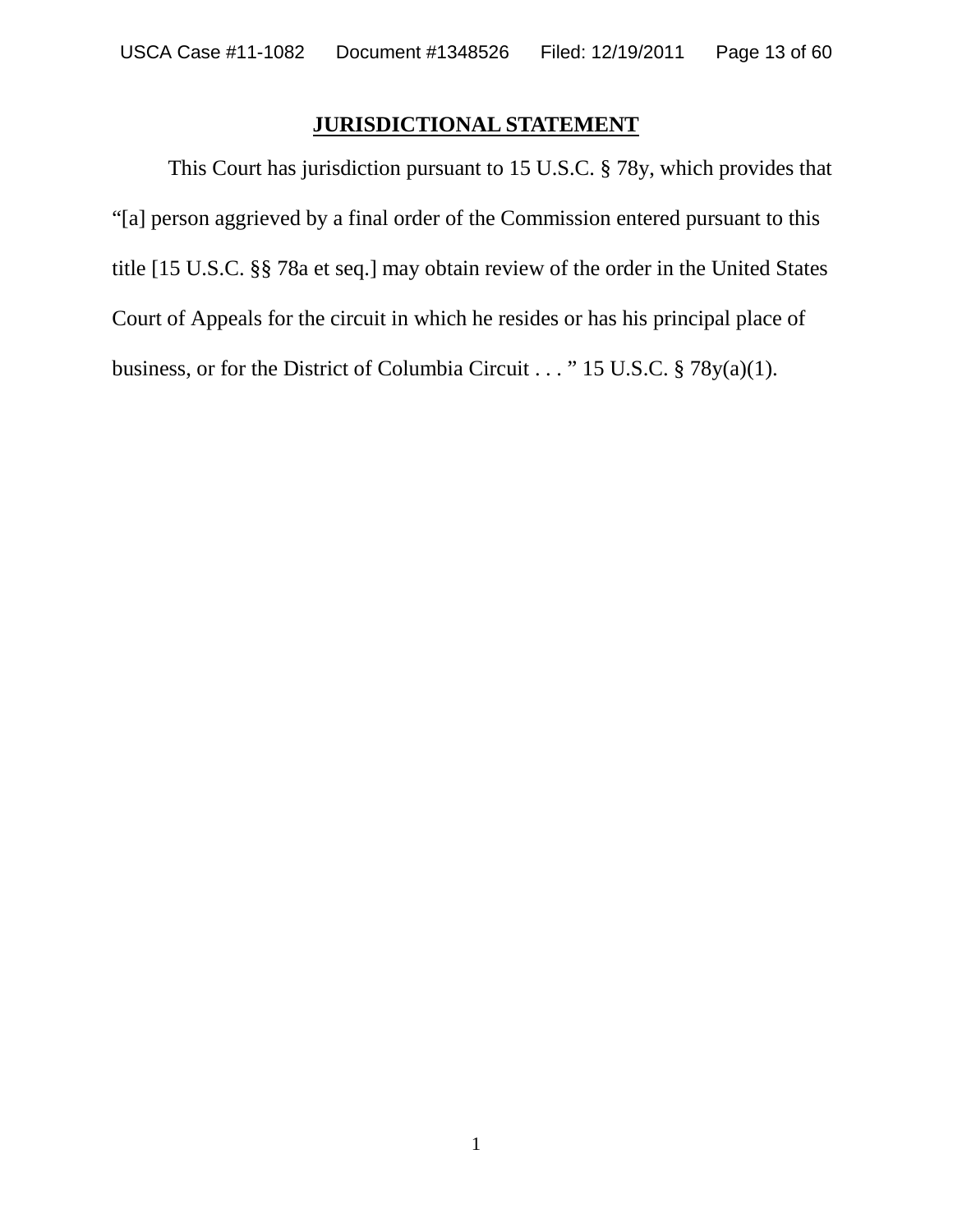#### **STATEMENT OF ISSUES**

- 1. Did the Commission abuse its discretion when, in denying Rapoport's motion to set aside the Default Order, it deliberately disregarded two of the three factors that must be considered when determining whether there is "good cause" to set aside an order of default, including (i) the merit of Rapoport's defenses and (ii) the prejudice to the Commission's Division of Enforcement?
- 2. Did the Commission abuse its discretion by imposing sanctions by default against Rapoport that: (i) are attributable to three years (2003-2005) for which there are no allegations (or facts) to support a conclusion that Rapoport violated the SEC's registration requirements; (ii) include "second-tier" penalties totaling \$315,000, where there are no allegations (or facts) to support the required finding that Rapoport acted with a "mental state embracing intent to deceive, manipulate, or defraud," and where Rapoport is alleged to have violated an arcane registration requirement for foreign brokerdealers that the Commission criticized, and proposed eliminating, in July 2008.

#### **STATUTES**

The relevant statutory provisions at issue in this case, are attached in an Addendum pursuant to Circuit Rule 28(a)(5).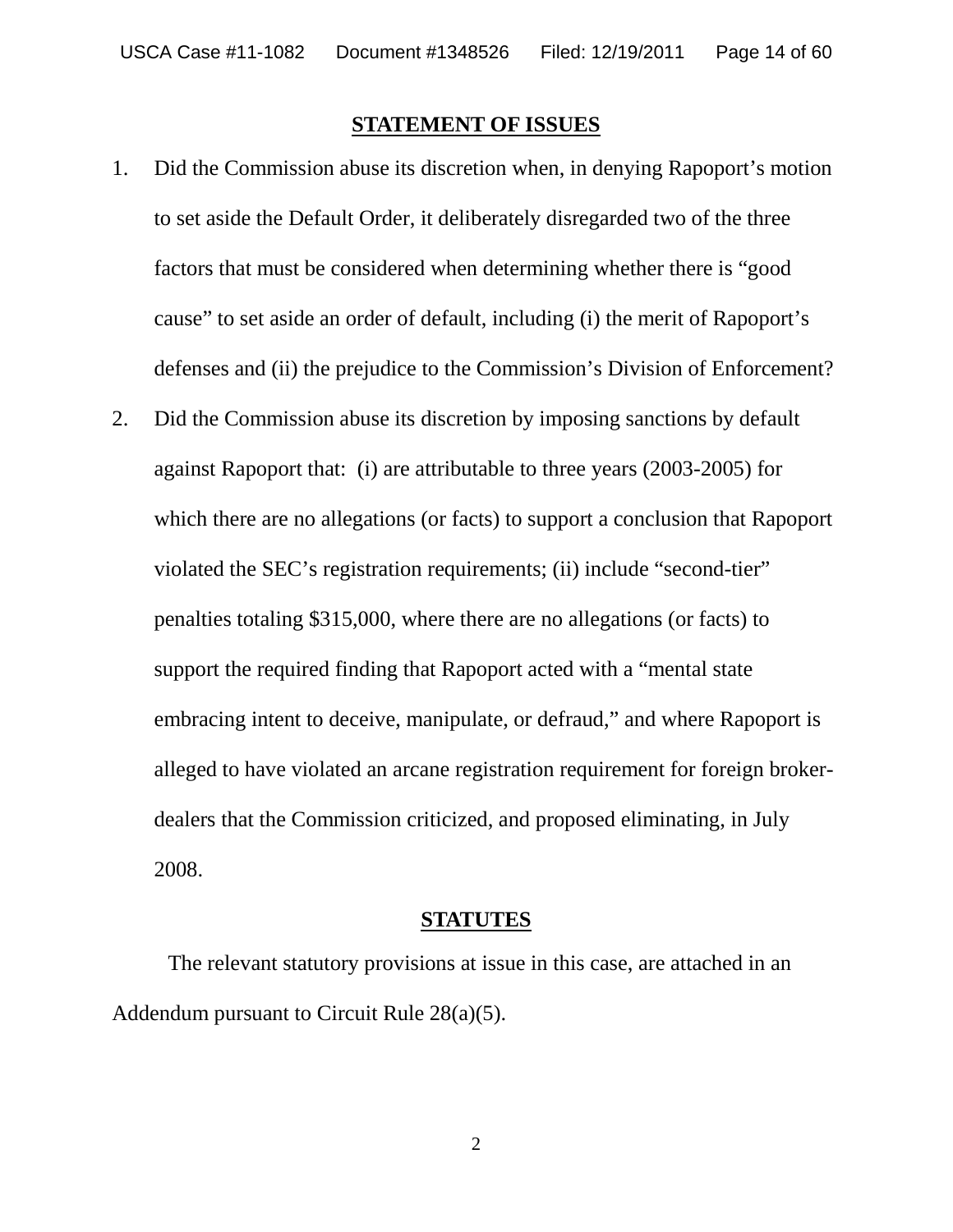#### **STATEMENT OF THE FACTS**

#### **CI-Moscow and CI-New York**

In 1996, CI-Moscow, a Moscow-based broker-dealer, hired Rapoport to work in their Moscow office. JA 515 (¶ 2). In or about 1997, CI-Moscow established CI-New York as a registered U.S. broker-dealer affiliate. (*Id*.) CI-New York was, from June 23, 1998 through October 2, 2008, a registered brokerdealer organized under New York law with its principal place of business in New York, New York. JA 27 (¶ 3). Part of CI-New York's business was to solicit U.S. investors to purchase Russian equity securities using research provided by CI-Moscow, with the trades in those securities executed by, and other administrative functions performed by, CI-Moscow. JA 515-16 (¶¶ 2-5); JA 88-89 (¶¶ 52-55). After establishing the New York office, CI-Moscow and CI-New York obtained legal opinions stating that CI-New York's relationship with CI-Moscow with respect to soliciting investors and executing trades was in accordance with U.S. law. JA 515-16 (¶¶ 3, 5). Each year from 1999-2007, CI-New York provided the Commission with Form X-17A-5 reports that openly disclosed the relationship between CI-New York and CI-Moscow: that CI-New York was "an introducing broker with respect to domestic and certain foreign securities transactions and clears Russian securities transactions through facilities provided by [CI-Moscow]." JA 472 (n.7); JA 515(¶ 3).

3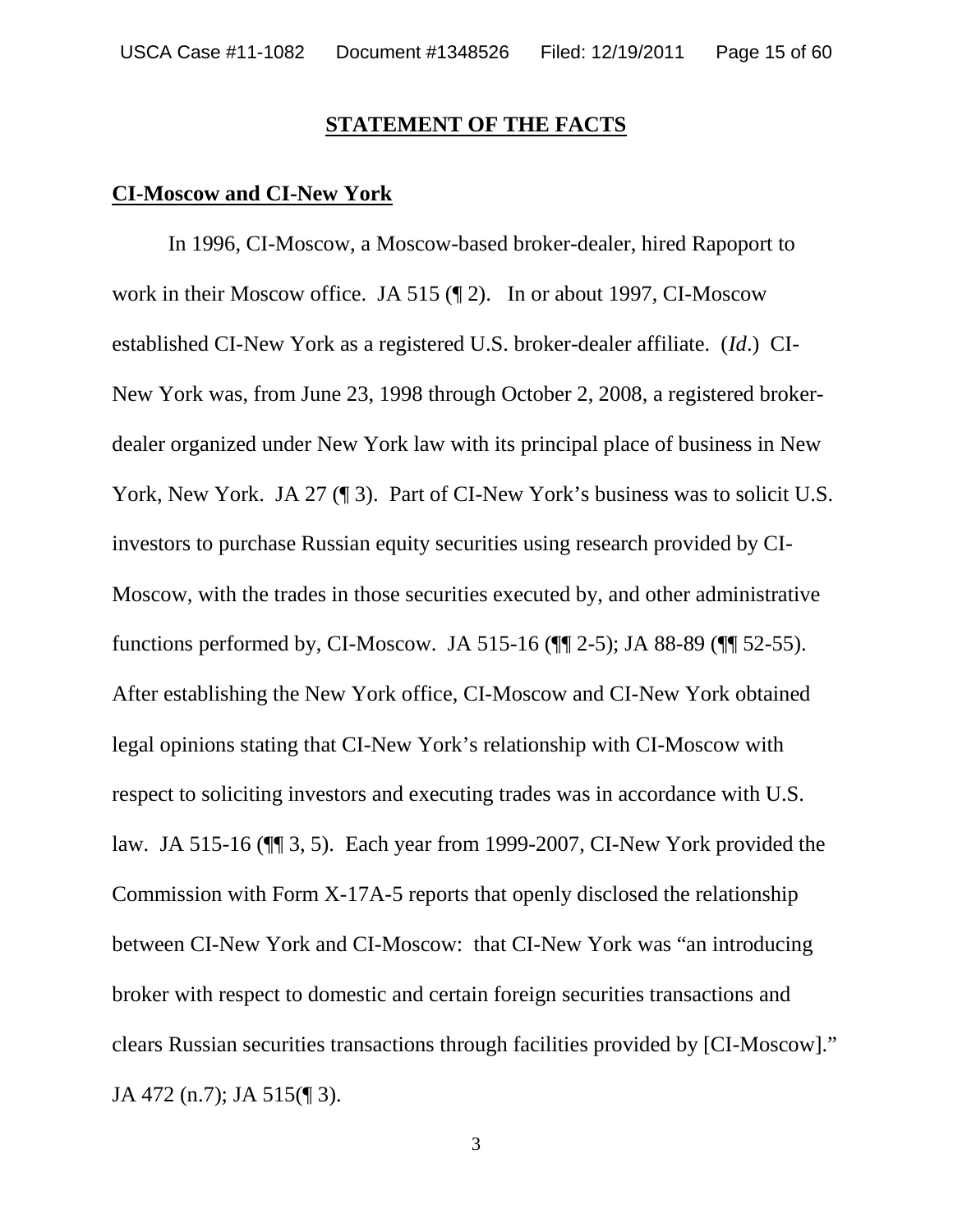Rapoport worked for CI-New York from approximately December 1999 through December 2001, during which time he was registered and licensed with the Commission. JA 515 (¶ 4). From approximately September 2003 through February 2008 (when Rapoport was terminated by CI-Moscow), Rapoport was a managing director and employee of CI-Moscow, responsible for equity research, trading and sales. JA 516-17 (¶¶ 7, 8, 11). During that period of time, Rapoport reported to Igor Tsukanov (President and CEO of CI-Moscow), and Karen Antonyan (CFO of CI-Moscow). (*Id*.)

#### **The OIP**

On December 8, 2008, after nine years (1999-2007) of CI-New York disclosing its relationship with CI-Moscow to the Commission on an annual basis, the Division filed the OIP alleging that the relationship between CI-New York and CI-Moscow violated the Commission's registration requirements. The OIP alleged that CI-New York and certain of its employees (Chekholko, Herlyn, and Yenin) violated of multiple SEC rules and regulations (JA 30-32, at ¶¶ 29-36), and that CI-Moscow and its employee (Rapoport) violated a single rule: Section 15(a) of the Exchange Act.

With respect to Rapoport, the OIP alleged generally that "from about 2003 until at least November 2007, CI-Moscow and the head of its brokerage operations, Rapoport, directly and indirectly solicited investors in the United States to

4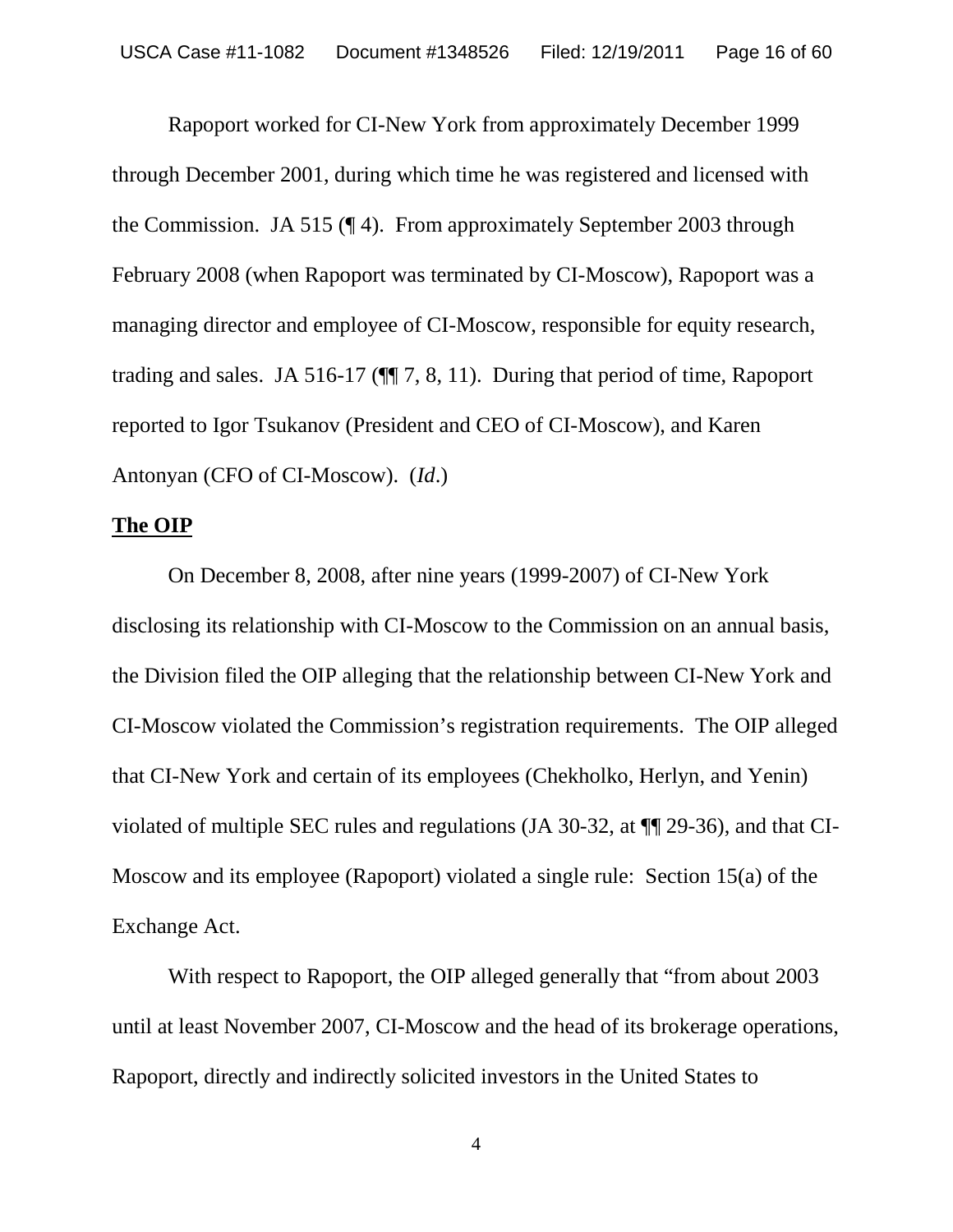purchase and sell thinly-traded stocks of Russian companies . . . without registering as broker-dealers, as required by Section 15(a) of the Exchange Act, or meeting the requirements for an exemption from registration for foreign broker-dealers under Exchange Act Rule 15a-6(a)." JA 28 (¶ 9). The OIP did not allege a single "direct" solicitation of any U.S. investor by Rapoport. The OIP generally alleged that CI-New York and its employees (Yenin, Chekholko, and Herlyn) solicited investors "under Rapoport's direction" (JA 28, ¶ 10), but deliberately failed to allege that Rapoport – as opposed to his employer, CI-Moscow – "controlled" CI-New York in the years 2003, 2004 or 2005. JA 29 (¶ 17).

The OIP did not allege that Rapoport defrauded or misled investors, or that Rapoport misrepresented or omitted facts to investors. The OIP did not allege that Rapoport caused investors to suffer losses or harm of any kind. Nor did the OIP allege that any of the sophisticated U.S. investors who communicated with Rapoport or other CI-Moscow employees filed a single complaint about the conduct of Rapoport, CI-New York, or CI-Moscow.

#### **Registration Requirements For Foreign Broker-Dealers**

The sole allegation against Rapoport in the OIP is that Rapoport was required to register with the Commission but failed to do so, thereby violating Section 15(a) of the Securities and Exchange Act, 15 U.S.C. § 78o, ("Section 15(a)".) With respect to foreign broker-dealers, however, Section 15(a) is subject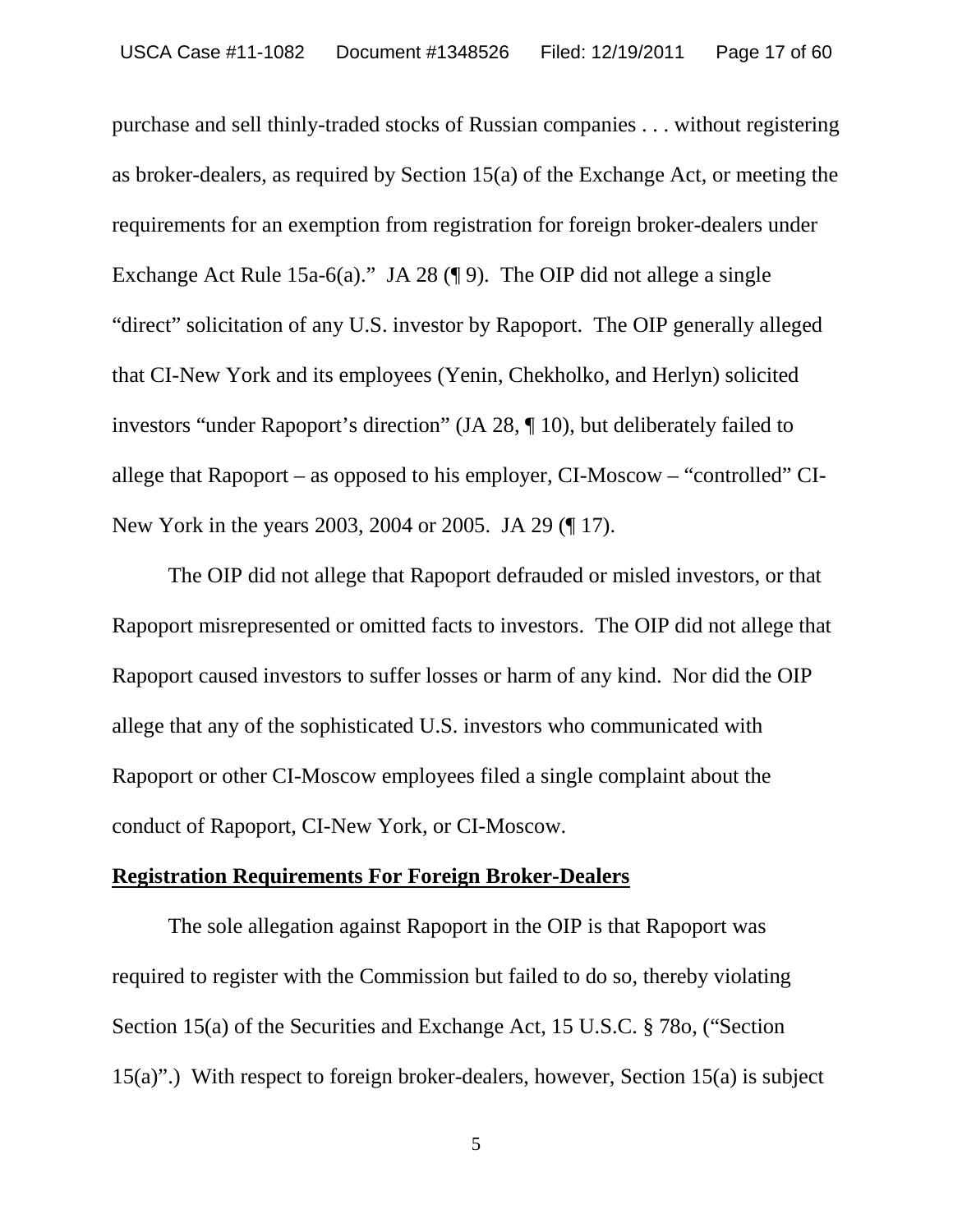to Rule 15a-6, 17 C.F.R. § 240.15a-6, (the "Rule") which makes it completely

lawful for *unregistered* foreign broker-dealers (and associated persons) to

communicate with U.S. investors – and even to solicit them to purchase foreign

securities directly – under a range of different circumstances. JA 735-37; JA 821-

59. As described by the Commission, Rule 15a-6:

contains exemptions from broker-dealer registration for nondirect contacts through unsolicited transactions and the distribution of research reports, and it allows for direct contacts with certain U.S. institutional investors through intermediaries and with certain other defined classes of persons without intermediaries . . .

JA 833.

The Rule 15a-6 exceptions – which are the *de facto* registration requirements for *foreign* broker-dealers<sup>1</sup> – are fact-specific, subjective and extraordinarily complex. Rule 15a-6's Adopting Release alone spans 39 pages, contains 218 substantive footnotes, and incorporates several "interpretative statements" by Commission. JA 821-59. While the OIP makes a generic allegation that Rapoport failed to qualify for any of the Rule 15a-6 exemptions (JA 26  $\parallel$  1; JA 30  $\parallel$  26, 28), it does not allege how or why Rapoport's conduct failed to meet the exemptions, or specifically address any of the fact-specific exemptions.

<sup>&</sup>lt;sup>1</sup> The August 15, 1989 Adopting Release for Rule 15a-6 (the "Adopting Release") is titled "Registration Requirements for Foreign Broker-Dealers." JA 821-59. *See also* SEC Release No. 34-40594, 1998 SEC LEXIS 2401, at \*6 ("offshore firms can often avoid registering as broker-dealers in the United States if they . . . comply with the requirements of Rule 15a-6 under the Exchange Act".)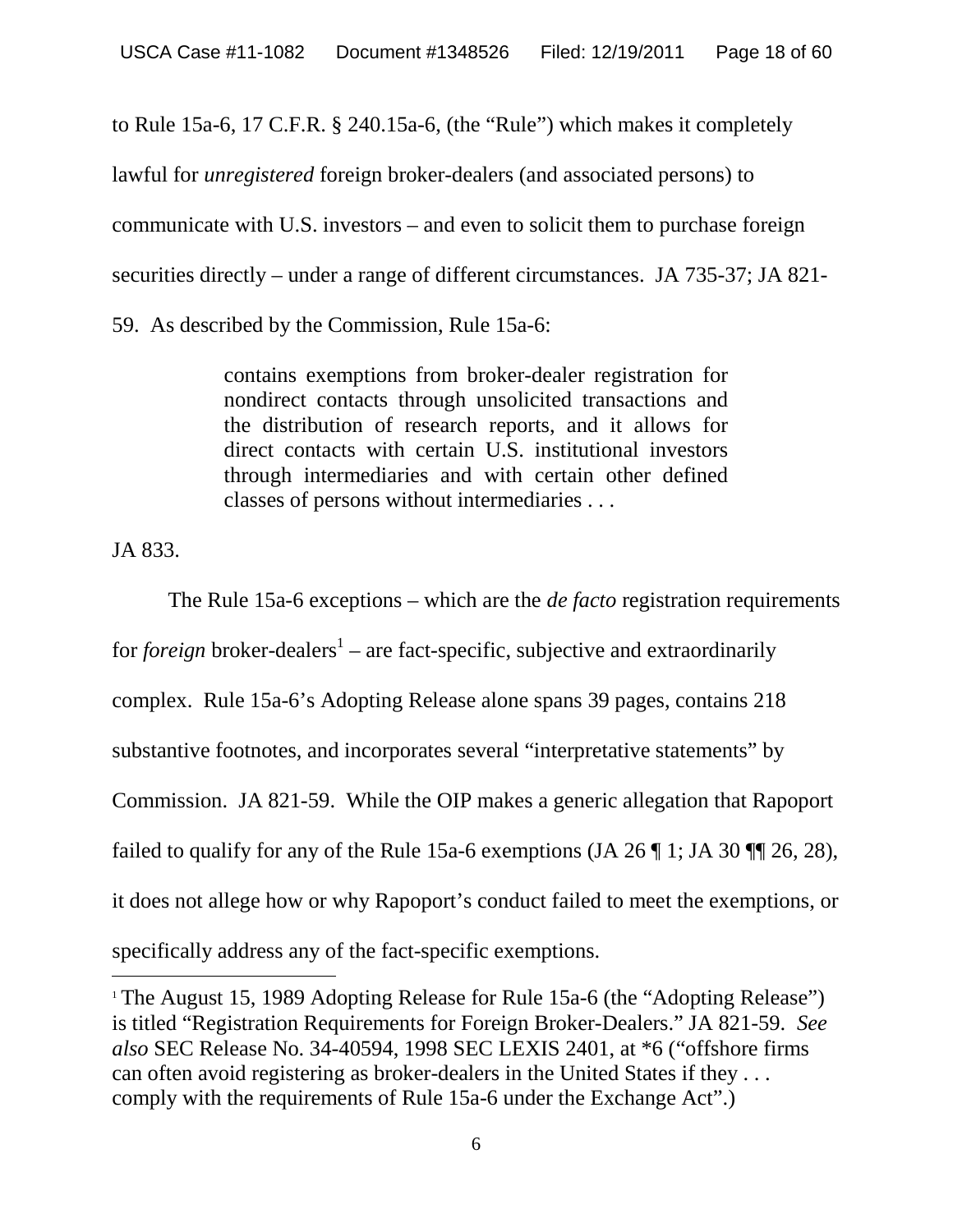In July 2008 – five months *before* the Division filed the OIP and almost a full year *after* the Division commenced its investigation into the conduct alleged in the OIP<sup>2</sup> – the Commission proposed changes to Rule 15a-6 (the "Proposed") Amendment") in response to criticism that the Rule was "impractical," "impos[ed] unnecessary operational and compliance burdens," and was incompatible with the "demand for foreign investments by U.S. investors, coupled with the continuing internationalization and interconnection among local securities markets and market intermediaries." *Id.*<sup>3</sup> Although the Proposed Amendment would have eliminated virtually all of the "operational and compliance" burdens that form the basis for the allegations in the OIP (JA 787), the OIP makes no mention of the Proposed Amendment that the Commission announced six months earlier. The Commission has taken no further action with respect to the Proposed Amendment since December 2008.

# **The Default Order**

Instead of serving Rapoport with the OIP in Moscow, Russia, where he resides, the Division sought and obtained an order from the ALJ on February 5,

<sup>2</sup> JA 606

<sup>3</sup> *See also* Exchange Act Release No. 58047, "Proposed Rule on Exemption of Certain Foreign Broker Dealers" (JA 767-816); Speech by SEC Staff (Erik R. Sirri) dated June 25, 2008. JA 818-20.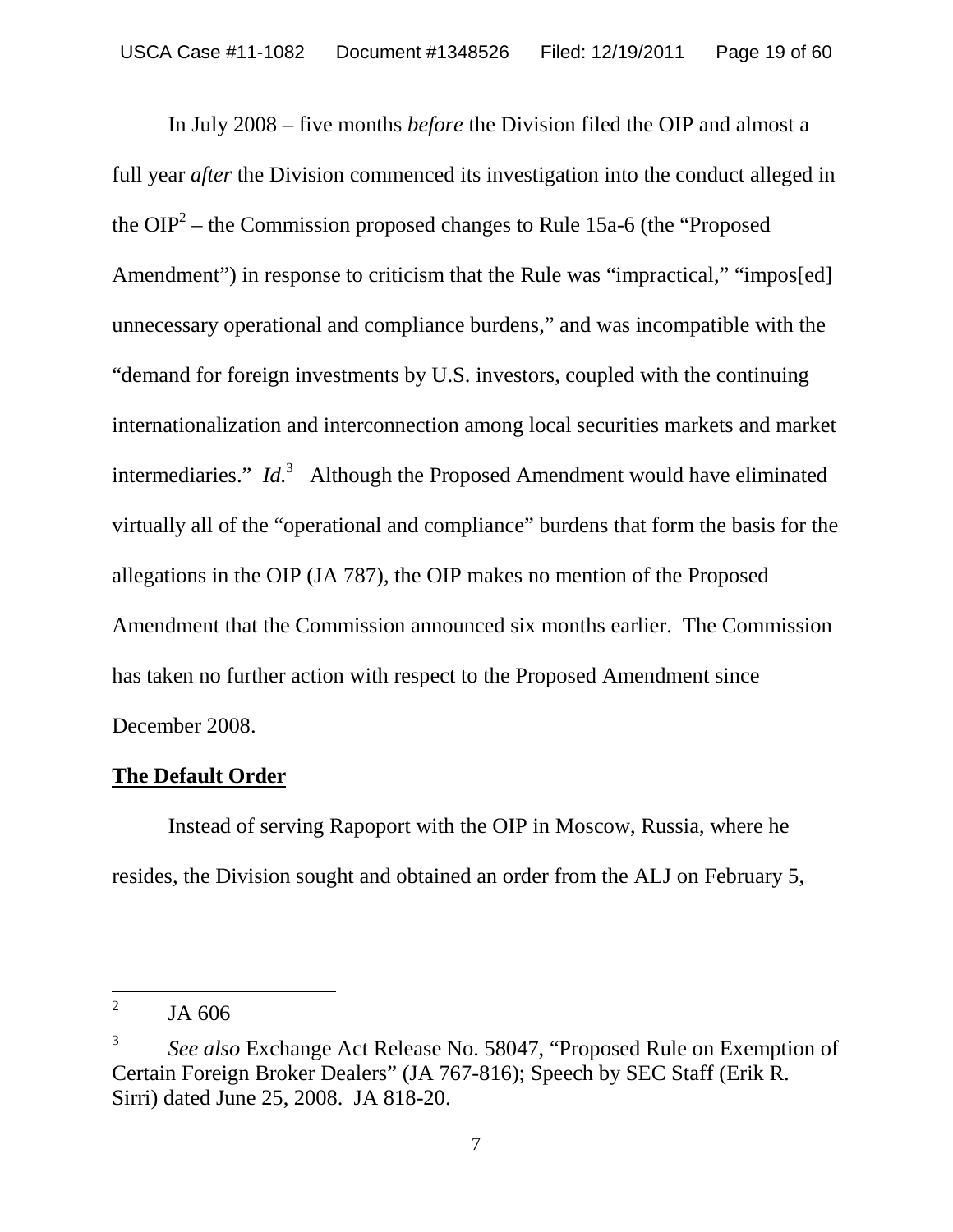2009 that deemed service on Rapoport effective by virtue of service on Rapoport's former U.S. counsel, Richard Kraut ("Kraut"). JA 66-70; JA 116-20.<sup>4</sup>

Kraut had not been authorized to accept service by Rapoport, and had been retained by Rapoport for limited purposes. JA 117; JA 120. Rapoport never met with Kraut in person, and had a limited number of communications with Kraut. JA 518 (¶ 13). In the motion opposing service on Rapoport through him, Kraut represented that "he does not appear generally and, in fact, represents that he understands that his limited representation of [Rapoport] may terminate following decision of this motion." JA 72 (n.2).

Nonetheless, the ALJ concluded that service on Rapoport's limited-purpose U.S. counsel was sufficient because of, among other things, the "difficulty in serving persons in Russia," and as a result of Russia's "failure to follow its obligations under the Hague Convention." JA  $118-19$ <sup>5</sup> Kraut withdrew as counsel for Rapoport on February 12, 2009, effective February 5, 2009. JA 124-33.

<sup>4</sup> The ALJ initially ordered service on Rapoport through his U.S. counsel in a December 31, 2008 Order (JA 66-70) without considering Rapoport's opposition to the Division's motion, which was filed (and served on the Commission) by Rapoport on December 23, 2008. JA 630. The ALJ allowed Rapoport to file an additional submission on January 27, 2009, and then denied Rapoport's motion for reconsideration on February 5, 2009. JA 116-20.

 $5$  As such, the Division never served Rapoport in accordance with the Commission's rules regarding personal service on foreign respondents, which require that notice of a proceeding may by given "by any method . . . reasonably calculated to give notice, *provided that the method of service used is not prohibited by the law of the foreign country*. *See* SEC Rule 141(a)(2)(iv) (emphasis added);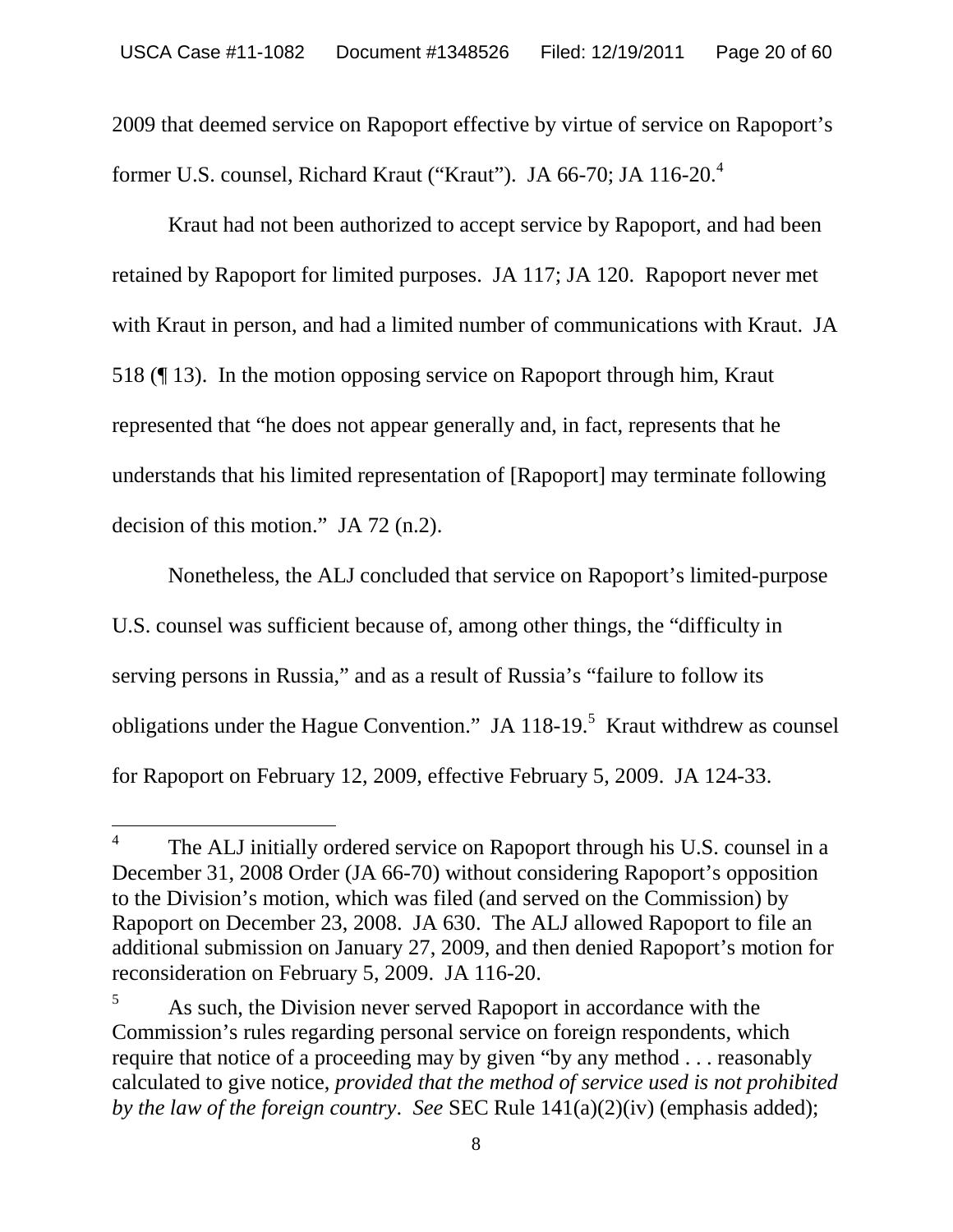The ALJ entered the Default Order against CI-New York, Yenin, and Rapoport on July 31, 2009. The Default Order imposed sanctions on Rapoport that included an accounting, disgorgement of all "ill-gotten" gains, a lifetime associational bar, and five maximum "second-tier" civil penalties totaling \$555,000. JA 477-80.

As the sole basis for imposing \$555,000 in maximum "second-tier" civil penalties on Rapoport, the ALJ stated that "the actions of the defaulting Respondents [*i.e.*, Rapoport, Yenin, and CI-New York] demonstrate deliberate or reckless disregard of regulatory requirements." The ALJ reached no independent conclusions about the appropriate penalties for *Rapoport's* conduct. Instead, the ALJ arrived at Rapoport's \$555,000 penalty by determining that *CI-New York* should be penalized with a "maximum, second-tier penalty" for "the conduct that occurred" each year from 2003 through 2007, and then applying a "similar methodology" to Rapoport. Even under the ALJ's "methodology," however, the civil penalty against Rapoport should have been \$315,000, not \$555,000. *See* 15 U.S.C. § 78u(d)(3); 17 C.F.R. § 201.1001.<sup>6</sup>

JA 71-78. The Division made no showing whatsoever that service of process via service on a Russian resident's foreign attorney is consistent with Russian law. JA 71-78; JA 116-20.

<sup>6</sup> The maximum second-tier penalty "for each such act or omission" was \$60,000 from 2003-2004, and \$65,000 from 2005-2007. It is unclear how the ALJ initially calculated a \$555,000 civil penalty. JA 726.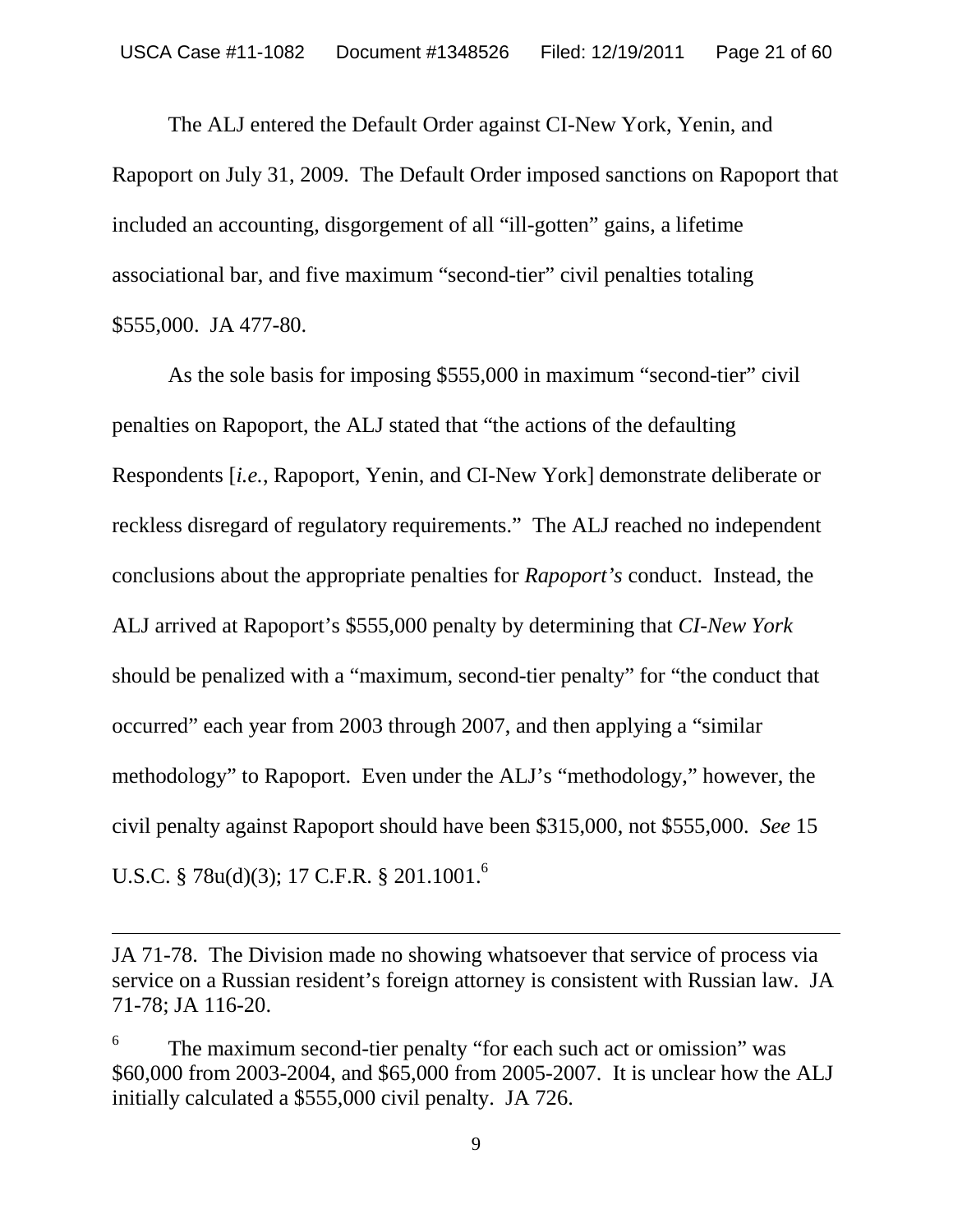#### **Rapoport's Efforts To Set Aside The Default Order**

On December 23, 2009 – shortly after Rapoport was personally served with the OIP and Default Order for the first time upon entering the United States – Rapoport moved the ALJ to set aside the Default Order, and submitted his proposed answer and affirmative defenses to the OIP. JA 484; JA 485-570. The Division submitted an opposition to Rapoport's motion on January 8, 2010 (JA 571-694), and Rapoport submitted his reply on January 22, 2010. JA 695-708. On March 22, 2010, the ALJ denied Rapoport's motion to set aside the Default Order, but "corrected" the ALJ's supposed \$240,000 "clerical" error and reduced the civil penalty from \$555,000 to \$315,000. JA 713-26.

On April 12, 2010, Rapoport moved the Commission to set aside the Default Order. Rapoport argued, among other things, that: (i) he had meritorious defenses to the allegations in the OIP because his conduct did not require him to register with the Commission, and because multiple Rule 15a-6 exemptions applied to his conduct; (ii) there was no basis for imposing on him – even by default – penalties attributable to the years 2003, 2004 and 2005, or "second tier" penalties. JA 727- 899. The Division opposed Rapoport's petition on May 27, 2010 (JA 900-1065), and Rapoport submitted his reply on June 10, 2010. JA 1066-89.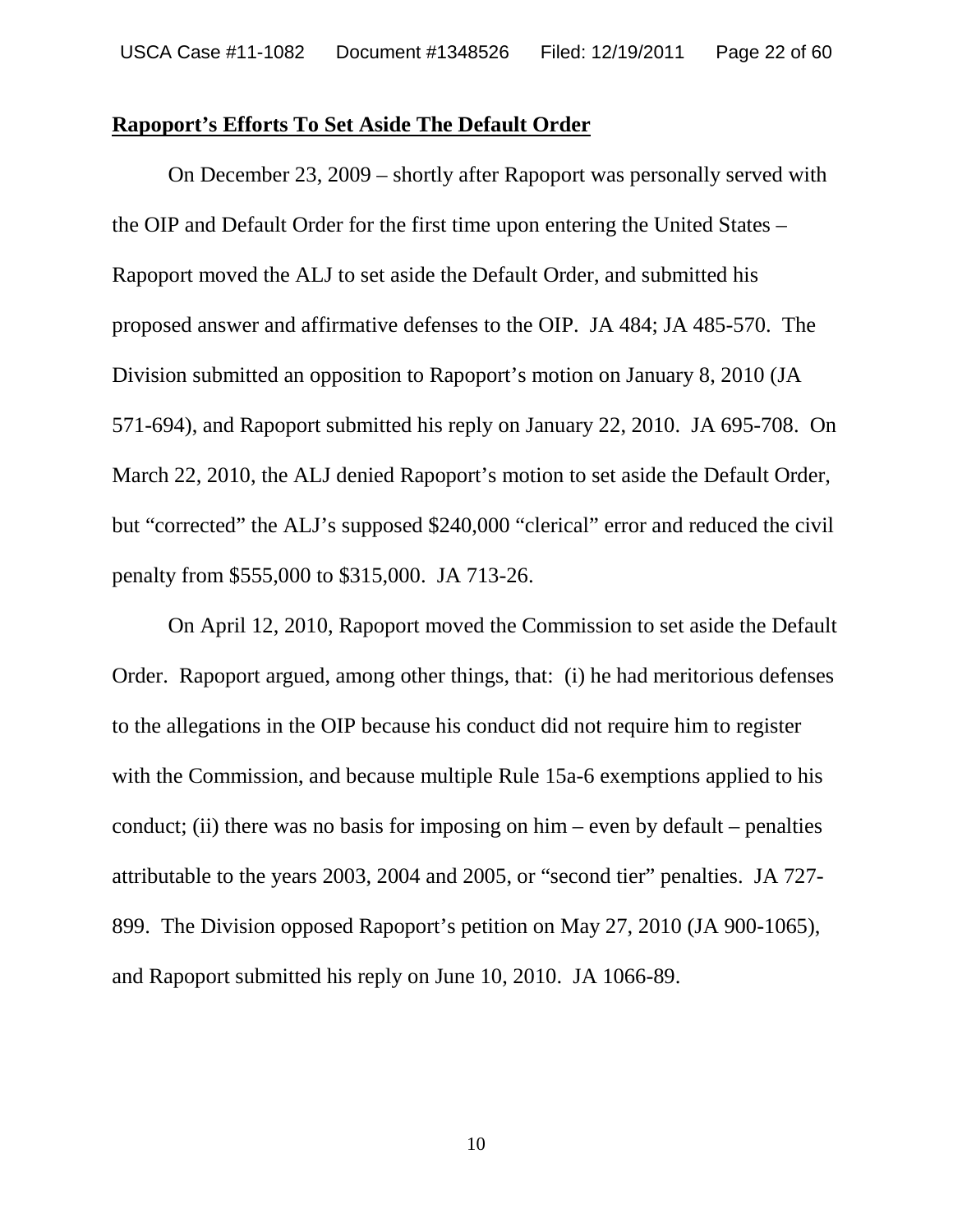### **The Decision**

On July 1, 2010, the Commission denied – without explanation – Rapoport's request for oral argument on his motion to set aside the Default Order. The Commission denied oral argument despite the SEC rule stating that oral argument "shall be granted" absent "exceptional circumstances."<sup>7</sup> JA 1160-61.

On January 20, 2011, the Commission denied Rapoport's motion to set aside the Default Order. JA 1162-73. The Commission held that Rapoport's "reason for failing to defend the proceeding does not support setting aside the Default Order," and *denied Rapoport's motion on that basis alone*, without considering (i) the merit of Rapoport's proposed defenses or (ii) whether the Division would be prejudiced by setting aside the default. JA 1170. The Commission stated – explicitly and unambiguously – that it was not considering Rapoport's proposed defenses in connection with the Decision, because "Rapoport denied himself the opportunity to present [his] defenses when he failed to file a timely answer to the OIP." JA 1173 (n. 33).

The Commission also explained its rationale for refusing to consider Rapoport's defenses:

> The prospect that a default order could be entered based on the allegations in an OIP should motivate respondents

<sup>7</sup> *See* SEC Rule 451. "**Oral Argument Before the Commission** . . . Motions for oral argument . . . shall be granted unless exceptional circumstances make oral argument impractical or inadvisable."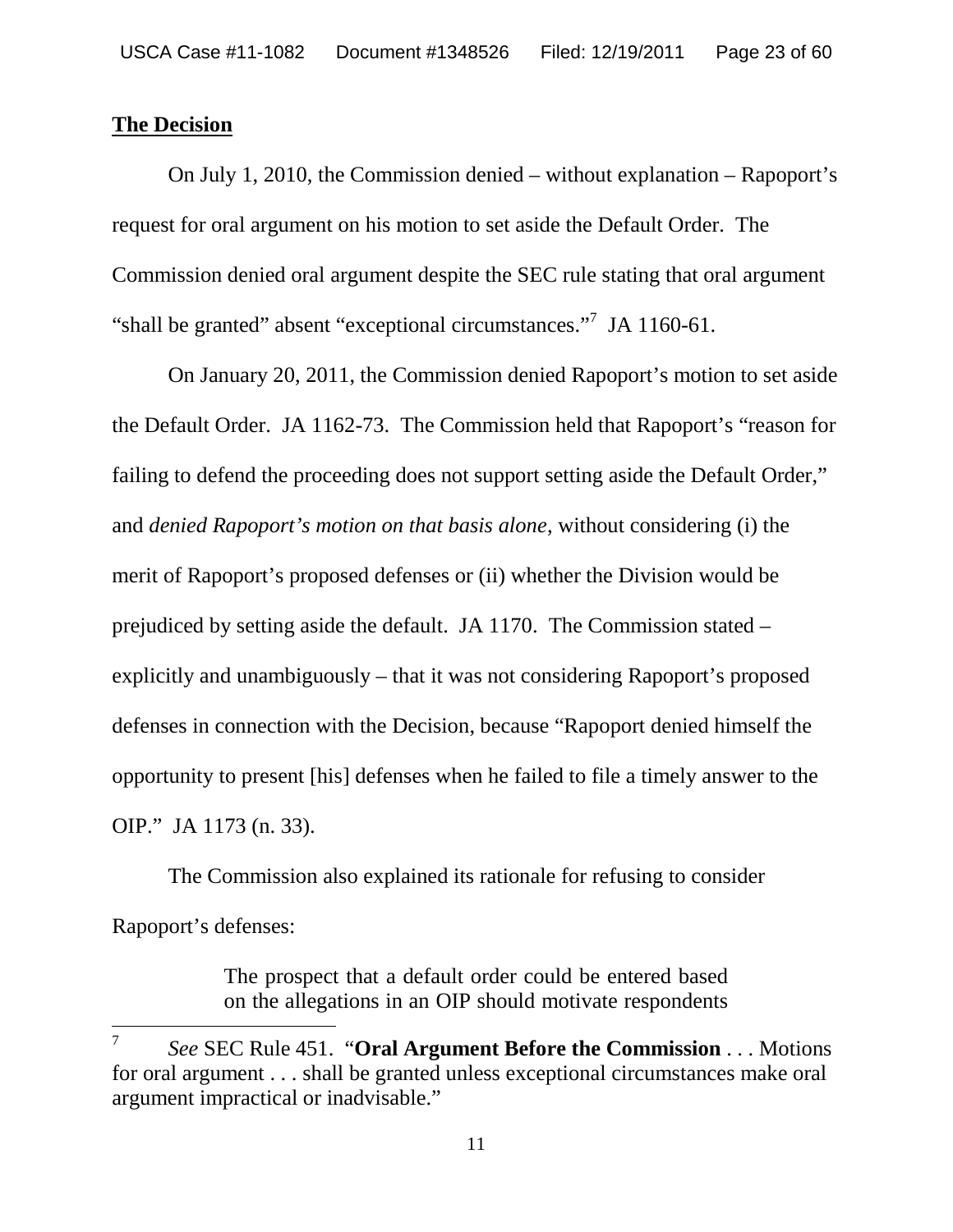who have meritorious defenses to engage in the proceeding. Considering whether proposed defenses are meritorious after a default order has been entered would remove or weaken the incentive to so engage. *We therefore do not consider whether Rapoport's defenses might have had merit if asserted at the proper time and if supported by evidence.*

JA 1172 (emphasis added). The Decision did not indicate the commissioner(s) who authored it, the commissioner(s) who participated in the Decision, or whether the Decision was split or unanimous.

Although the lack of any basis for certain sanctions against Rapoport was a central issue in Rapoport's motion to the Commission (JA 727-40), the Commission considered the basis for the sanctions imposed on Rapoport – including the lifetime associational bar and \$315,000 in maximum civil penalties – in two perfunctory paragraphs at the conclusion of the Decision. JA 1172-73. With respect to the \$315,000 in maximum "second-tier" penalties, the Decision stated only that "[the OIP] alleged facts sufficient to support the imposition of second-tier penalties," and referenced excerpts from the OIP that insufficient to support such penalties. JA 1172. With respect to imposing sanctions on Rapoport attributable to 2003-2005 – years that the OIP does not even *allege* that Rapoport specifically (as opposed to Respondents generally) violated Section 15(a) – the Decision relied only on the same inadequate excerpts in the OIP.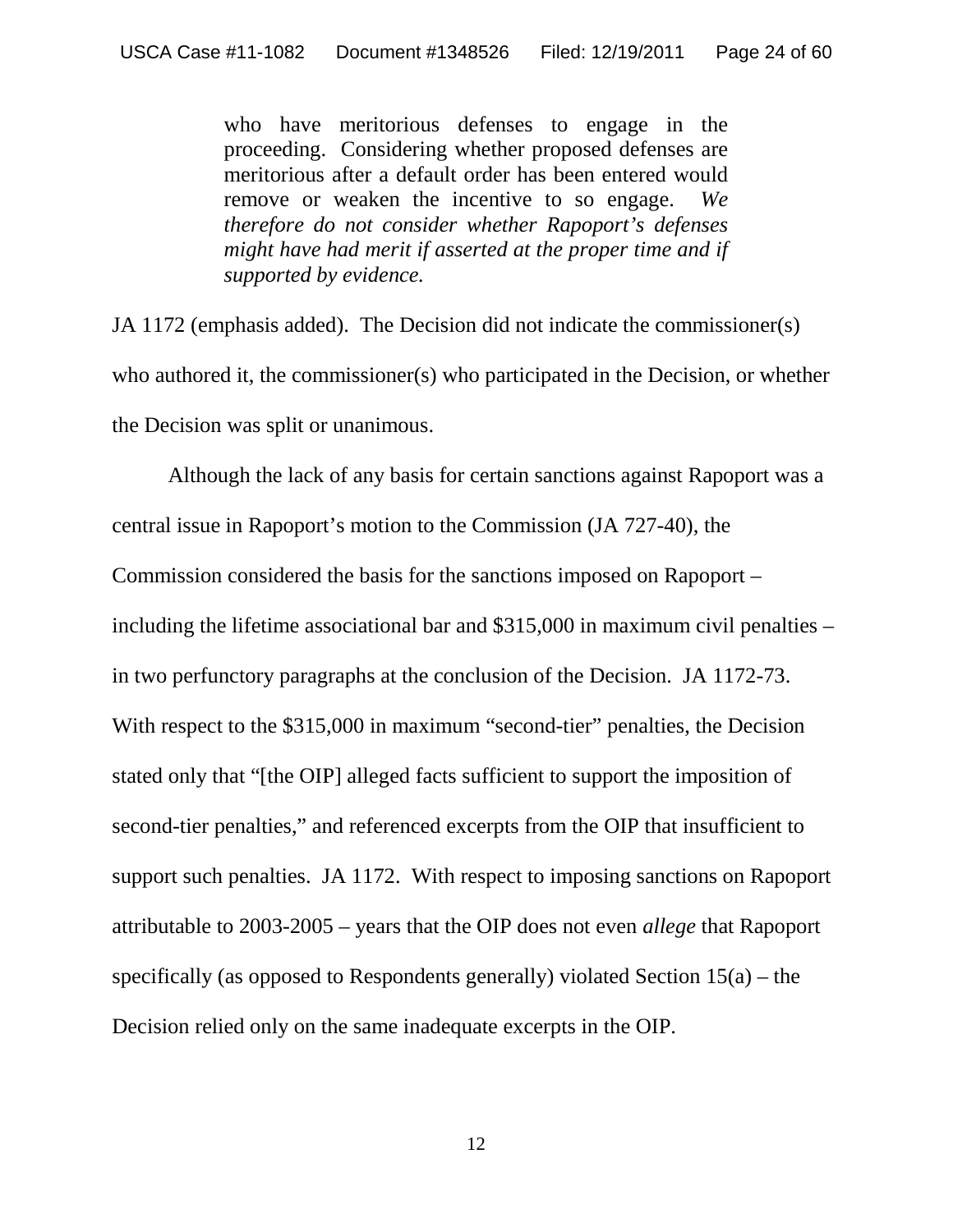#### **SUMMARY OF ARGUMENT**

I. The Commission abused its discretion by ignoring Rapoport's defenses to the OIP when deciding whether or not there was "good cause" to set aside the Default Order. In determining whether there was "good cause" to set aside the Default Order as to Rapoport, the Commission was required to consider not only whether Rapoport's default was "willful," but also whether Rapoport proffered "meritorious defenses" to the OIP, and whether setting aside the default would prejudice the Division. Instead, the Commission expressly rejected the mandatory three-factor balancing test and announced that it would consider only the "willfulness" of Rapoport's default. Had the Commission properly considered all three factors, it would have – or at least should have – determined that there was more than ample "good cause" to set aside the Default Order and permit Rapoport to defend the OIP on its merits.

II. The Commission abused its discretion by failing to meaningfully consider or explain the basis for the sanctions imposed on Rapoport by default, and by imposing sanctions on Rapoport that cannot be justified by the Commission's factual findings and the Commission's own legal standards. At least two categories of sanctions imposed by the Commission were legally and factually unjustified: (i) sanctions against Rapoport attributable to the years 2003, 2004 and

13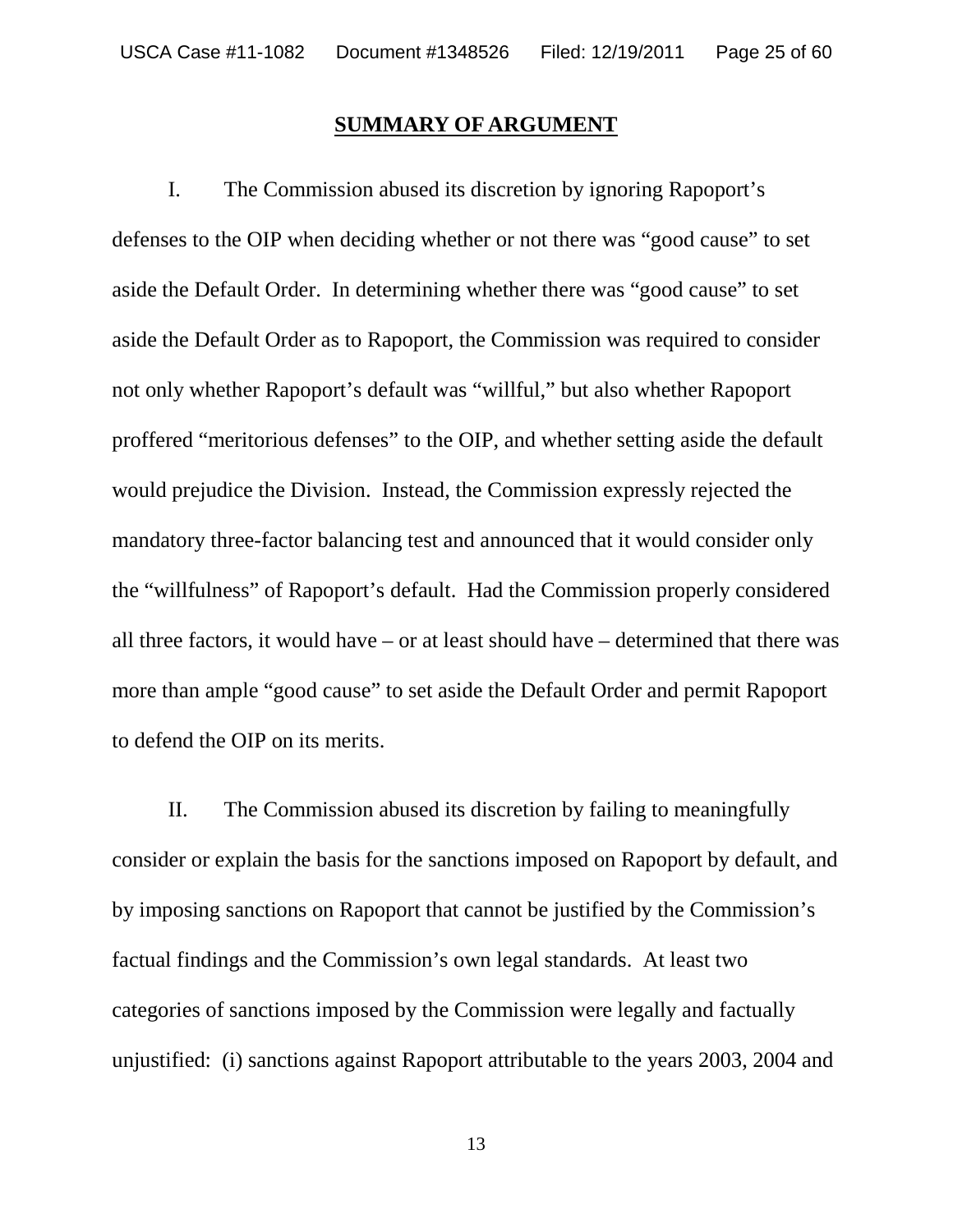2005 (for which there is no basis whatsoever); and (ii) "second-tier" civil penalties, which require a non-existent – and unsupportable – finding that Rapoport acted with "scienter," *i.e.*, a "mental state embracing intent to deceive, manipulate, or defraud." Therefore, even if the Court does not set aside the Default Order in its entirety (and it should), these baseless sanctions must be vacated.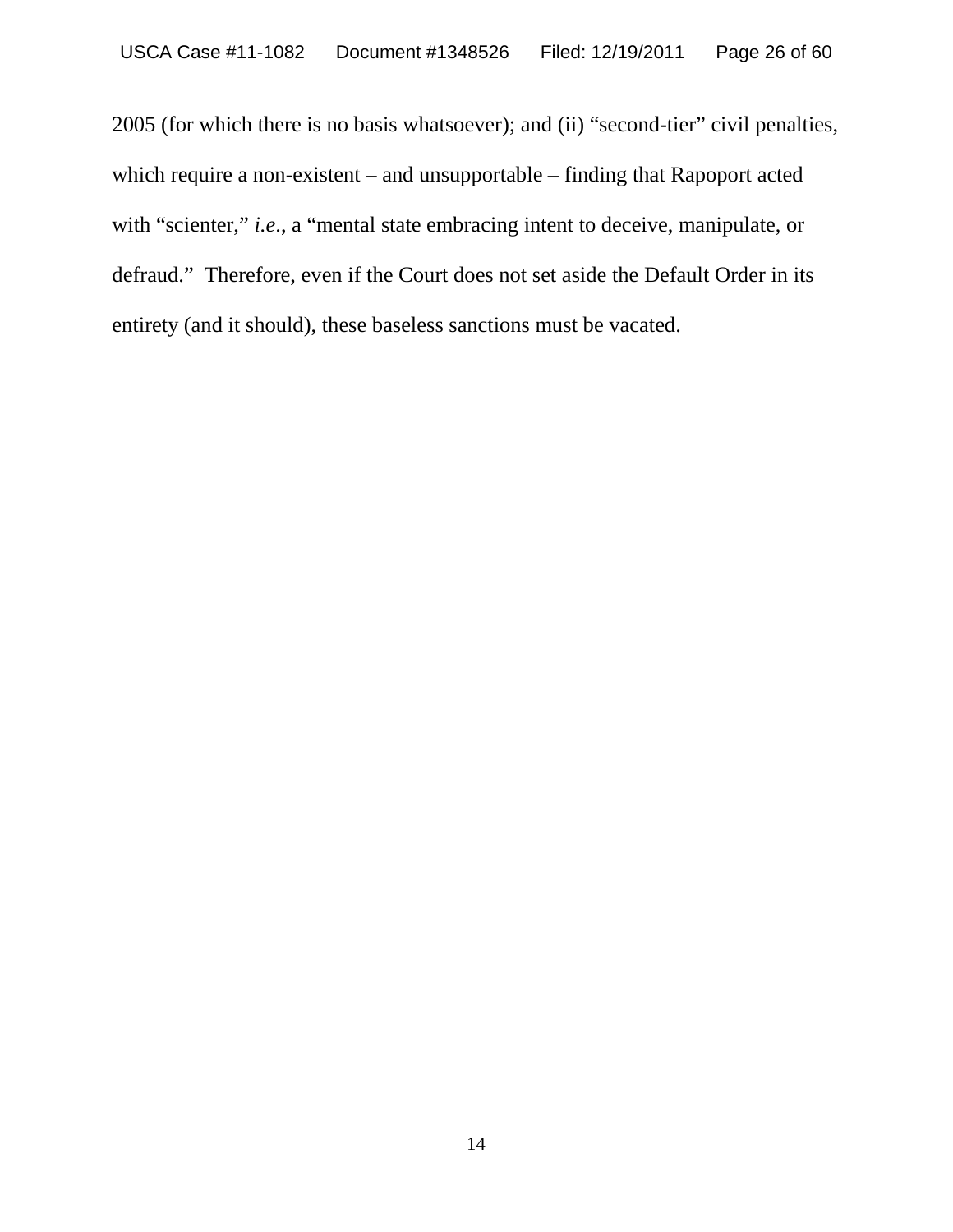# **STANDING**

Rapoport seeks review of a Decision that refused to set aside a default order imposing monetary penalties and other sanctions against Rapoport. An order of this Court reversing the Commission's Decision will redress Rapoport's injury.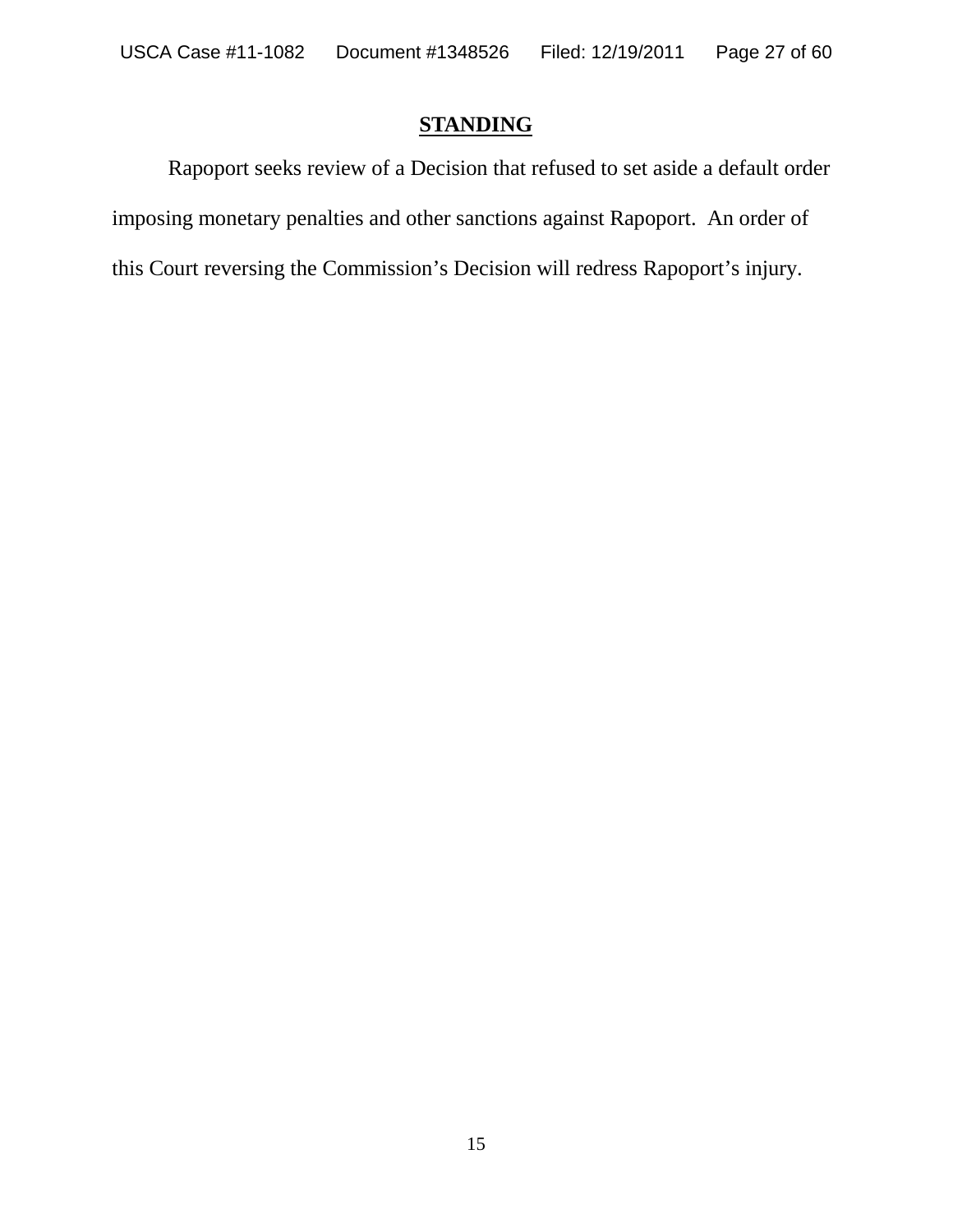### **ARGUMENT**

# I. The Commission Applied The Wrong Legal Test To Rapoport's Motion To Set Aside The Default Order

The Court ordinarily reviews an agency's legal conclusions for an abuse of discretion<sup>8</sup>; however, because default orders are so disfavored in this Circuit, an abuse of discretion in failing to set aside a default judgment "need not be glaring to justify reversal." *See Keegel v. Key West & Caribbean Trad. Co.*, 627 F.2d 372, 374 (D.C. Cir. 1980) ("*Keegel*"); *Jackson v. Beech*, 636 F.2d 831, 835 (D.C. Cir. 1980) (same). It is an abuse of discretion to "apply the wrong standard" or to "consider an improper factor." *See, e.g.*, *Hill v. Republic of Iraq*, 328 F.3d 680, 683 (D.C. Cir. 2003). Courts in this Circuit apply a more lenient standard for setting aside a default order than for setting aside a default judgment, which is considered more final. *See, e.g.*, *Azamar v. Stern*, 2011 U.S. Dist. LEXIS 61803, at \*7 (D.D.C. June 9, 2011).

A default order – including the Default Order entered against Rapoport – may be set aside for "good cause." *See* SEC Rule 155(b); Fed. R. Civ. P. 55(c). Although courts have discretion to determine whether there is "good cause" to set aside a default order, exercising that discretion requires the *mandatory*

<sup>8</sup> *See* 5 U.S.C. § 706(2)(A) (stating that Commission's conclusions may be set aside only if "arbitrary, capricious, an abuse of discretion, or otherwise not in accordance with law.")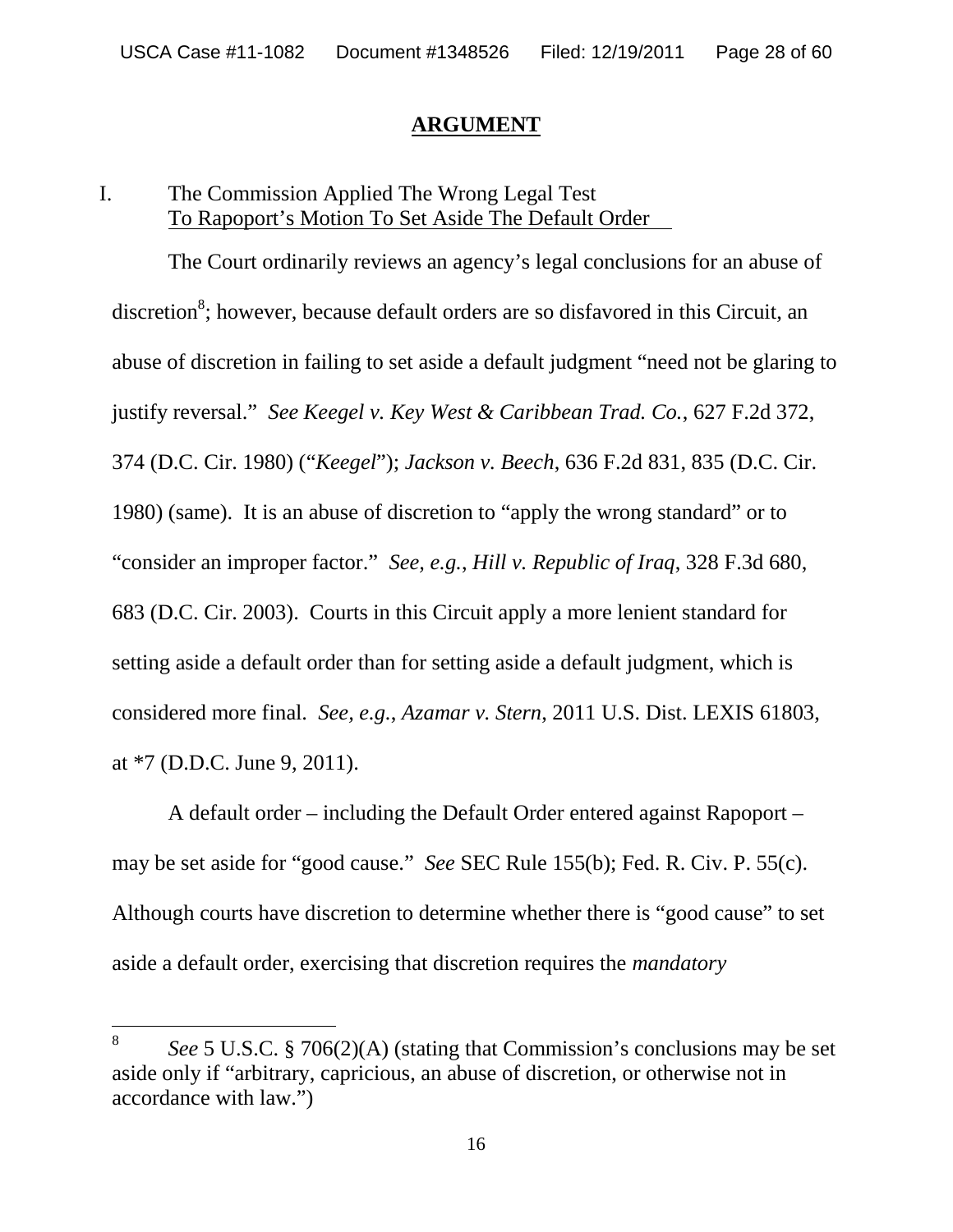consideration of *each of three factors*: (i) the "willfulness" of the default; (2) whether a set-aside would prejudice plaintiff; and (iii) whether the defaulting party has proffered a meritorious defense. *See Keegel*, 627 F. 2d at 373 ("though the decision lies within the discretion of the trial court . . . exercise of that discretion entails consideration of whether (1) the default was willful, (2) a set-aside would prejudice plaintiff, and (3) *the alleged defense was meritorious*") (emphasis added); *see also Mohamad v. Rajoub*, 634 F.3d 604, 606 (D.C. Cir. 2011) ("district court is supposed to consider" each of the three factors); *Delta Sigma Theta Sorority, Inc. v. Lamith Designs, Inc.*, 2011 U.S. Dist. LEXIS 65243, at \*13, (D.D.C. June 21, 2011) ("the decision to vacate entry of default lies within the discretion of the trial court, but exercising this discretion requires consideration of [each of the three factors]") (internal quotations omitted); *Azamar*, 2011 U.S. Dist. LEXIS 61803, at \*8 ("[b]efore granting a motion to set aside an entry of default, however, a court *must* consider *and* weigh three factors . . .") (emphasis added); *Flynn v. Pulaski Constr. Co., Inc.*, 2006 U.S. Dist LEXIS 1680, at \*22-33 (D.D.C. Jan. 6, 2006) (setting aside a "willful" default in light of the other factors, and noting that courts "must" balance the equities and consider each of the factors "under the three-prong good cause standard"); *Capital Yacht Club v. Vessel Aviva*, 228 F.R.D. 389, 392-93 (D.D.C. 2005) (court "should" consider all three factors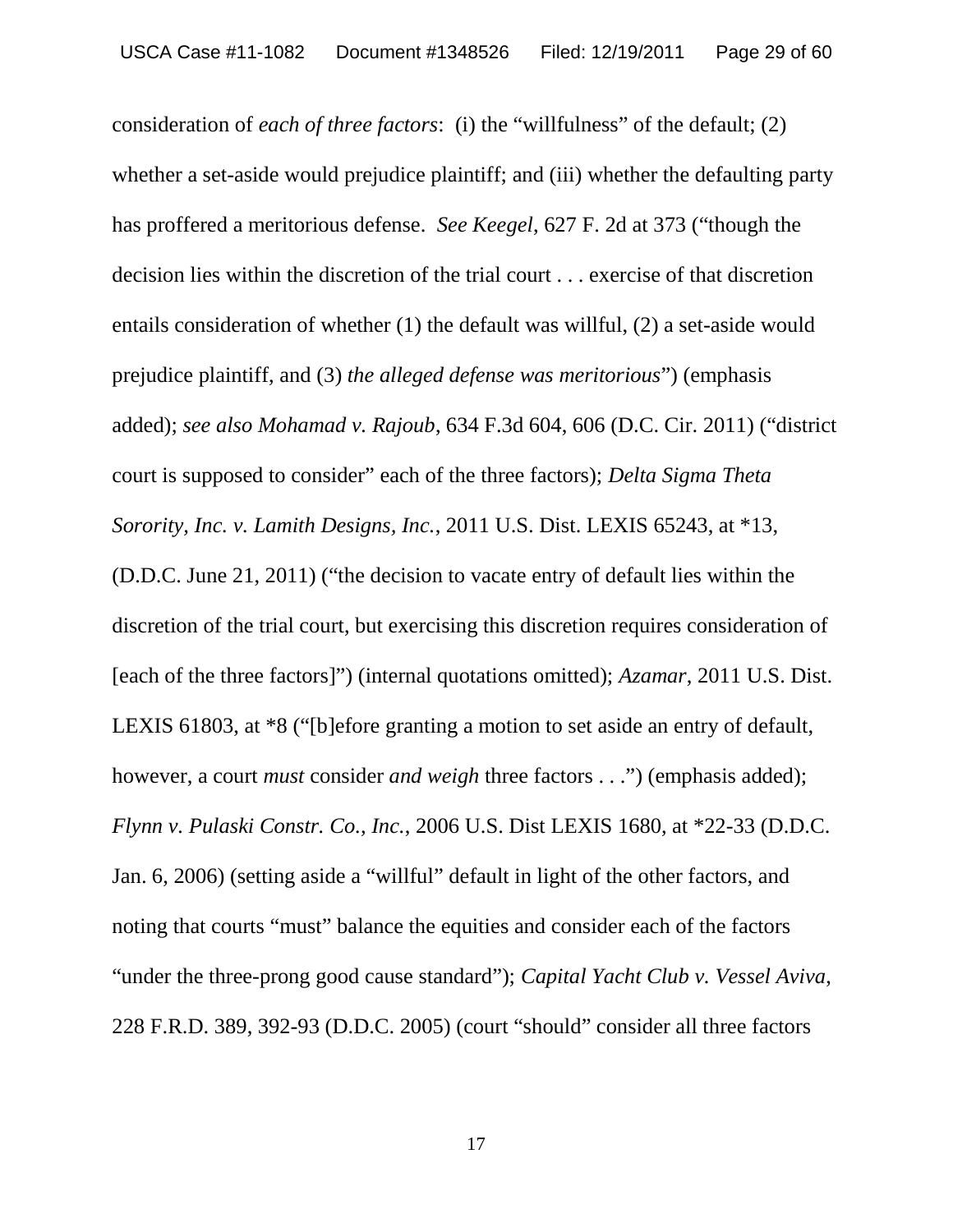"resolving all doubts in favor of the party seeking relief from the default"). $\degree$  The mandatory three-factor test for "good cause" is so well-established that *Keegel* – the seminal opinion in this Circuit – stated that reversal can be appropriate if a court merely neglects *to indicate in the opinion* that it has addressed each of the three "good cause" factors. *Keegel*, 627 F. 2d at 374.

Here, the Commission not only failed to address or even consider two of the three factors, but it declared that it was *deliberately disregarding* one factor – the merit of Rapoport's proposed defenses – so as not to "remove or weaken the incentive" to defend against proceedings. JA 1173. The policy announced by the Commission in the Decision (JA 1172) – to "not consider whether Rapoport's defenses might have had merit if asserted at the proper time and if supported by evidence" – is contrary to settled law. By broadcasting that it was ignoring Rapoport's defenses, the Commission declared its contempt for the balancing test that is mandatory in this and other Circuits, which exists in consideration of the "strong policy favoring resolution of disputes on their merits." *Keegel*, 627 F. 2d

<sup>9</sup> *See also SEC v. McNulty*, 137 F.3d 732, 738 (2d Cir. 1998) ("the district court thus has discretion to deny the motion to vacate if it is persuaded that the default was willful *and* is unpersuaded that the defaulting party has a meritorious defense.") (emphasis added); *Medunic v. Lederer,* 533 F.2d 891, 893-94 (3d Cir. 1976) (abuse of discretion for district court to fail to consider the "prejudice" and "meritorious defense" prongs); *Weisner v. 321 West 16th St. Assoc.*, 2000 U.S. Dist. LEXIS 15592, at \*12 (S.D.N.Y. Oct. 25, 2000) ("good cause" standard "requires consideration" of each of the three factors); *131 Main St. Assoc. Inc. v. Manko*, 1998 U.S. Dist. LEXIS 18289, at \*16 (S.D.N.Y. Nov. 19, 1998) (collecting cases where "willful" default was set aside in light of other two factors).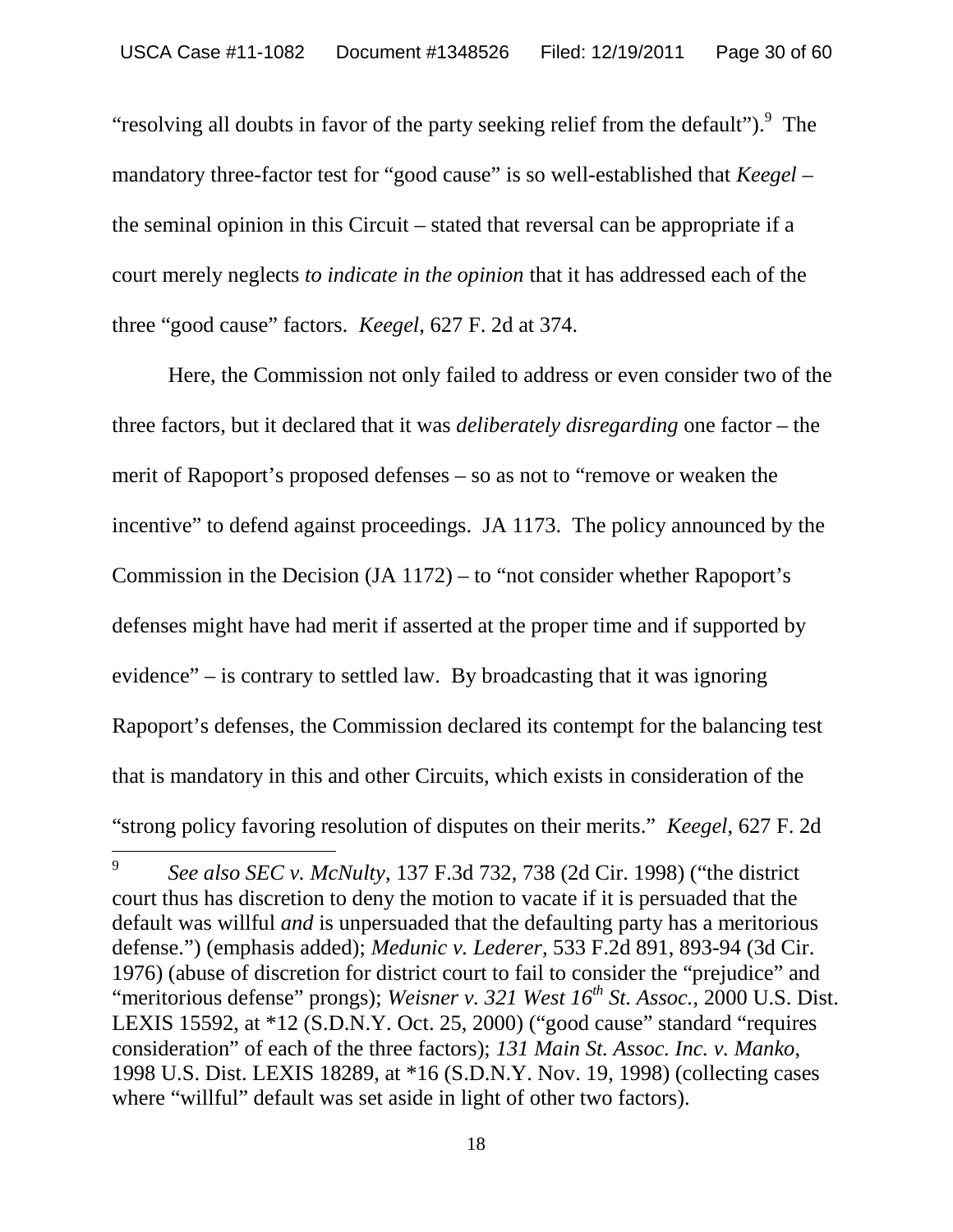at 375 ("the interests of justice . . . would be ill-served by resort to a procedural device that would unfairly or unnecessarily foreclose resolution of the dispute on its merits"); *Jackson*, 636 F.2d at 835 ("Default judgments are not favored by modern courts . . . [which are] also reluctant to enter and enforce judgments unwarranted by the facts."); *Webb v. District of Columbia,* 146 F.3d 964, 971 (D.C. Cir. 1998) (default judgment is a "sanction of last resort"). The Commission's deliberate disregard for Rapoport's defenses was a glaring abuse of the Commission's discretion that compels reversal.

Had the Commission actually considered Rapoport's defenses, it would have necessarily concluded that Rapoport had demonstrated a "meritorious defense." "Allegations are meritorious if they contain even a hint of a suggestion which, proven at trial, would constitute a complete defense." *Keegel*, 627 F. 2d at 374. To the extent that Rapoport's conduct as a foreign broker-dealer residing in Moscow and trading in foreign securities required him to register with the Commission (and virtually all of it did not), Rapoport's conduct fit within Rule 15a-6's exemptions to the Commission's registration requirements, including exemptions for: (i) "effect[ing] transactions in securities with or for persons that have not been solicited by the foreign broker or dealer"; (ii) "furnish[ing] research reports to major U.S. institutional investors, and effect[ing] transactions in the securities discussed in the research reports with or for those major U.S.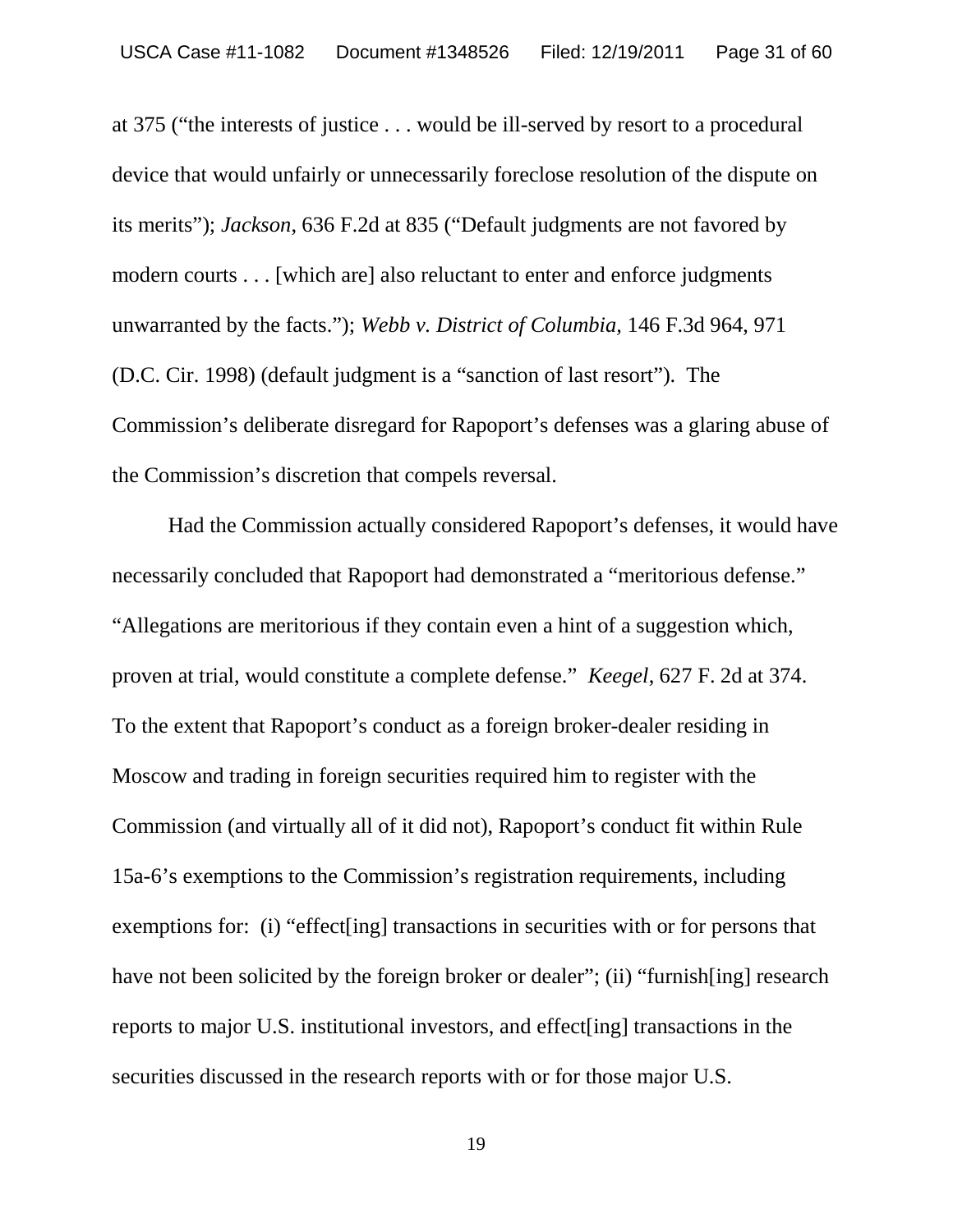institutional investors"; (iii) foreign broker-dealers trading in foreign securities solicit transactions, "negotiat[ing] the terms" of those transactions, and "execut [ing] the transactions" abroad<sup>10</sup>; and (iv) the exemption for solicitations of specific types of investors. *See* Rules 15a-6(a)(1),(2),(3), and (4), respectively. JA 727-899; JA 821-59. Rapoport therefore presented far more than the requisite "hint of a suggestion" of a defense that could succeed at trial, especially given the fact-specific nature of the Division's allegations against Rapoport.<sup>11</sup> Whether Rapoport's defenses have "merit" or not – and they plainly do – the Commission abused its discretion by deliberately failing to consider them.

Had the Commission actually considered the other prong of the three-part test that it disregarded – "prejudice" to the Commission – that prong would likewise weigh in favor of setting aside the Default Order. Prejudice in the context of setting aside a default order "is not mere delay, but rather its accompanying dangers: loss of evidence, increased difficulties of discovery, or an enhanced opportunity for fraud or collusion." *Capital Yacht Club,* 228 F.R.D. at 394; *see also Azamar*, 2011 U.S. Dist. LEXIS 61803, at \*17-18 ("it is well-established that

<sup>&</sup>lt;sup>10</sup> JA 769-70; JA 850 n.185. To the extent that CI-New York allegedly failed to maintain certain records that would allow for this exemption to apply, Rule 15a- $6(a)(3)(iii)(A)$  places the burden on "the registered broker-dealer" – not Rapoport – for those failures.

<sup>&</sup>lt;sup>11</sup> "Solicitation" in the context of Rule 15a-6 has not been defined by the Commission, but has been said to be a "fact-specific" and "variable" concept that should be "addressed by the staff on a case-by-case basis." JA 821-59.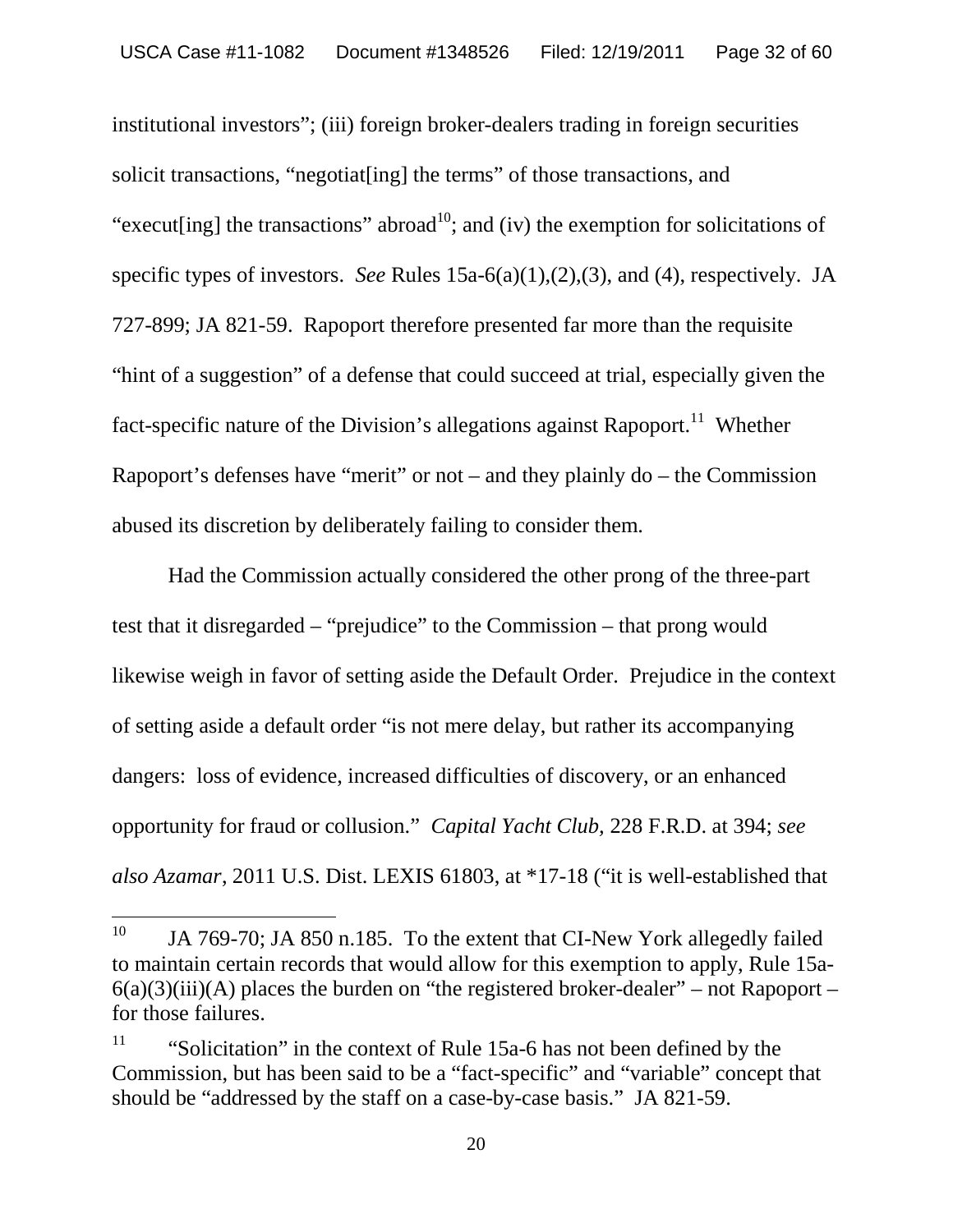delay, by itself, does not constitute prejudice") (citations omitted); *Flynn,* 2006 U.S. Dist LEXIS 1680, at \*26 ("delay and legal costs are part and parcel of litigation and typically do not constitute prejudice for the purposes of Rule 55(c)".) No such "prejudice" exists here, and the Division was unable to identify any such prejudice when it briefed the issue below.<sup>12</sup> JA 925; JA 1087-88. In any event, whether or not the Division would be prejudiced by setting aside the Default Order – and it would not be – the Commission abused its discretion by failing to consider this mandatory factor.

Lastly, the Commission erred in applying the only prong of the three-part test that it *did* analyze – the "willfulness" of Rapoport's default – because it did not resolve doubts in Rapoport's favor. *See, e.g., Jackson***,** 636 F.2d at 836 ("[o]n a motion for relief from the entry of a default or a default judgment, all doubts are resolved in favor of the party seeking relief."); *Capital Yacht Club*, 228 F.R.D. at 393 (court deciding motion to set aside default "should consider three criteria, resolving all doubts in favor of the party seeking relief from the default"). For example, the Commission did not consider – or address in any way – the indisputable fact that almost immediately after Rapoport was personally served *for*

 $12$  Indeed, in opposing Rapoport's efforts to defend the OIP on its merits, the Division submitted over 40 pages of detailed briefing to the ALJ and Commission  $(JA 571-82; JA 900-31)$  – and marshaled much (if not all) of its "evidence" against Rapoport, including two affidavits by Rapoport's settling co-respondents JA 937-1046. The Division therefore possesses the evidence that is supposedly relevant to its flawed claims against Rapoport.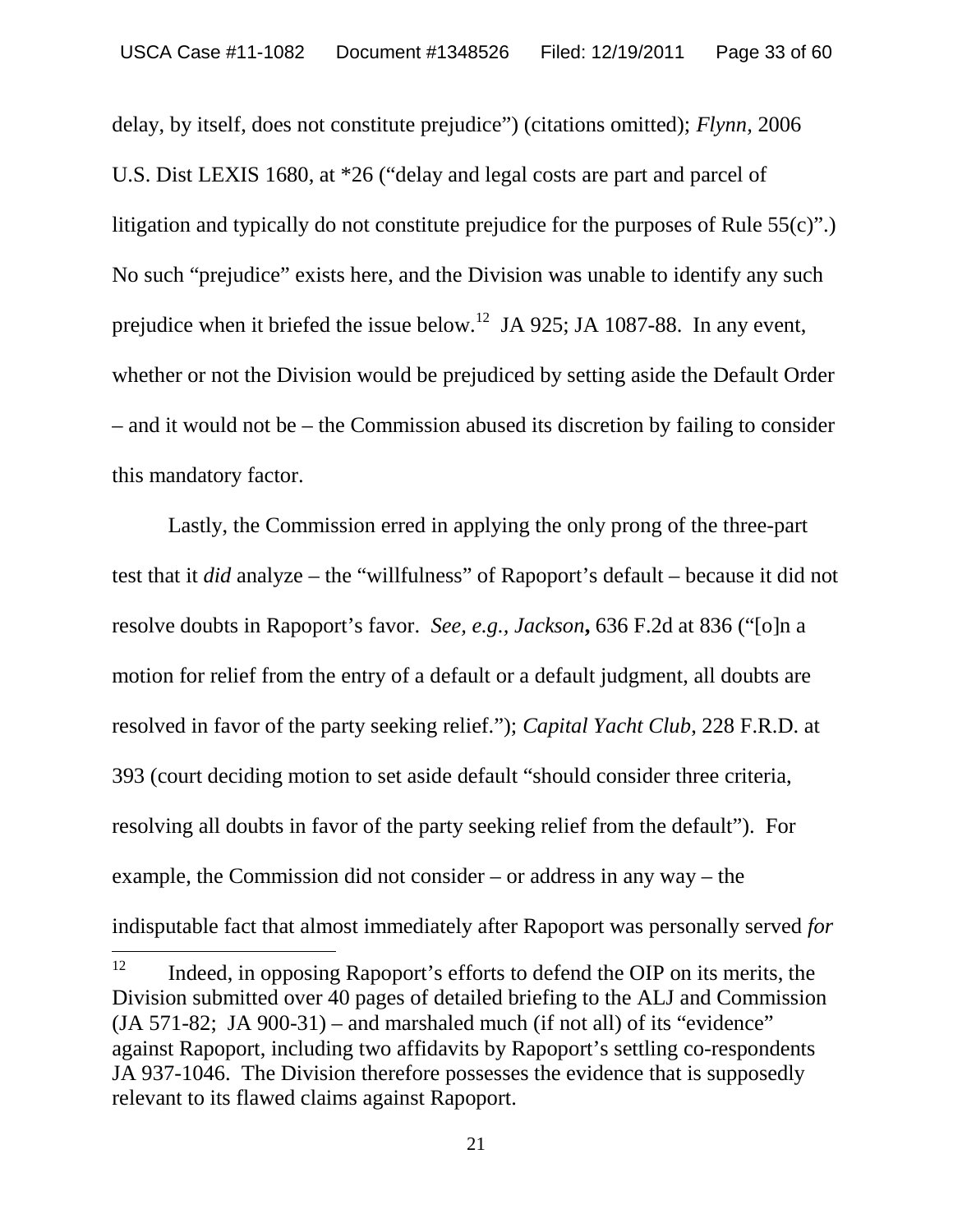*the first time*, he appeared to defend the claims against him. The Commission's conclusion that "Rapoport could not have reasonably believed that he could disregard the ruling and ignore the service effected on him through service on Kraut" (JA 1169) cannot be reconciled with the fact that after Rapoport *was* personally served, he felt compelled to defend, and did defend, the action.

Rapoport's conduct therefore stands in sharp contrast to the conduct of his defaulting co-respondents, including Yenin (who has never appeared to defend against the OIP on its merits), and CI-Moscow (who initially appeared and defended the action for several months, and then, as its former counsel told the ALJ, "made a business decision that they are simply not going to contest the case, that it is not worth their trouble.") JA 144; JA 709-12. Resolving all doubts in Rapoport's favor, these and other mitigating factors<sup>13</sup> with regard to "willfulness" prong should have been credited by the Commission, but they were not. Regardless, whether or not the Commission erred in evaluating the "willfulness" of

 $13$  The Division's method for obtaining personal jurisdiction over Rapoport – directed service on his former limited-purpose U.S. counsel – is another mitigating factor that the Commission should have considered in evaluating the "willfulness" of Rapoport's "default." Commission Rule of Practice 141(a)(2)(iv) does not allow for service upon persons residing in foreign countries where the method of service is "prohibited by the law of the foreign country." Among other flaws in the order directing service on Rapoport, however, the ALJ concluded that service on Rapoport's U.S. counsel "was not prohibited by Russian law," but premised the decision on the fact that Russian law precluded service on Rapoport through the Hague Convention or ordinary service of process. JA 71-78; JA 116-20.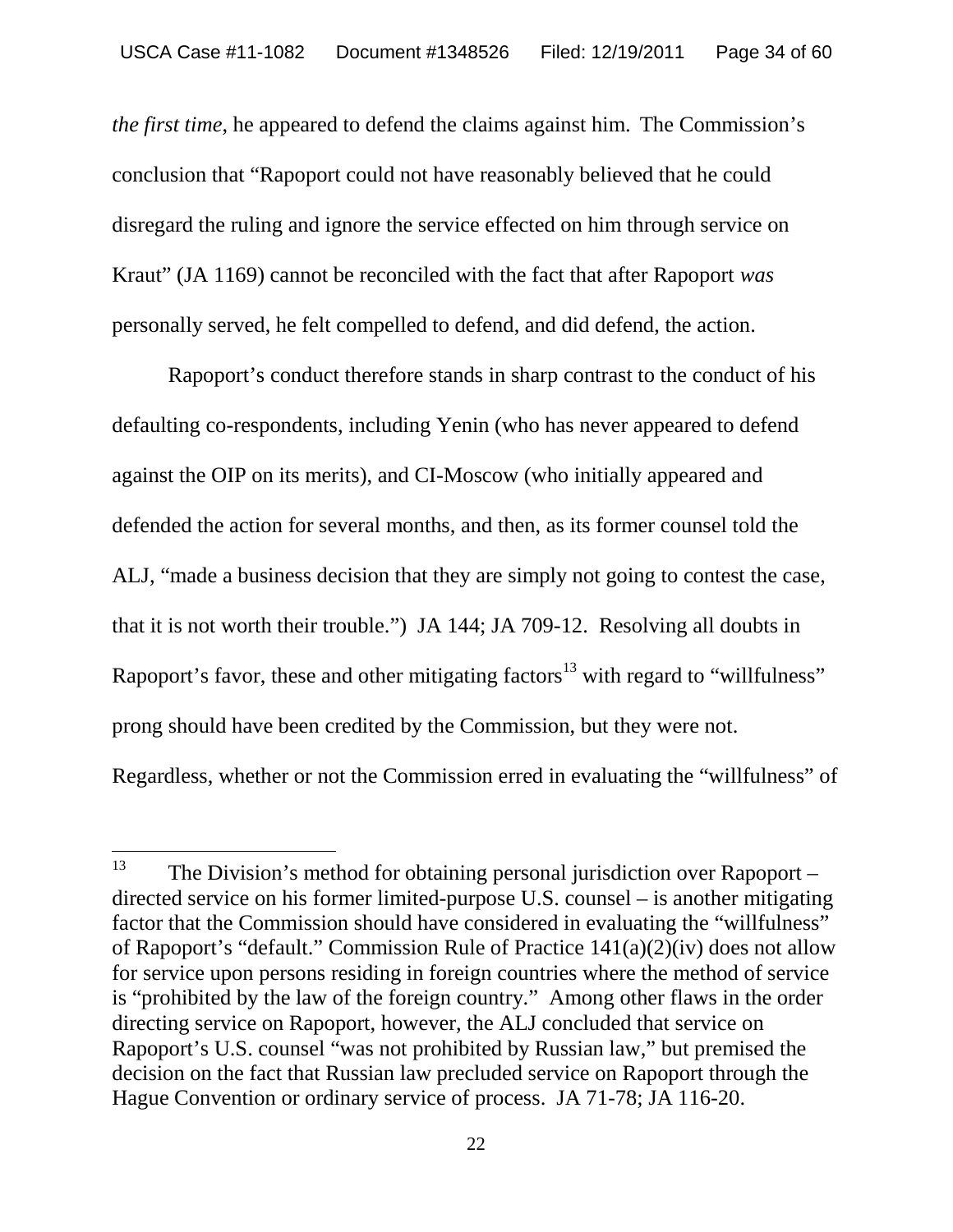Rapoport's default, it was an abuse of the Commission's discretion not to balance the degree of "willfulness" against other mandatory considerations.

# II. The Commission Abused Its Discretion By Imposing Capricious Sanctions On Rapoport That Are Not Supported By The Well-Pleaded Allegations In The OIP

This Court will reverse sanctions that are "arbitrary, capricious, an abuse of discretion, or otherwise not in accordance with the law." *See* 5 U.S.C. § 706(2)(A). The Commission abuses its discretion by imposing sanctions that are "unwarranted in law" or "without justification in fact." *KPMG, LLP v. SEC*, 289 F.3d 109, 121 (D.C. Cir. 2002). Sanctions that fail to comply with the Commission's "own standard" for imposing the sanction are unwarranted in law. *Id.* Sanctions that are imposed without providing "meaningful consideration" of the circumstances of the case and without an explanation of the Commission's reasoning are without justification in fact. *The Rockies Fund, Inc. v. SEC*, 428 F.3d 1088, 1099 (D.C. Cir. 2005) (vacating "third-tier" civil penalties "because the SEC did not explain its reasoning" for the sanctions or "even cursorily explain" why the necessary elements for such sanctions were satisfied); *see also Jost v. Surface Transp. Bd.*, 194 F.3d 79, 85 (D.C. Cir. 1999) ("The requirement that agency action not be arbitrary and capricious includes a requirement that the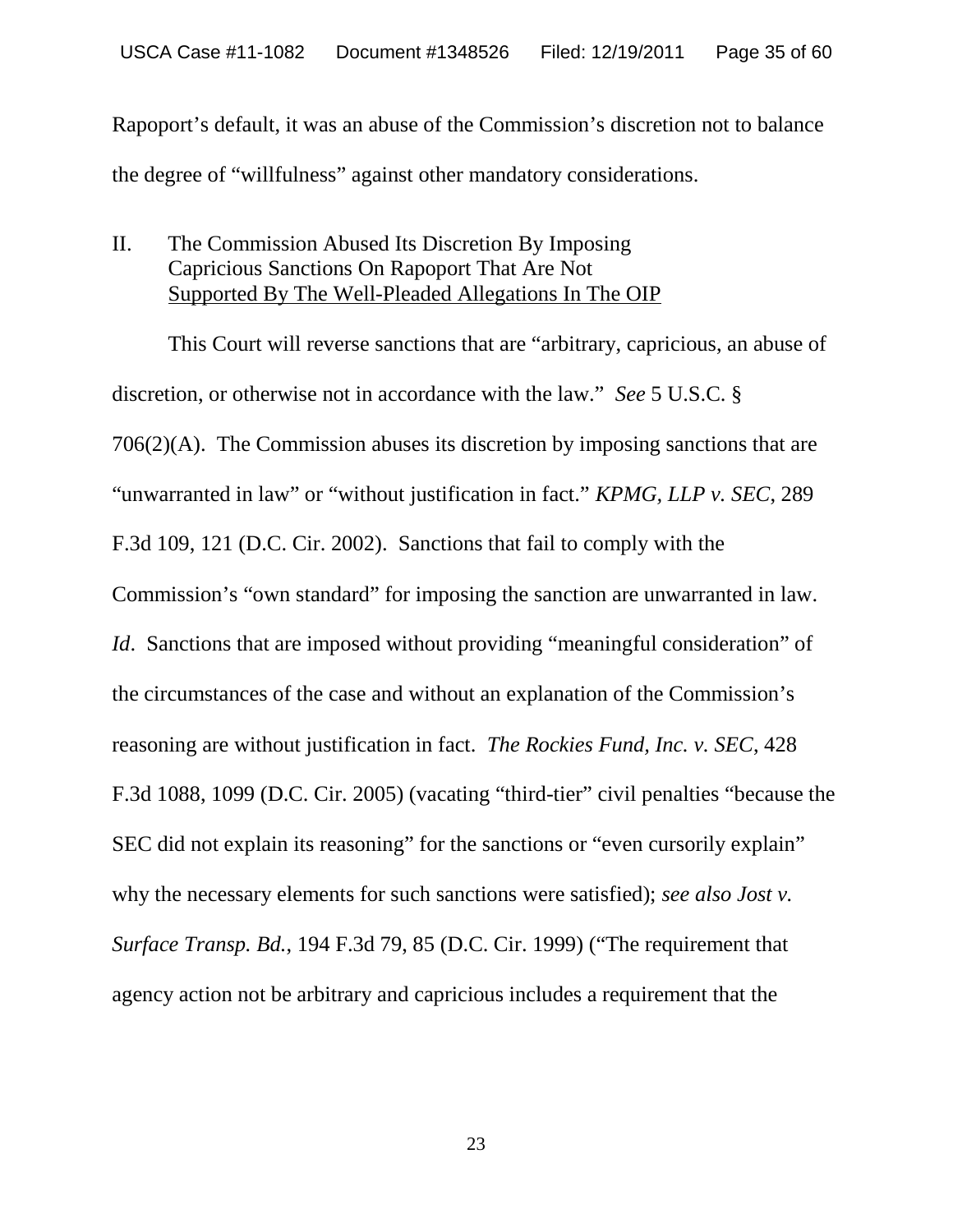agency adequately explain its result").<sup>14</sup> Therefore, assuming *arguendo* that the Court does not set aside the default order in its entirety, several of the penalties imposed on Rapoport by default must be vacated, because they are without legal or factual justification.<sup>15</sup>

The Commission addressed the sanctions imposed on Rapoport by default – which included a *lifetime* associational bar, disgorgement of all income "connected" to Rapoport's Section 15(a) violation, and \$315,000 in "maximum, second-tier" civil penalties – in only *five* perfunctory sentences at the conclusion of the Decision. JA 1172-73. It is therefore clear from the face of the Decision that

<sup>14</sup> *See also McCarthy v. SEC*, 406 F.3d 179, 190 (2d Cir. 2005) (abuse of discretion for the Commission to fail to "meaningfully consider and explain its bases for imposing sanctions," or to impose sanctions that are "palpably disproportionate to the violation"); *Monetta Fin. Servs., Inc. v. SEC*, 390 F.3d 952, 957-58 (7th Cir. 2004) (vacating the SEC's order imposing sanctions where the SEC "referenc[ed], but did not 'meaningfully consider,' whether the circumstances of the case merited the sanctions awarded").

<sup>&</sup>lt;sup>15</sup> Even where an order is entered by default, the Commission has an obligation to "make an independent determination" of damages, *Int'l Painters & Allied Trades Indus. Pension Fund v. R.W. Amrine Drywall Co*., 239 F. Supp.2d 26, 30 (D.D.C. 2002) (citing Fed. R. Civ. P. 55(b)), because "[e]ven when a default judgment is warranted based on a party's failure to defend, the allegations in the complaint with respect to the amount of the damages are not deemed true" and "it is necessary to take account or to determine the amount of damages or to establish the truth of any averment by evidence," *Credit Lyonnais Sec. (USA), Inc. v. Alcantara*, 183 F.3d 151,154-55 (2d Cir. 1999)). A defaulting defendant is deemed to have admitted only the "*well-pleaded allegations* of the complaint," and "unless the amount of damages is certain, the court is required to make an independent determination of the sum to be awarded." *See Adkins v. Teseo,*180 F. Supp.2d 15, 17 (D.D.C. 2001) (emphasis added).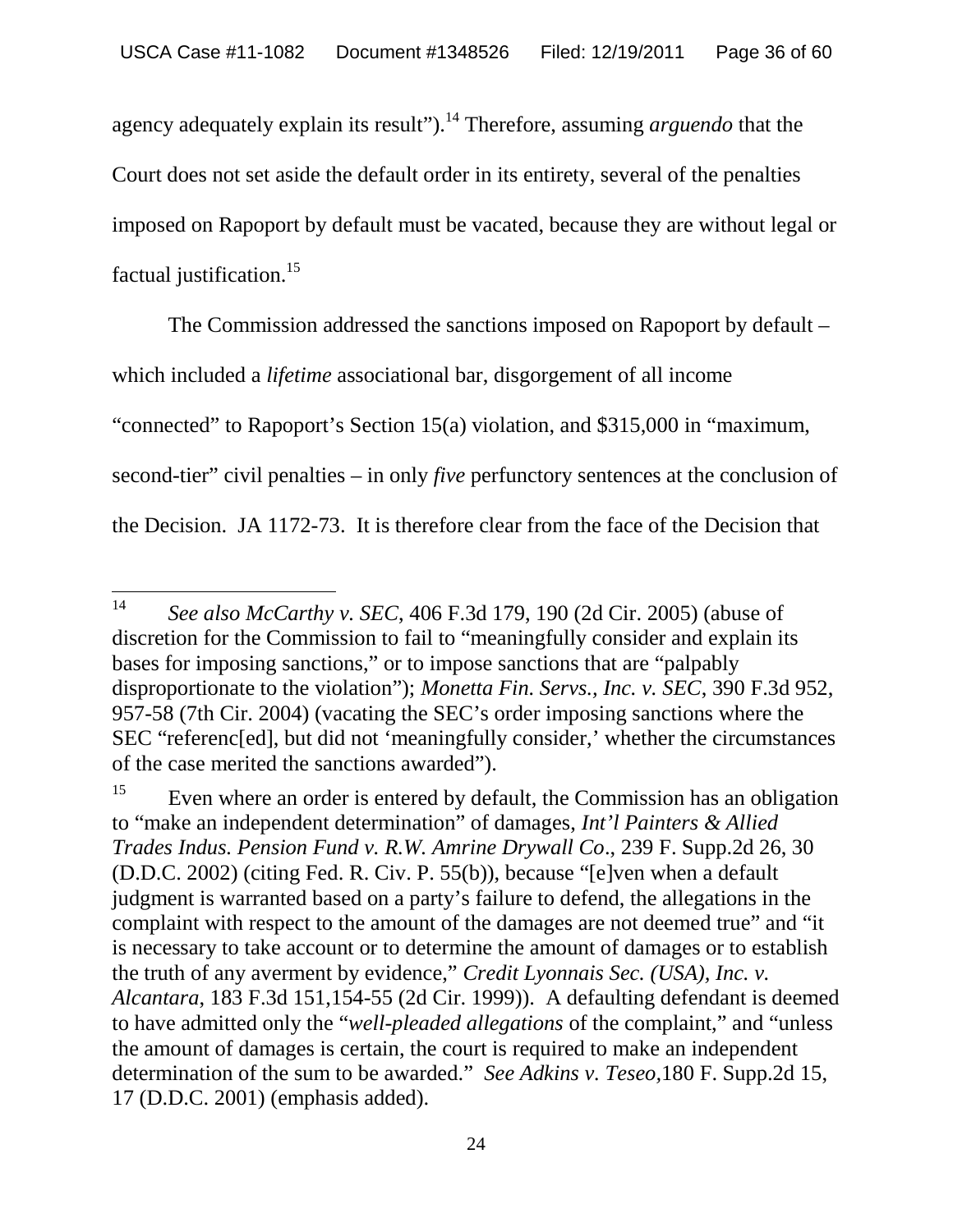the Commission failed to "meaningfully consider" whether there were grounds for the sanctions imposed on Rapoport, and failed to explain its reasons for imposing those sanctions. *See Rockies Fund*, 428 F.3d at 1095 (vacating penalty "because the SEC did not explain its reasoning"); *see also SEC v. Chenery Corp.*, 318 U.S. 80, 94-97(1943) ("The orderly functioning of the process of review requires that the grounds upon which the administrative agency acted be clearly disclosed and adequately sustained …. it will not do for a court to be compelled to guess at the theory underlying the agency's action"); *see also Steadman v. SEC*, 603 F.2d 1126, 1139 (5th Cir. 1979) ("We subscribe to the common-sense notion that the greater the sanction the Commission decides to impose, the greater is its burden of justification.")

The Commission's virtually non-existent sanctions analysis failed to correct the Default Order's deeply flawed methodology for imposing sanctions on Rapoport. Specifically, the Default Order wrongly assumed that Rapoport: (i) had engaged in the *same conduct* as his co-respondents; (ii) had engaged in that conduct during the *same years* as his co-respondents; and (iii) faced the same claims as his co-respondents.<sup>16</sup> When the Default Order ostensibly attempted to

<sup>&</sup>lt;sup>16</sup> As opposed to the single violation of Section 15(a) alleged against Rapoport, the OIP also alleged four additional violations against CI-New York, and three additional violations against Yenin. Specifically, the OIP alleged that CI-New York, unlike Rapoport, violated Sections 15(a) and 17(a), and Rules 15(b)3-1, 17a-4(b)(4), and 17a-4(j) of the Exchange Act, and that Yenin, unlike Rapoport,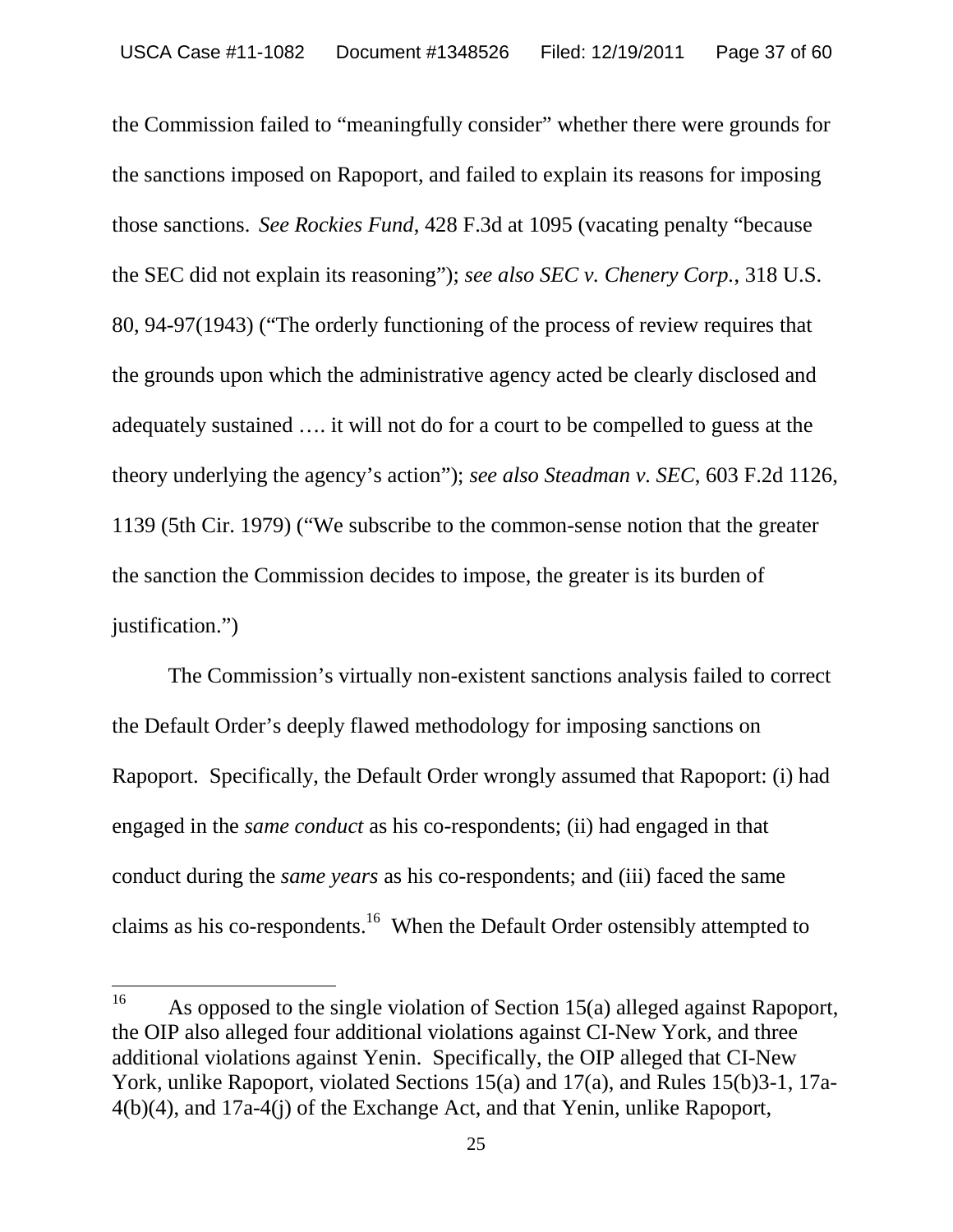"parse up the violations" by the three defaulting respondents in the Default Order (JA 467), the Default Order drew no distinctions whatsoever between the conduct of *Rapoport* (a foreign broker-dealer, residing in Russia, alleged to have "controlled" CI-New York in 2006 and 2007 *only*), and the obviously different conduct of *Yenin* (a registered representative with seven SEC licenses, including the Series 27 for regulatory compliance, who served as CI-New York's managing director, CFO, and FINOP from 2003-2005)<sup>17</sup> and *CI-New York* (the registered New York broker-dealer responsible for regulatory compliance.) Instead, the Default Order made the unsubstantiated assertion that the "actions of the defaulting Respondents demonstrate deliberate or reckless disregard of regulatory requirements." The Default Order then imposed the "maximum, second-tier penalty" against *CI-New York* for *its* conduct each year from 2003 through 2007, and applied that "methodology" *to Rapoport* without explanation, justification, or analysis.<sup>18</sup> JA 467. The Default Order's methodology failed to distinguish between the conduct of Rapoport and his co-respondents, and was therefore profoundly flawed. Yet the Commission rotely imposed the Default Order's

violated Sections 15(a) and 17(a), and Rules 15(b)3-1, 17a-4(b)(4) of the Exchange Act. JA 468.

 $17$  JA 27-28 (¶7); JA 1078

<sup>&</sup>lt;sup>18</sup> Compounding the error (and demonstrating the Default Order's carelessness imposing sanctions on an absent respondent), the Default Order applied this methodology to Rapoport using flawed math (JA 726), and initially imposed \$240,000 *more* in civil penalties than what the ALJ had intended.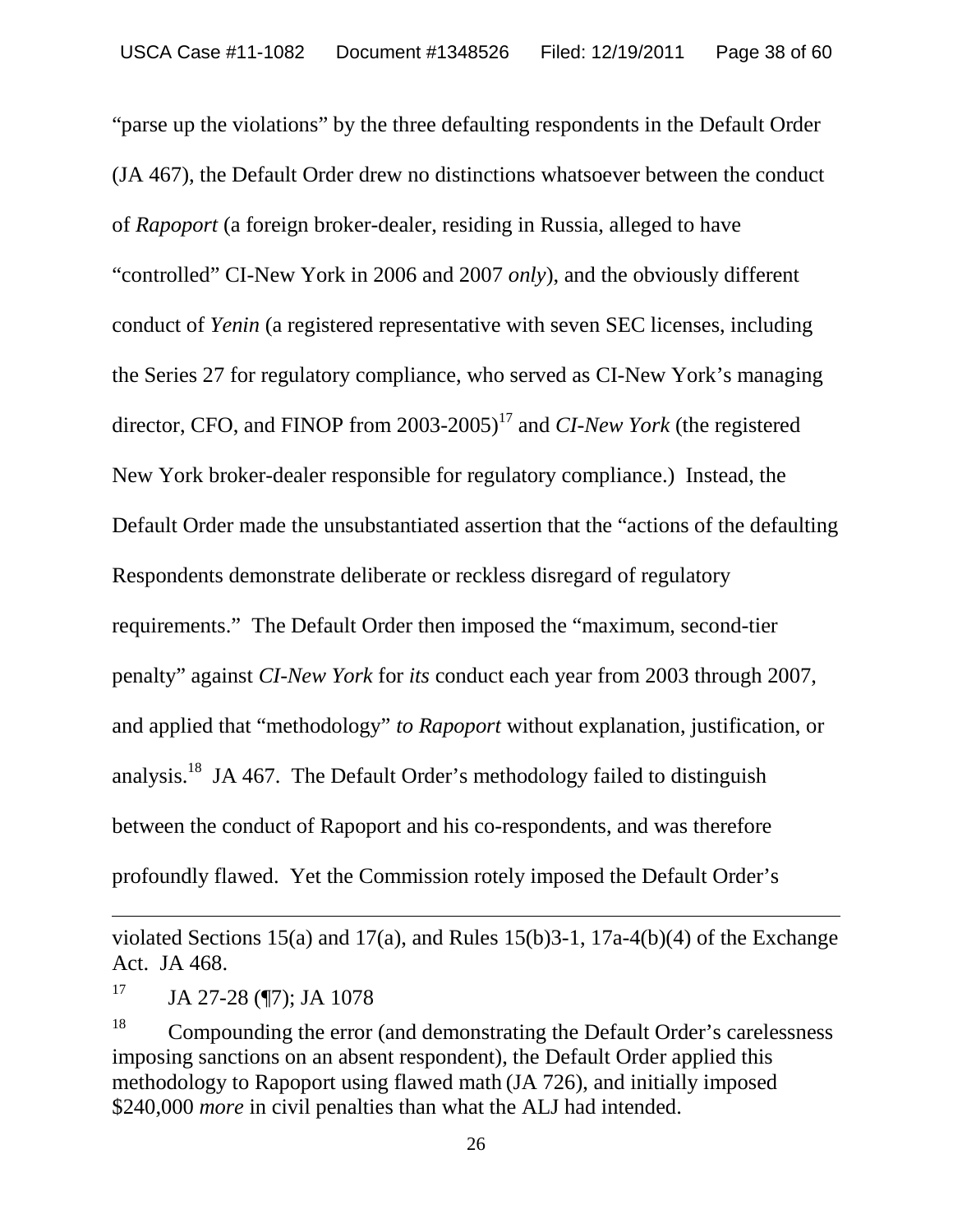baseless sanctions on Rapoport without any scrutiny, analysis or consideration whatsoever.

Accordingly, at least two categories of sanctions imposed by the Commission were legally and factually unjustified. *First*, because the OIP *did not even allege* that Rapoport (as opposed to his co-respondents) violated Section 15(a) from 2003-2005, the Commission abused its discretion when it imposed penalties on Rapoport attributable to those years. (*See* II(A), *infra*.) *Second,* the Commission abused its discretion when it imposed "second-tier" civil penalties on Rapoport, which require a finding – for which there is no basis – that Rapoport acted with "scienter," *i.e.,* a "mental state embracing intent to deceive, manipulate, or defraud." (*See* II(B), *infra*.)

# A. Sanctions Attributable To 2003-2005 Are Neither Justified By The Facts Nor Legally Warranted

The Commission gave no consideration whatsoever – meaningful or otherwise – to whether the well-pleaded allegations in the OIP concerning *2003- 2005* supported sanctions against Rapoport, as opposed to his co-respondents. The Commission came closest to attempting to justify sanctions against Rapoport in a footnote (JA 1172, n.32) that cites selectively – and misleadingly – from the OIP. But nowhere in the OIP is there any allegation that Rapoport – as opposed to his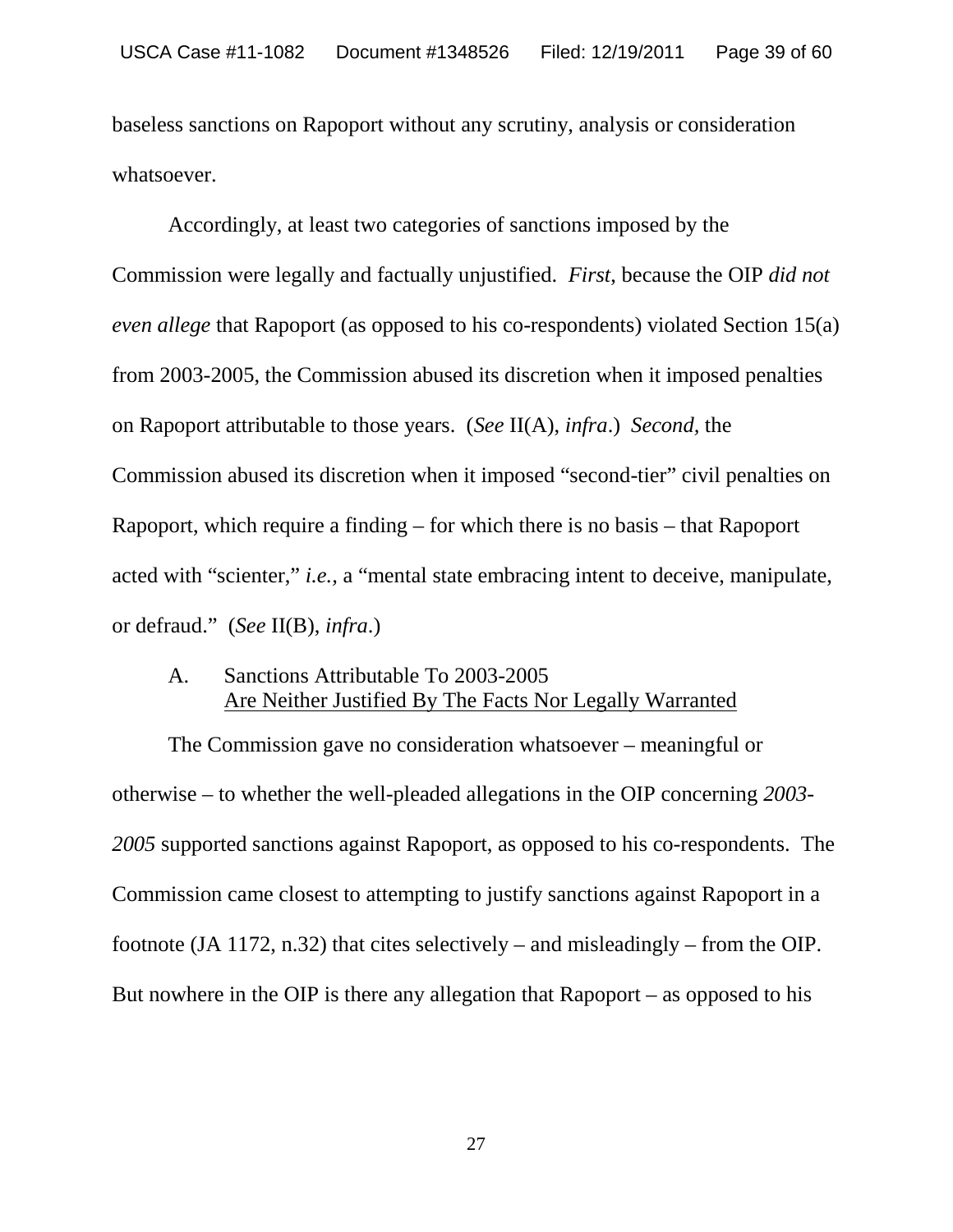employer (CI-Moscow) or other CI-Moscow employees – directly or indirectly<sup>19</sup> solicited investors in the U.S. from 2003-2005. What the OIP actually alleges with respect to Rapoport specifically is that Rapoport "controlled" CI-New York *only in 2006 and 2007*. JA 29 (¶ 17.) In other words, the well-pleaded allegations in the OIP provide no basis for sanctioning Rapoport for his 2003-2005 conduct. *See Adkins*, 180 F. Supp.2d at 17 (A defaulting defendant is "deemed to have admitted only the well-pleaded allegations of the complaint"). Consequently, all of the sanctions attributable to those years – including an accounting, disgorgement, as well as three "maximum, second-tier" civil penalties totaling \$185,000 – must be set aside. $20$ 

There are also several additional reasons that the sanctions attributable to the year 2003 – including the \$60,000 maximum civil penalty attributable to that year alone – must be vacated. *First,* the Division's claims are subject to a five-year

<sup>&</sup>lt;sup>19</sup> Neither the Division, the ALJ, nor the Commission have ever elucidated their theory of how Rapoport's "direction" of CI-New York employees constitutes "control" under the securities laws such that Rapoport can be charged with "indirect solicitation" in violation of Section 15(a). That is in any event immaterial to this appeal, however, because the OIP does not allege that Rapoport "controlled" CI-New York from 2003-2005. JA 29 (¶ 17).

<sup>&</sup>lt;sup>20</sup> Critically, the lack of well-pleaded allegations in the OIP reflect the Division's complete lack of evidence to support any "direct or indirect" solicitations of U.S. investors by Rapoport (as opposed to his co-respondents) from 2003-2005. *Jackson*, 636 F.2d at 835 ("Default judgments are not favored by modern courts . . . [which are] also reluctant to enter and enforce judgments unwarranted by the facts."); JA 1079-80.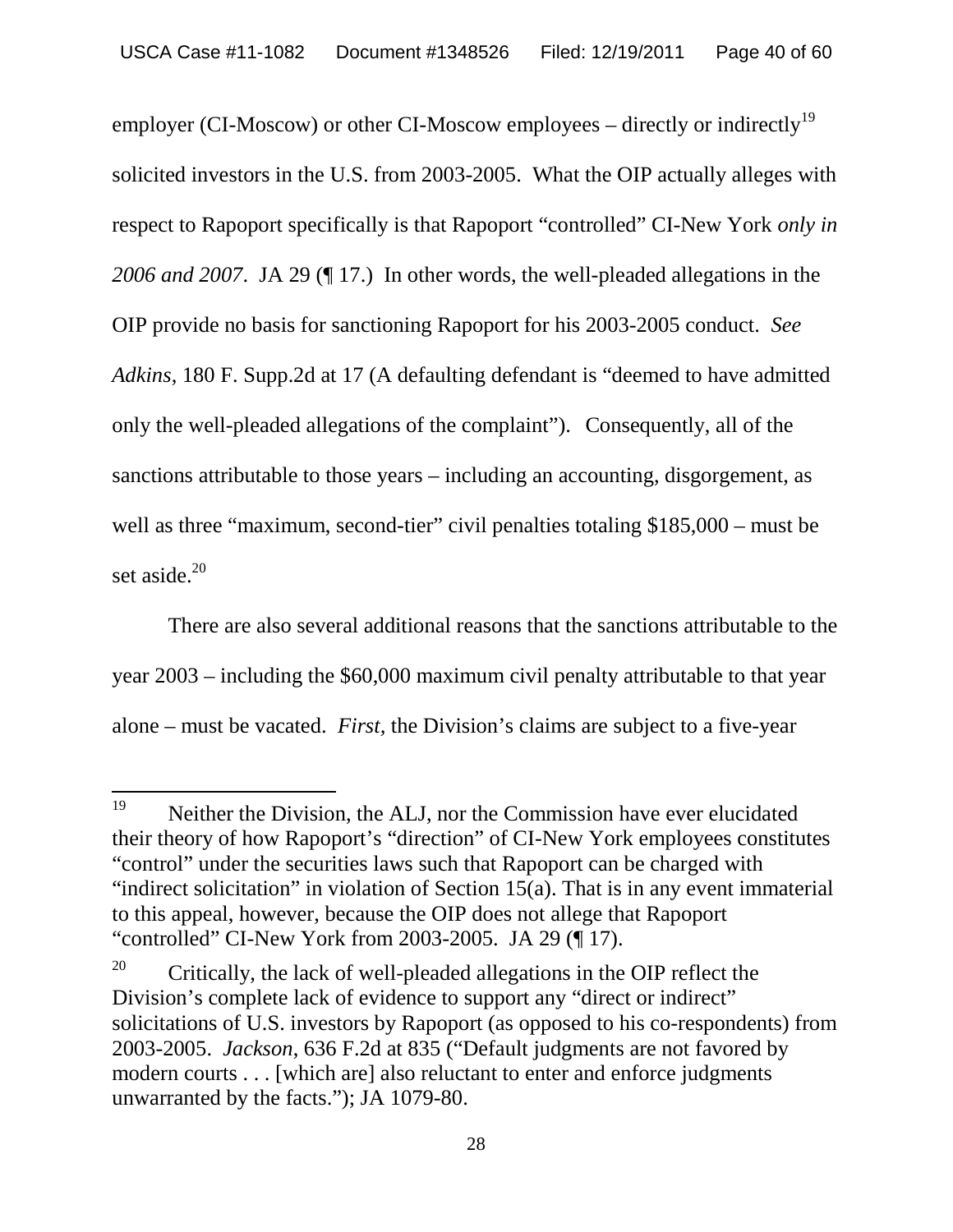statute of limitations, and conduct occurring before December 8, 2003 may not be considered in determining whether to impose a civil penalty. (JA 719, fn. 6); *see also* 28 U.S.C. § 2462. Yet the Commission imposed the same "maximum" second-tier penalty for less than 10% of 2003 that it did for subsequent "full" years. *Second*, the allegations in the OIP of misconduct beginning in "about 2003" is an insufficient basis for imposing a full "maximum" second-tier penalty on Rapoport for that year. Indeed, the Division subsequently acknowledged its complete lack of evidence to support any violations in 2003 when it filed a civil complaint in August 2009 seeking final judgment against Chekholko, and alleged that the conduct in the OIP occurred "from *at least 2004* through November 2007." *See SEC v. Chekholko*, 09 cv 6937, filed August 6, 2009 (emphasis added). The Commission's failure to address the obvious lack of any basis for sanctions against Rapoport for 2003 demonstrates the extent to which the Commission failed to "meaningfully consider" or explain in any way the sanctions imposed on Rapoport by default.

# B. "Second-Tier" Penalties Against Rapoport Are Neither Justified By The Facts Nor Legally Warranted

"Second-tier" civil penalties require a finding that Rapoport's conduct involved "fraud, deceit, manipulation or deliberate or reckless disregard of a regulatory requirement," *see* 15 U.S.C. § 78u-2(b)(2), *i.e.,* a finding that Rapoport acted with scienter. *See SEC v. M&A West, Inc.*, 538 F.3d 1043 (9th Cir. 2008)

29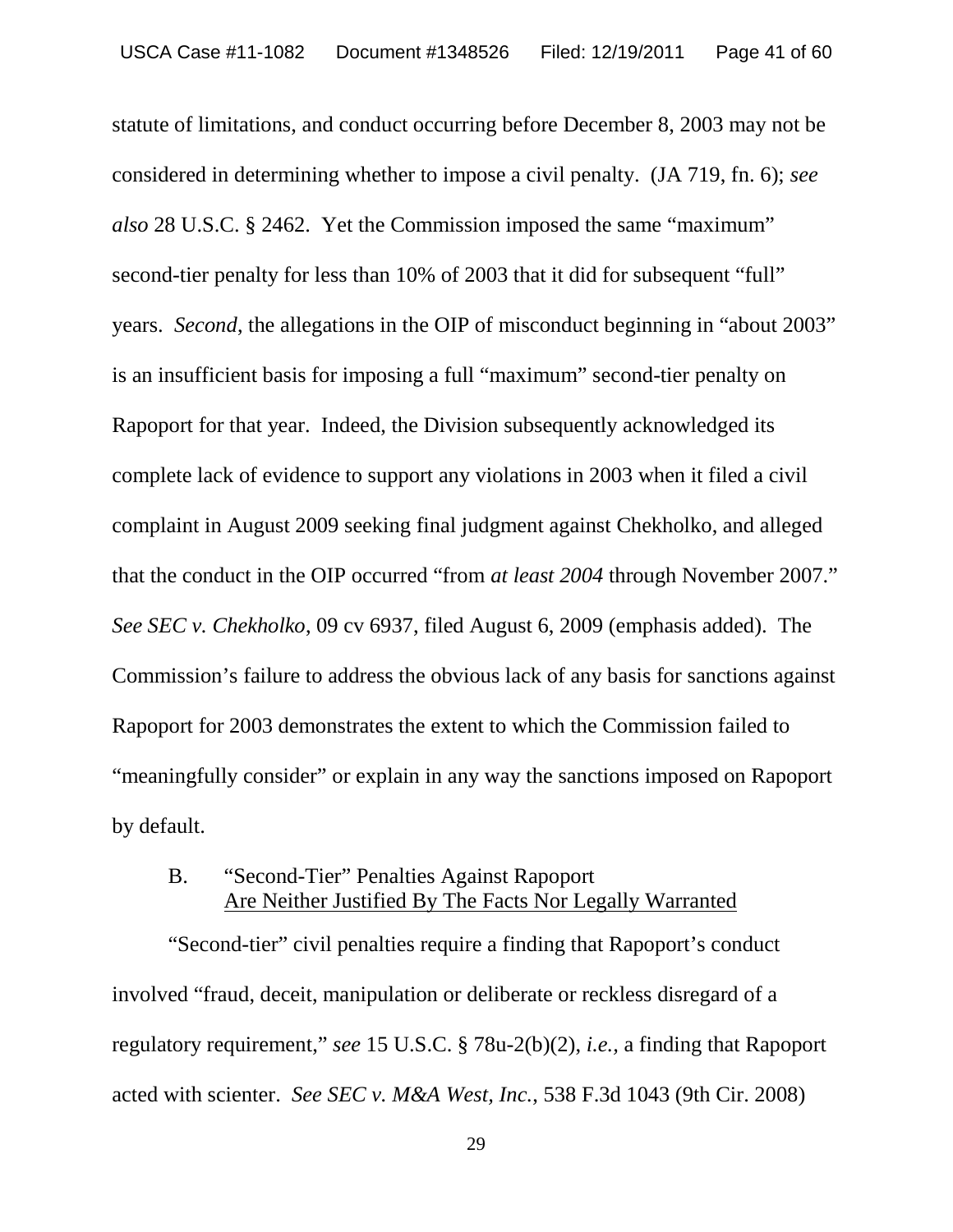("the imposition of second-tier penalties requires an assessment of scienter".) The Commission abused its discretion when it imposed five "maximum, second-tier penalties" against Rapoport, because neither the well-pleaded allegations in the OIP – nor the Division's evidence – justify a finding that Rapoport acted with scienter.

Of the five sentences in the Decision discussing the sanctions against Rapoport, ten words are devoted to the \$315,000 in civil penalties levied against Rapoport: the OIP "alleged facts sufficient to support the imposition of second-tier penalties." JA 1172. The Commission provided no further analysis on the issue.<sup>21</sup> Because the Commission failed to meaningfully analyze the basis for imposing "second-tier" penalties on Rapoport, those penalties must be vacated. *See Rockies Fund*, 428 F.3d at 1099 (vacating "third-tier" sanctions where the SEC imposed third-tier sanctions without "even cursorily explain[ing]" why the necessary elements for such sanctions were satisfied); *see also Monetta Fin. Serv's, Inc. v. SEC* 390 F. 3d 952, 957-58 (7th Cir. 2004) (reversing SEC sanctions as excessive where SEC's opinion did "not reflect that the SEC meaningfully considered [the

 $21$  As discussed above, the ALJ similarly failed to consider whether there was a basis for imposing second-tier penalties on Rapoport, and made only the conclusory determination – as to Rapoport, Yenin, and CI-New York *collectively* – that "the actions of the defaulting Respondents demonstrate deliberate or reckless disregard of regulatory requirements." JA 467. The Default Order therefore provided no basis for "second-tier" penalties against Rapoport, as opposed to his differently-situated co-respondents. JA 725-26.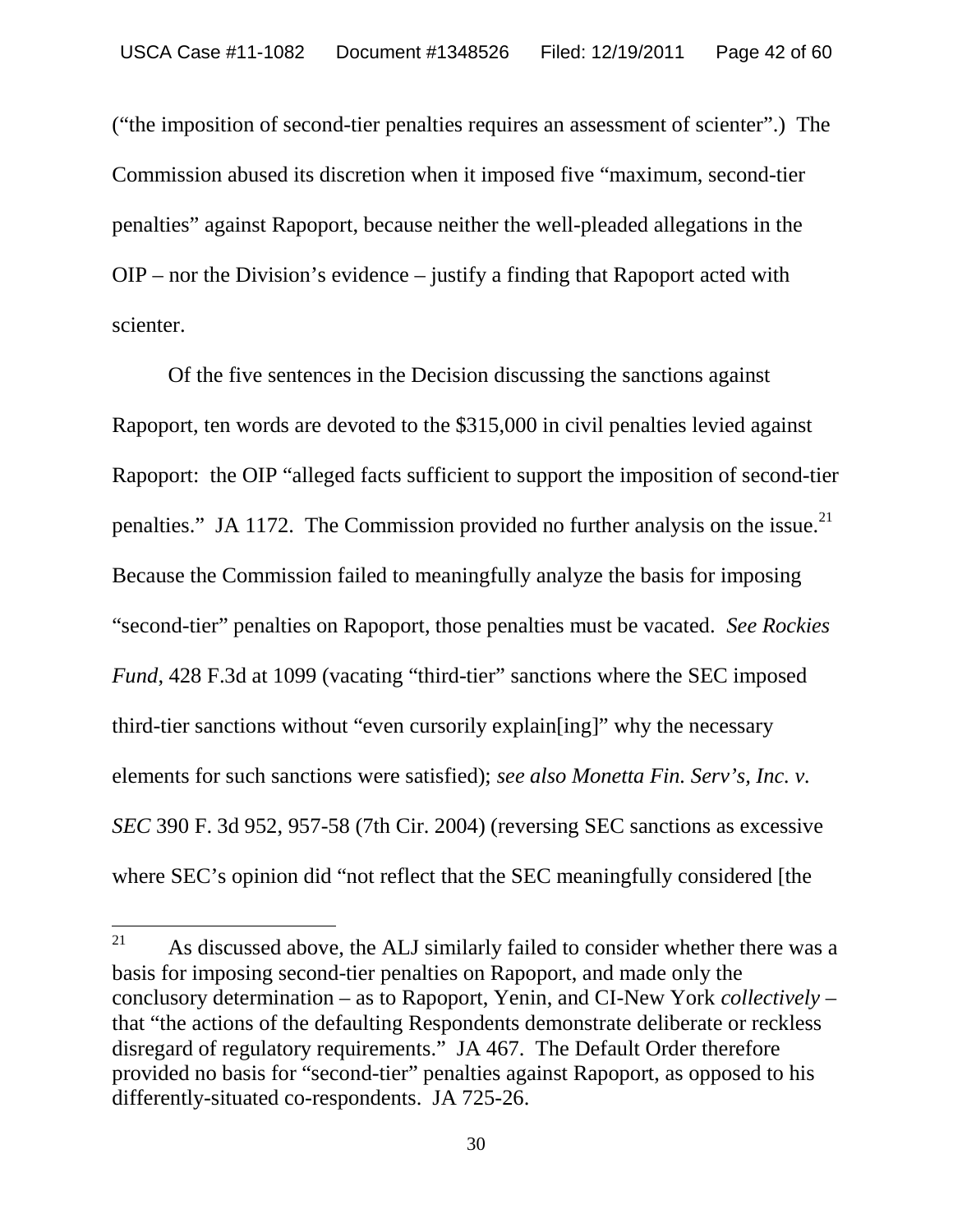relevant] factors when it imposed the sanctions."); *WHX Corp. v. SEC*, 362 F. 3d 854, 859 (reversing SEC cease-and-desist order where the SEC failed "seriously consider" the factors relevant to imposing such an order). Indeed, the OIP does not allege that Rapoport acted with scienter, the Commission ignored the issue entirely, and the ALJ never explained why Rapoport – as opposed to his defaulting co-respondents – acted with scienter.

Moreover, the subjective nature and complexity of Rule 15a-6 belies a conclusion that under the circumstances, Rapoport acted with scienter a "mental state embracing intent to deceive, manipulate, or defraud." *See Ernst and Ernst v. Hochfelder,* 425 U.S. 185, 96 (1976). Rule 15a-6 – the Registration Requirements for Foreign Broker-Dealers – sets forth a cornucopia of conduct that foreign broker-dealers may engage in without registering with the Commission.<sup>22</sup> Compliance with Rule 15a-6 is decidedly beyond the ken of the non-specialist, and the requirements of Rule 15a-6 are described in an Adopting Release spanning 39

<sup>22</sup> Indeed, every year from 1999 through 2007, CI-New York *advised the Commission*, in its annual Form X-17A-5 reports, that CI-New York was "an introducing broker with respect to domestic and certain foreign securities transactions" that "clears Russian securities transactions through facilities provided by the Parent [CI-Moscow]." JA 472 (n.4). In other words, CI-New York told the Commission on an annual basis for nine years that it was engaging in the conduct that the Division now alleges violated Section  $15(a)$  in the OIP. If CI-New York – where Rapoport worked from 1999 through 2001, and who Rapoport allegedly "controlled" in 2006 and 2007 (JA 27  $\P$  6) – believed its arrangement with CI-Moscow to be improper, why would it have disclosed that arrangement to the Commission each year from 1999 to 2007?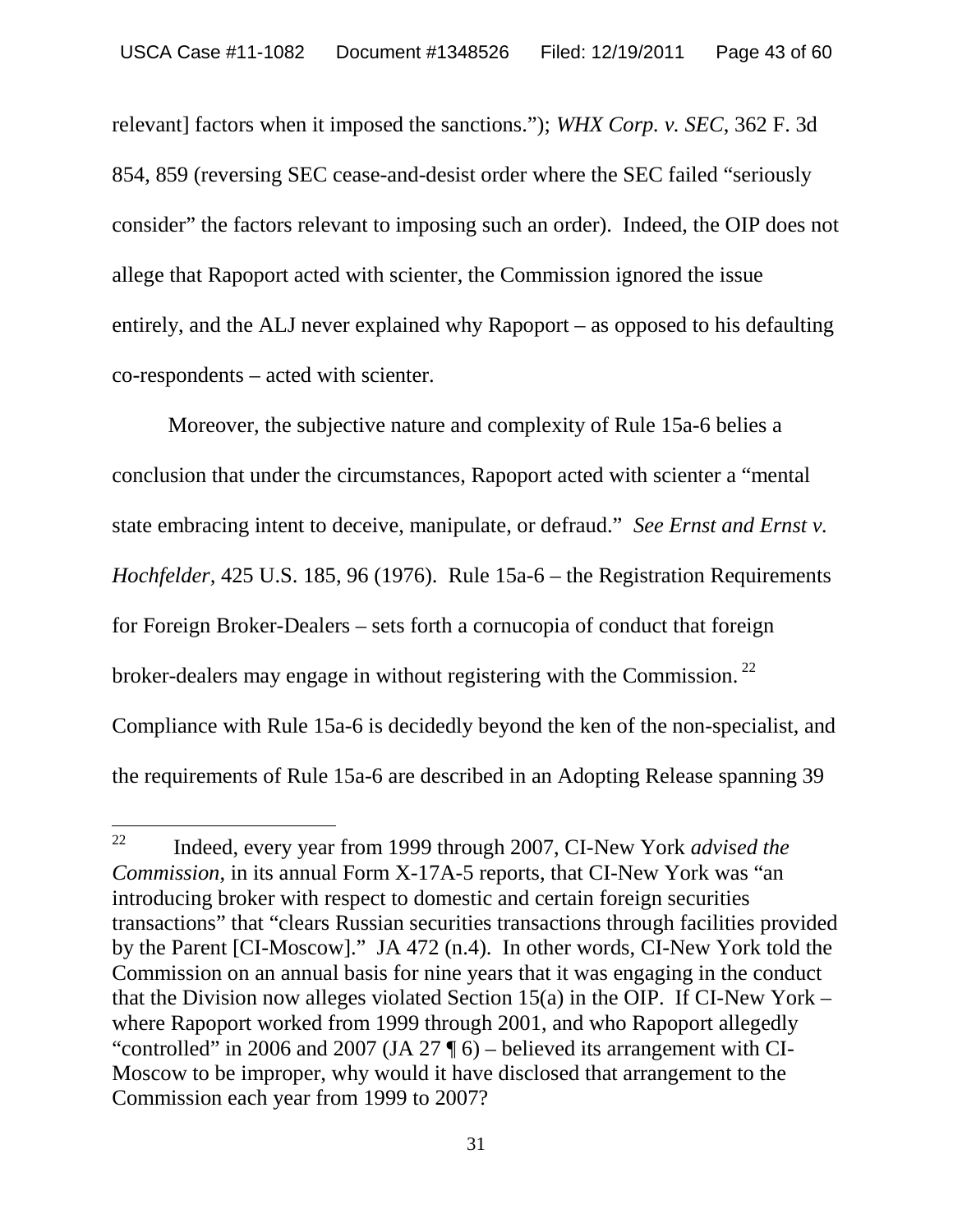pages, containing 218 substantive footnotes, and incorporating several "interpretative statements" by Commission. $^{23}$  The nuances of the Rule confounded the ALJ in the Default Order, and the requirements of Rule 15a-6 were sufficiently complicated that Yenin – CI-New York's managing director with seven SEC licenses, including the Series 27 for record-keeping and regulatory compliance (JA 1078) – sought guidance from external consultants to ensure compliance with the Rule. JA 28  $(\P 13)^{24}$  Indeed, it should be dispositive of all "second-tier" penalties that the Division conceded that Rapoport would not have been required to register with the Commission *at any time* from 2003-2007 if CI-New York would have fulfilled *its* responsibility to maintain records and accept service on Rapoport's behalf. *See* Rule 15a-6(3)(iii)(D); JA 1084-85. And, the Proposed Amendment to the Rule, if passed, would eliminate these record-keeping requirements. JA 817- 20.

 $23$  In or about 1998, CI-New York and CI-Moscow obtained legal opinions stating that CI-New York's relationship with CI-Moscow with respect to soliciting investors and executing trades was in accordance with U.S. law. JA 515-16 ( $\P$ ] 3, 5).

<sup>&</sup>lt;sup>24</sup> The ALJ misconstrued the Rule in the Default Order by failing to consider, among other things, footnote 185 of the Adopting Release, which provides – contrary to the ALJ's conclusion that "Rapoport's conduct violated Section 15(a)" *because* "U.S. investors were solicited" and "their transactions were executed through CI-Moscow" – that foreign broker-dealers *may*, under a variety of circumstances, execute transactions in foreign securities. *See* Rule 15a-6(a)(3); JA 850.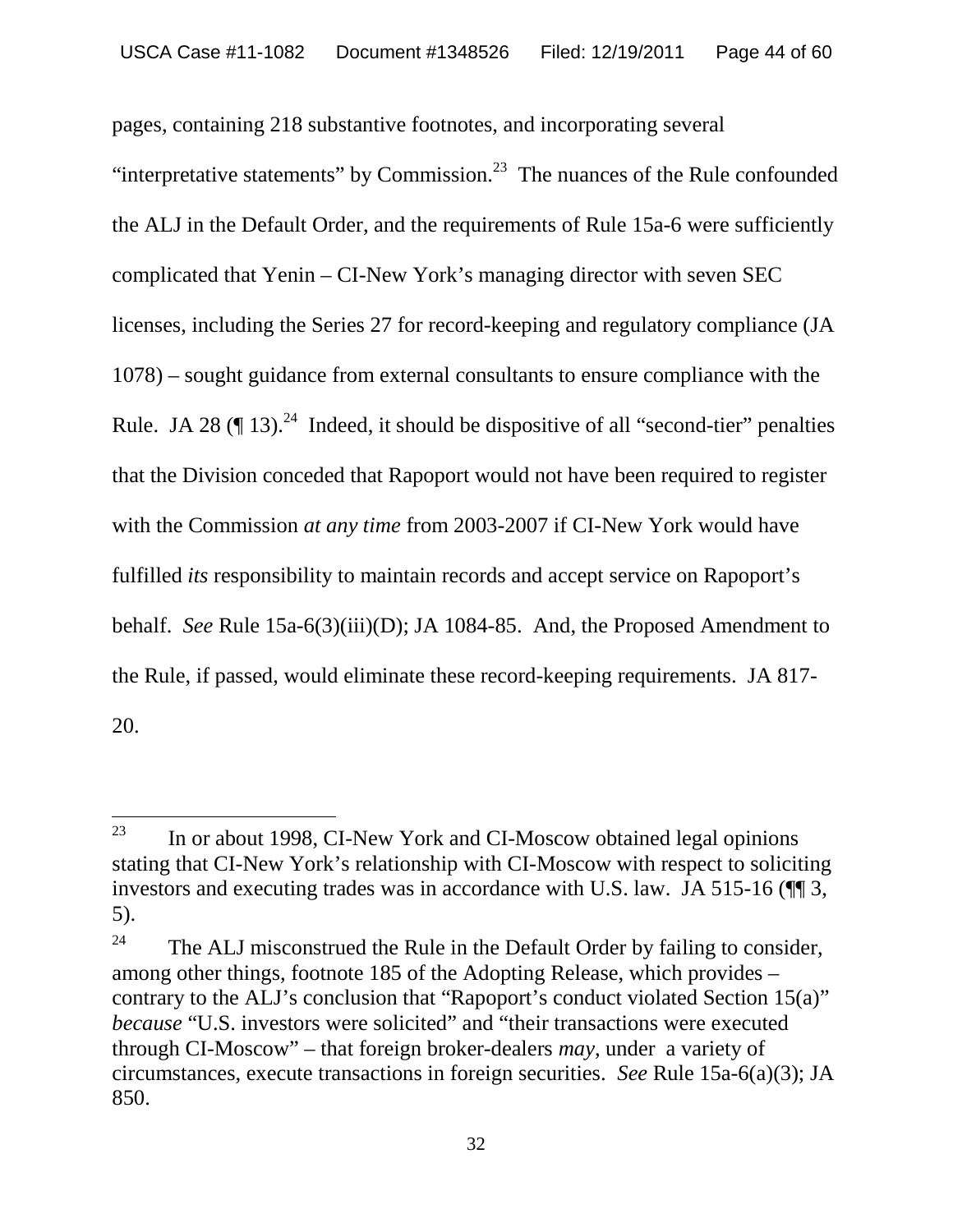In addition, where a sanction imposed by the Commission is "excessive" or does not "serve [its] intended purpose," an appellate court has the discretion to "reduce" it, or to "eliminate" it entirely. *McCarthy,* 406 F.3d at 188; *Hateley v. SEC*, 8 F.3d 653, 655 (9th Cir. 1993) (a "court may reduce an SEC sanction where its severity is not justified under the circumstances"). Here, even assuming there was a basis for finding that Rapoport acted with scienter (and there is not), the five maximum second-tier penalties imposed on Rapoport totaling \$315,000 are excessive by any objective measure as (i) Rapoport has no prior violations of the securities laws; (ii) his alleged violation caused no harm to investors; (iii) the Division implicitly concedes (JA 924-25) that all of his conduct would have been exempt from registration under Rule 15a-6 had CI-New York maintained certain records and registered him for service; and (iv) the Commission has effectively proposed eliminating these record-keeping requirements. JA 817-20. By imposing such excessive penalties, the Commission failed to give "meaningful consideration" to the specific circumstances of this case. *See, e.g., McCarthy*, 406 F.3d at 190 ("Some explanation addressing the nature of the violation and the mitigating factors presented in the record of each case is required . . . we reiterate that each case must be considered on its own facts"); *SEC v. Moran*, 944 F. Supp. 286, 297 (S.D.N.Y. 1996) ("Each case, of course, has its own particular facts and circumstances which determine the appropriate penalty to be imposed").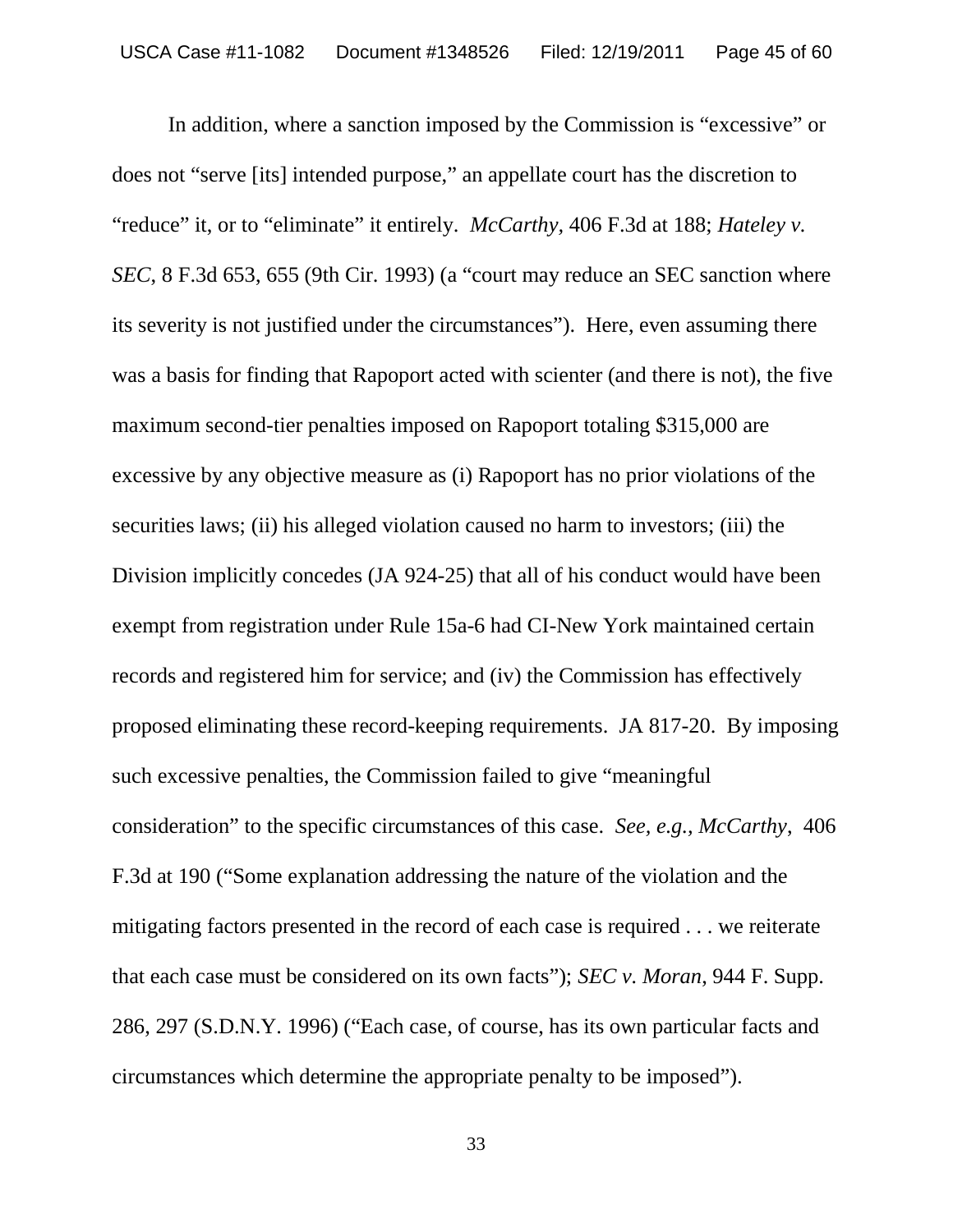The Commission therefore abused its discretion by imposing *all* penalties against Rapoport attributable to 2003-2005, and by imposing "second-tier" penalties for 2006-2007. Therefore, in the event that the Default Order is not set aside, all of these sanctions should be vacated in their entirety.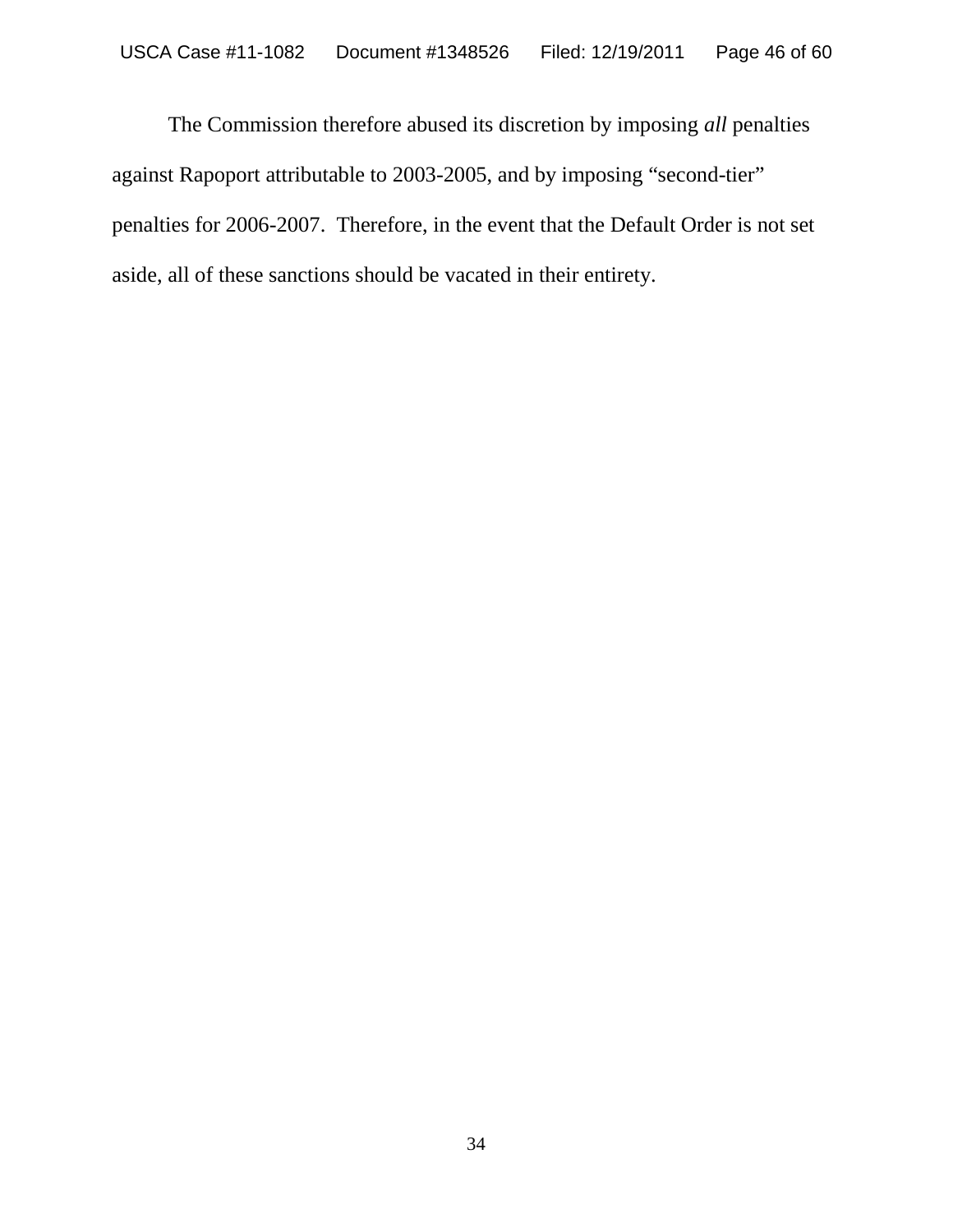### **CONCLUSION**

For the reasons set forth herein, Rapoport respectfully requests that the Court set aside the Default Order as to him so that he may defend the OIP on its merits. In the alternative, Rapoport respectfully requests that at a minimum, the Court vacate the sanctions imposed on him by the Commission that are without legal and factual justification, which include: (i) all sanctions and penalties attributable to the years 2003, 2004 and 2005 (including an accounting, disgorgement, and civil penalties); and (ii) all "second-tier" civil penalties against Rapoport for all years.

Respectfully submitted,

Dated: December 19, 2011 By: /s/ Michael A. Hanin

Michael A. Hanin Leigh McMullan Bellas Kasowitz, Benson, Torres & Friedman LLP 1633 Broadway New York, NY 10019 (212) 506-1700 mhanin@kasowitz.com lmcmullan@kasowitz.com

*Counsel for Petitioner Dan Rapoport*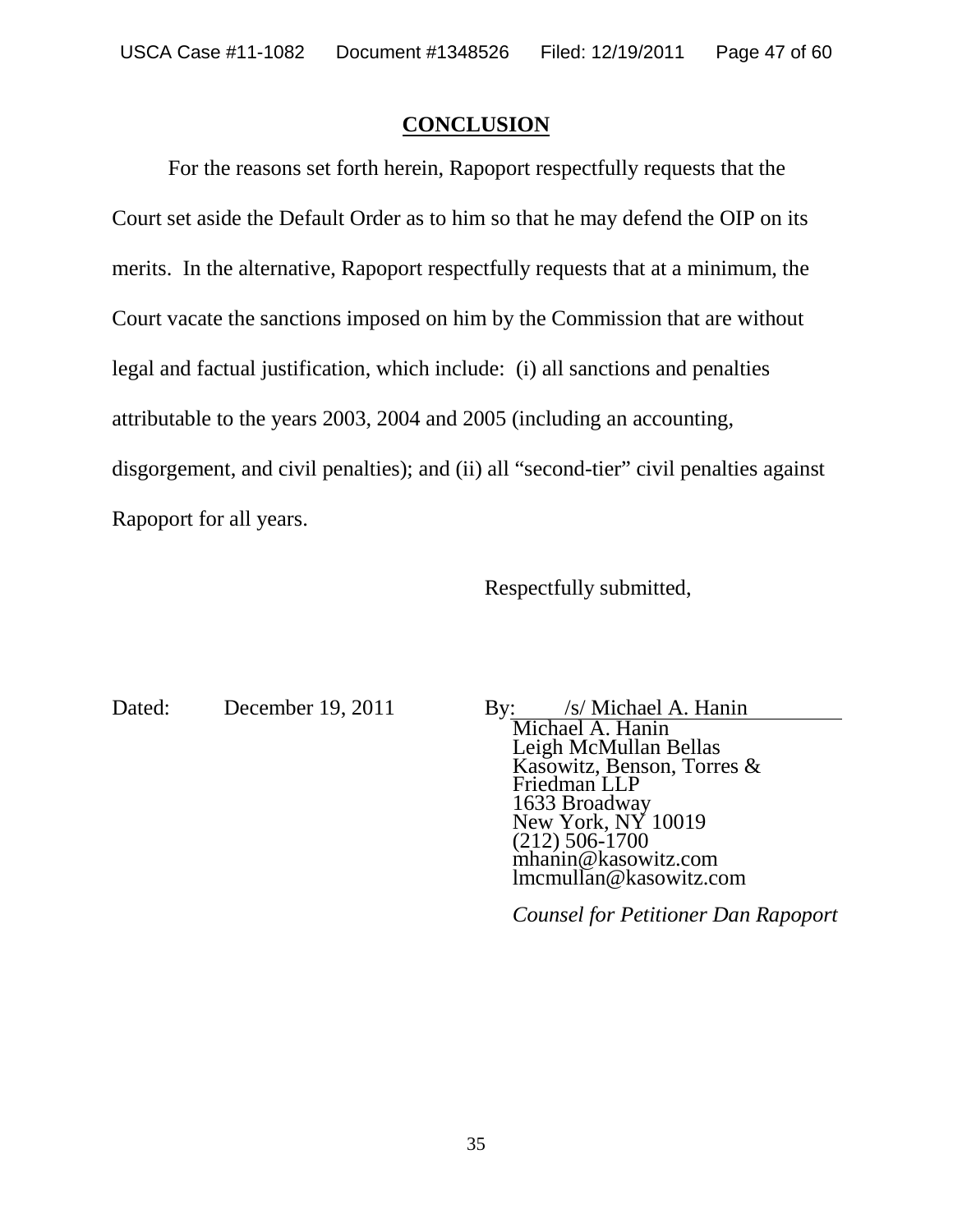# **CERTIFICATE OF COMPLIANCE**

Pursuant to Federal Rule of Appellate Procedure 32, I hereby certify that Final Brief of Petitioner Dan Rapoport complies with the type-volume limitation because it is 7,871 words, excluding the parts of the brief exempted by Federal Rule of Appellate Procedure  $32(a)(7)(B)(iii)$  and Circuit Rule  $32(a)(2)$ , and is written in Times New Roman 14-point font.

Dated: December 19, 2011 /s/ Michael A. Hanin

Michael A. Hanin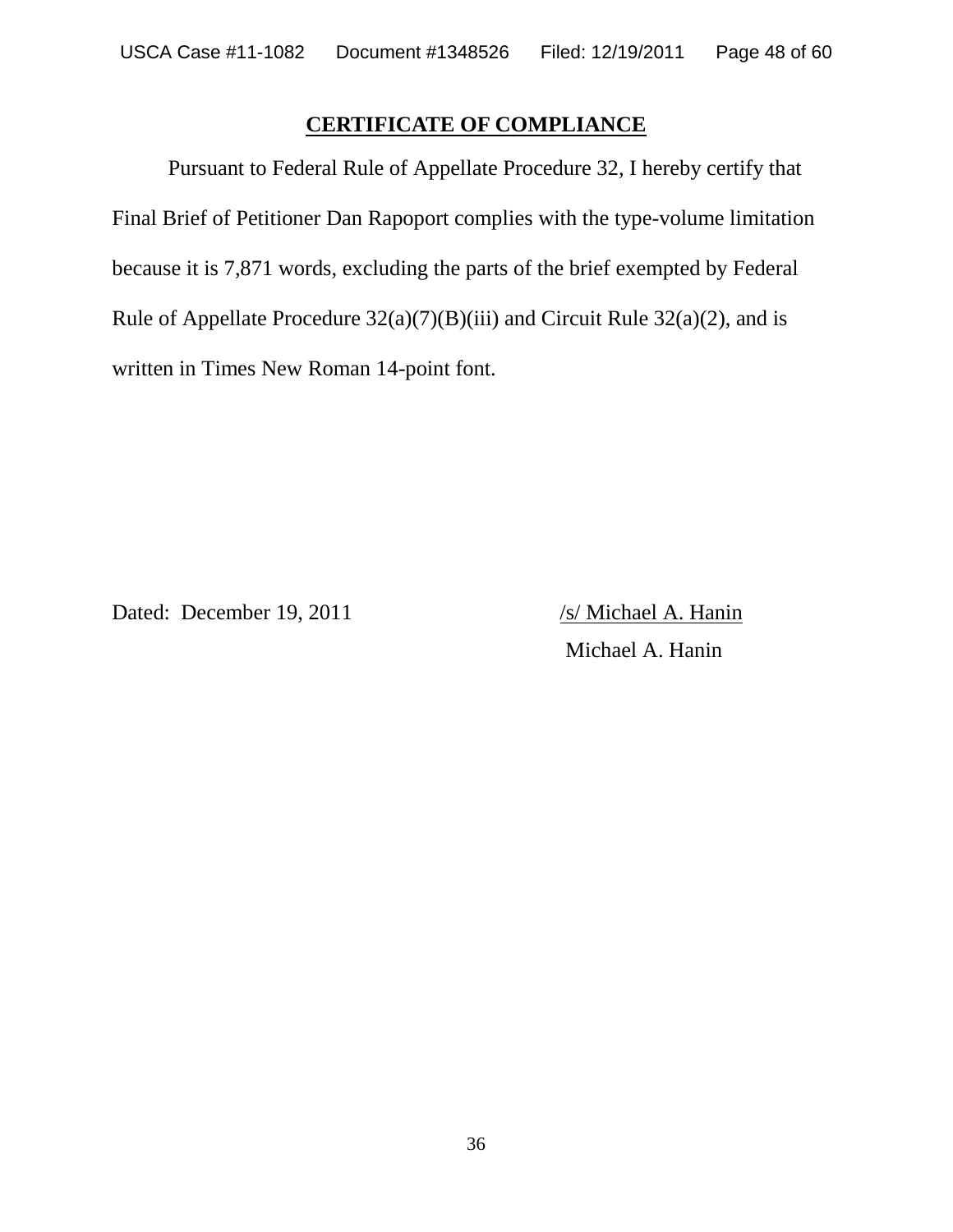# **CERTIFICATE OF SERVICE**

Pursuant to Federal Rule of Appellate Procedure 25(d)(2), I hereby certify

that Final Brief of Petitioner Dan Rapoport was served on Respondent Securities

and Exchange Commission via the Case Management/Electronic Case Filing

system of the United States Court of Appeals, District of Columbia Circuit, which

will send notice of such filing to the following registered CM/ECF users:

Jeffrey Alan Berger Securities and Exchange Commission 100 F Street, NE Washington, DC 20549 Direct: 202-551-5112 Email: bergerje@sec.gov

Jacob H. Stillman Securities and Exchange Commission 100 F Street, NE Washington, DC 20549 Direct: 202-551-5017 Email: stillmanj@sec.gov

A courtesy copy will also be emailed to the above email addresses.

Dated: December 19, 2011 /s/ Michael A. Hanin

Michael A. Hanin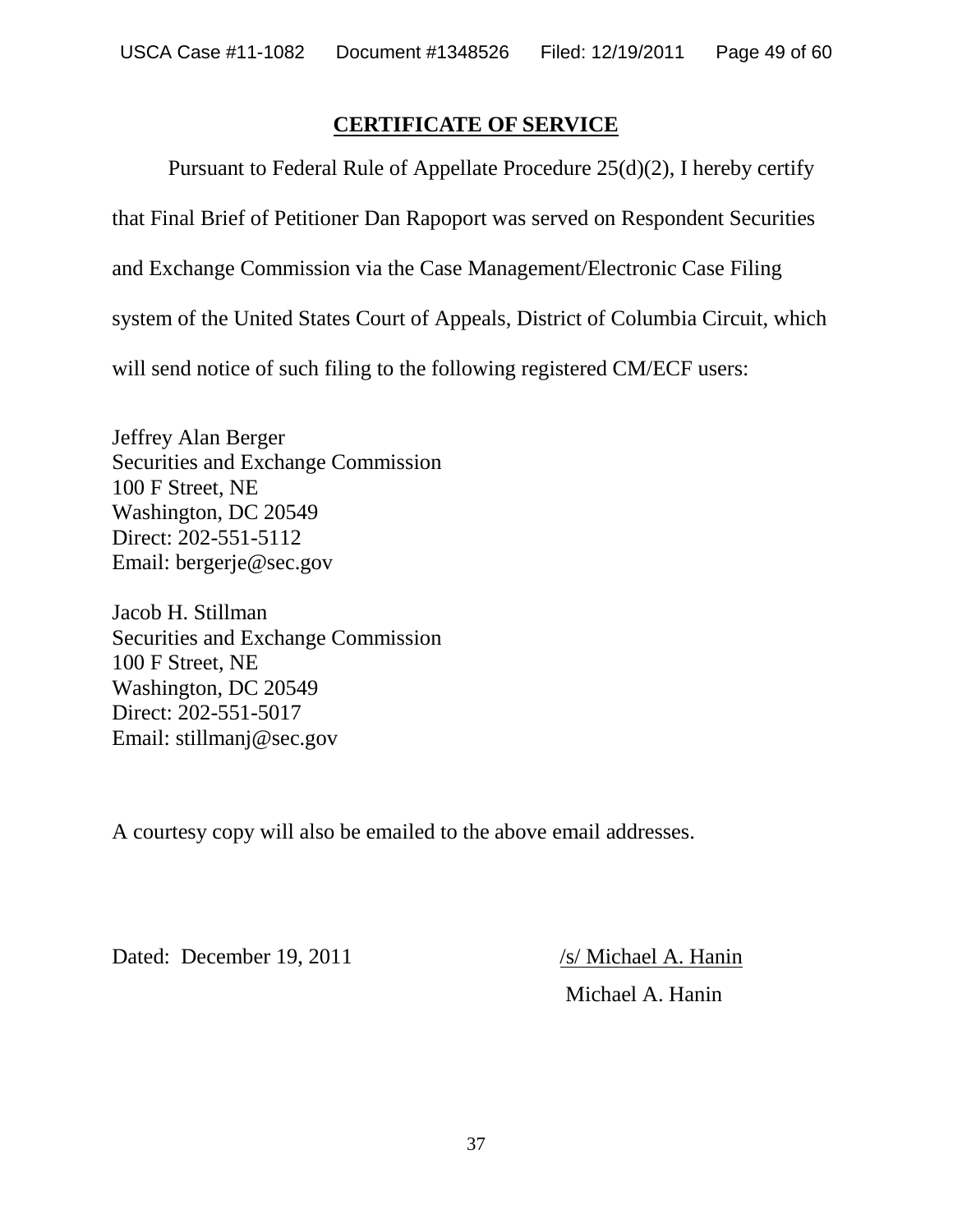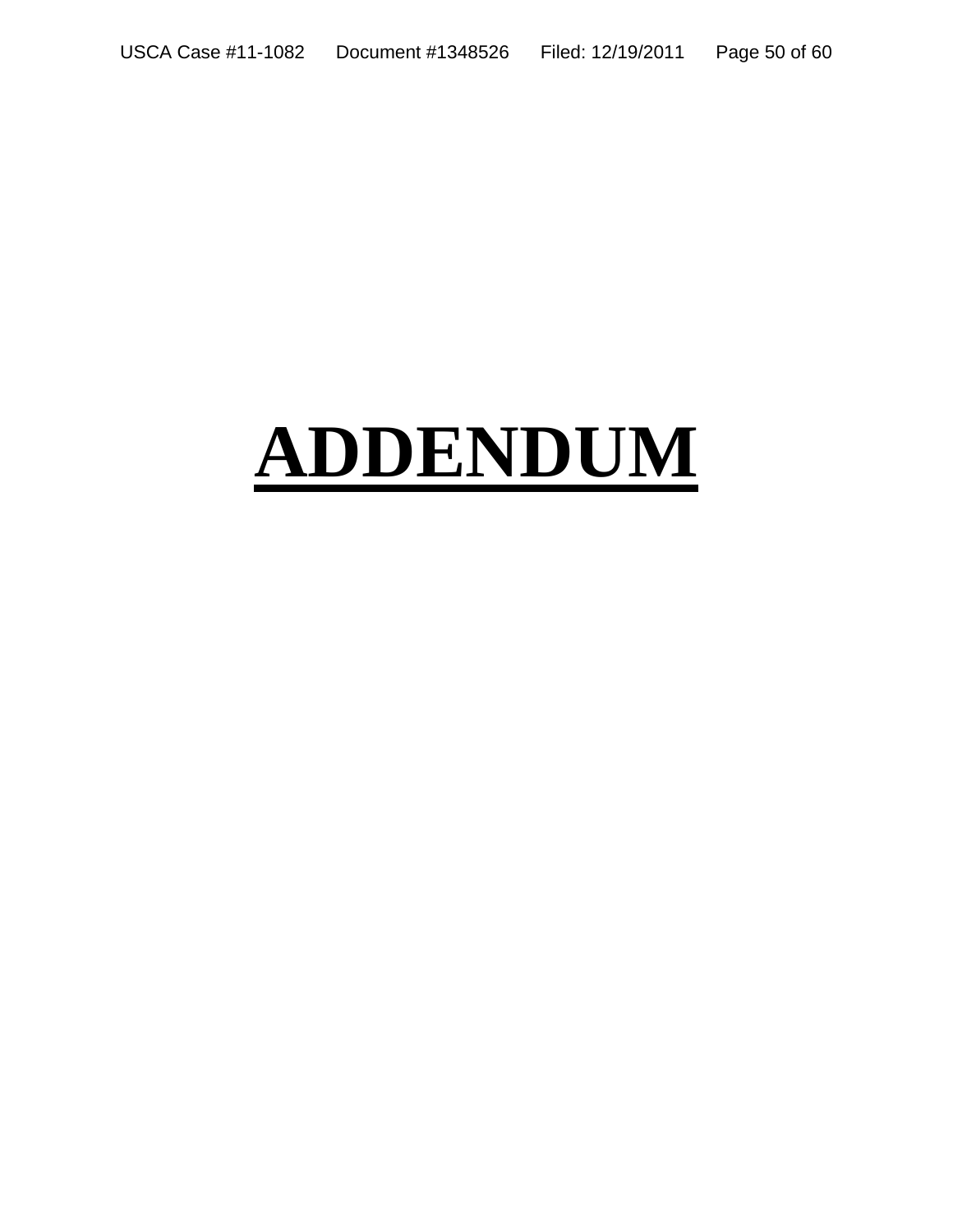# **TABLE OF CONTENTS: STATUTES**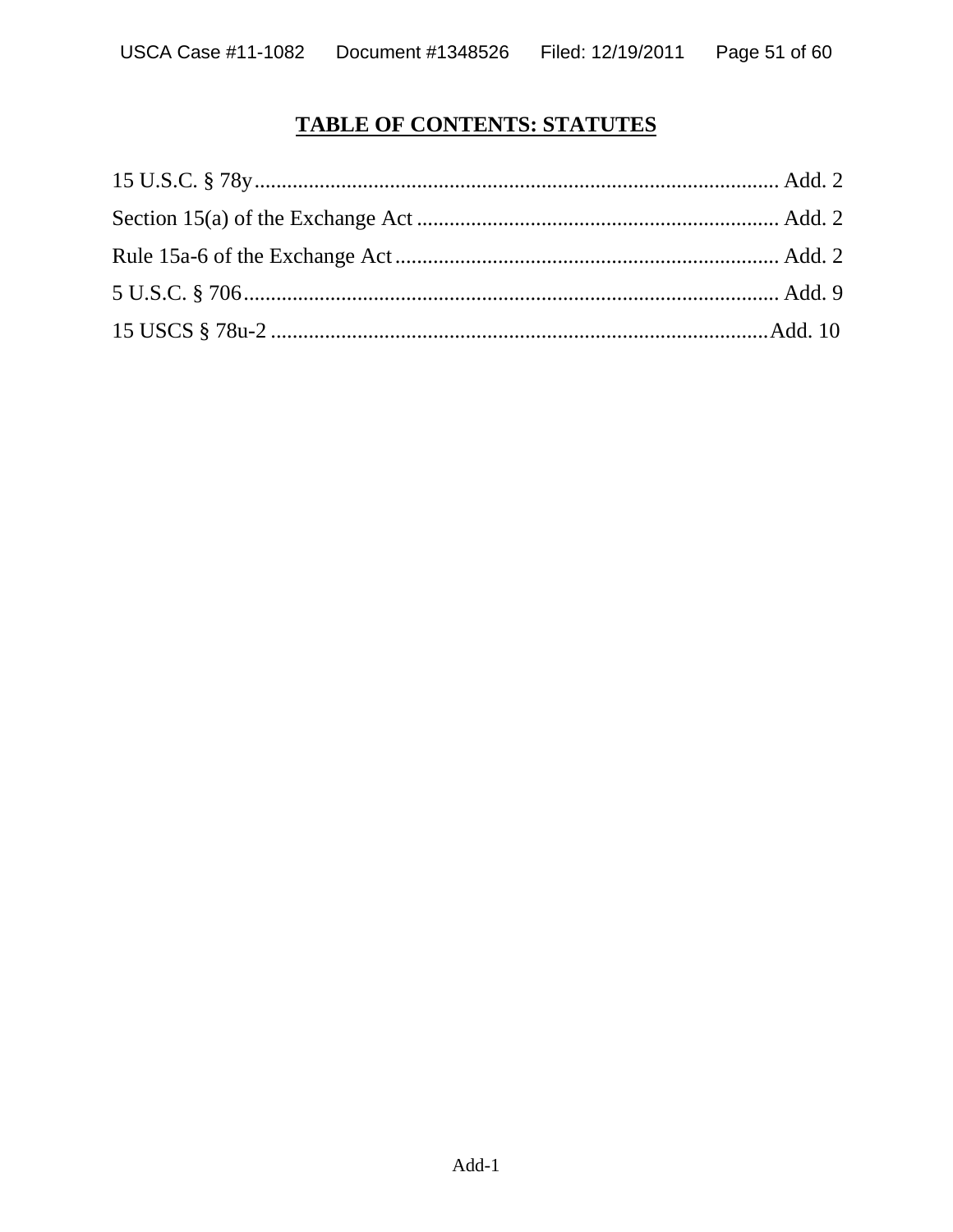# **STATUTES ADDENDUM**

# **15 U.S.C. § 78y provides in relevant part:**

(a) Final Commission orders; persons aggrieved; petition; record; findings; affirmance, modification, enforcement, or setting aside of orders; remand to adduce additional evidence.

(1) A person aggrieved by a final order of the Commission entered pursuant to this title [15 USCS §§ 78a et seq.] may obtain review of the order in the United States Court of Appeals for the circuit in which he resides or has his principal place of business, or for the District of Columbia Circuit, by filing in such court, within sixty days after the entry of the order, a written petition requesting that the order be modified or set aside in whole or in part.

### **Section 15(a) of the Exchange Act provides in relevant part:**

Registration of all persons utilizing exchange facilities to effect transactions; exemptions

1. It shall be unlawful for any broker or dealer which is either a person other than a natural person or a natural person not associated with a broker or dealer which is a person other than a natural person (other than such a broker or dealer whose business is exclusively intrastate and who does not make use of any facility of a national securities exchange) to make use of the mails or any means or instrumentality of interstate commerce to effect any transactions in, or to induce or attempt to induce the purchase or sale of, any security (other than an exempted security or commercial paper, bankers' acceptances, or commercial bills) unless such broker or dealer is registered in accordance with subsection (b) of this section.

### **Rule 15a-6 of the Exchange Act provides:**

a. A foreign broker or dealer shall be exempt from the registration requirements of sections  $15(a)(1)$  or  $15B(a)(1)$  of the Act to the extent that the foreign broker or dealer: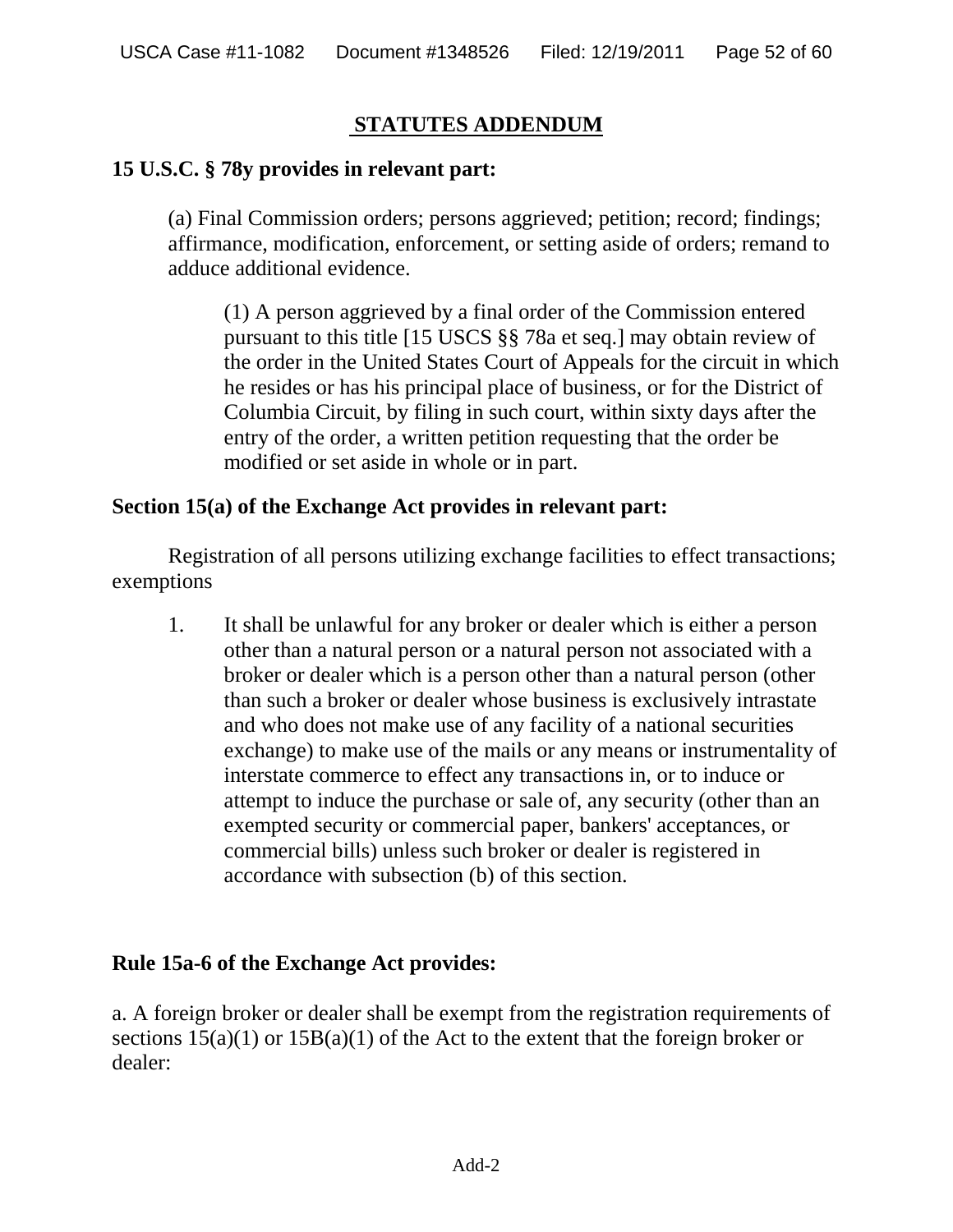1. Effects transactions in securities with or for persons that have not been solicited by the foreign broker or dealer; or

2.Furnishes research reports to major U.S. institutional investors, and effects transactions in the securities discussed in the research reports with or for those major U.S. institutional investors, provided that:

i. The research reports do not recommend the use of the foreign broker or dealer to effect trades in any security;

ii. The foreign broker or dealer does not initiate contact with those major U.S. institutional investors to follow up on the research reports, and does not otherwise induce or attempt to induce the purchase or sale of any security by those major U.S. institutional investors,

iii. If the foreign broker or dealer has a relationship with a registered broker or dealer that satisfies the requirements of paragraph (a)(3) of this section, any transactions with the foreign broker or dealer in securities discussed in the research reports are effected only through that registered broker or dealer, pursuant to the provisions of paragraph (a)(3) of this section; and

iv. The foreign broker or dealer does not provide research to U.S. persons pursuant to any express or implied understanding that those U.S. persons will direct commission income to the foreign broker or dealer; or

3. Induces or attempts to induce the purchase or sale of any security by a U.S. institutional investor or a major U.S. institutional investor, provided that:

i. The foreign broker or dealer:

A. Effects any resulting transactions with or for the U.S. institutional investor or the major U.S. institutional investor through a registered broker or dealer in the manner described by paragraph  $(a)(3)(iii)$  of this section; and

B. Provides the Commission (upon request or pursuant to agreements reached between any foreign securities authority,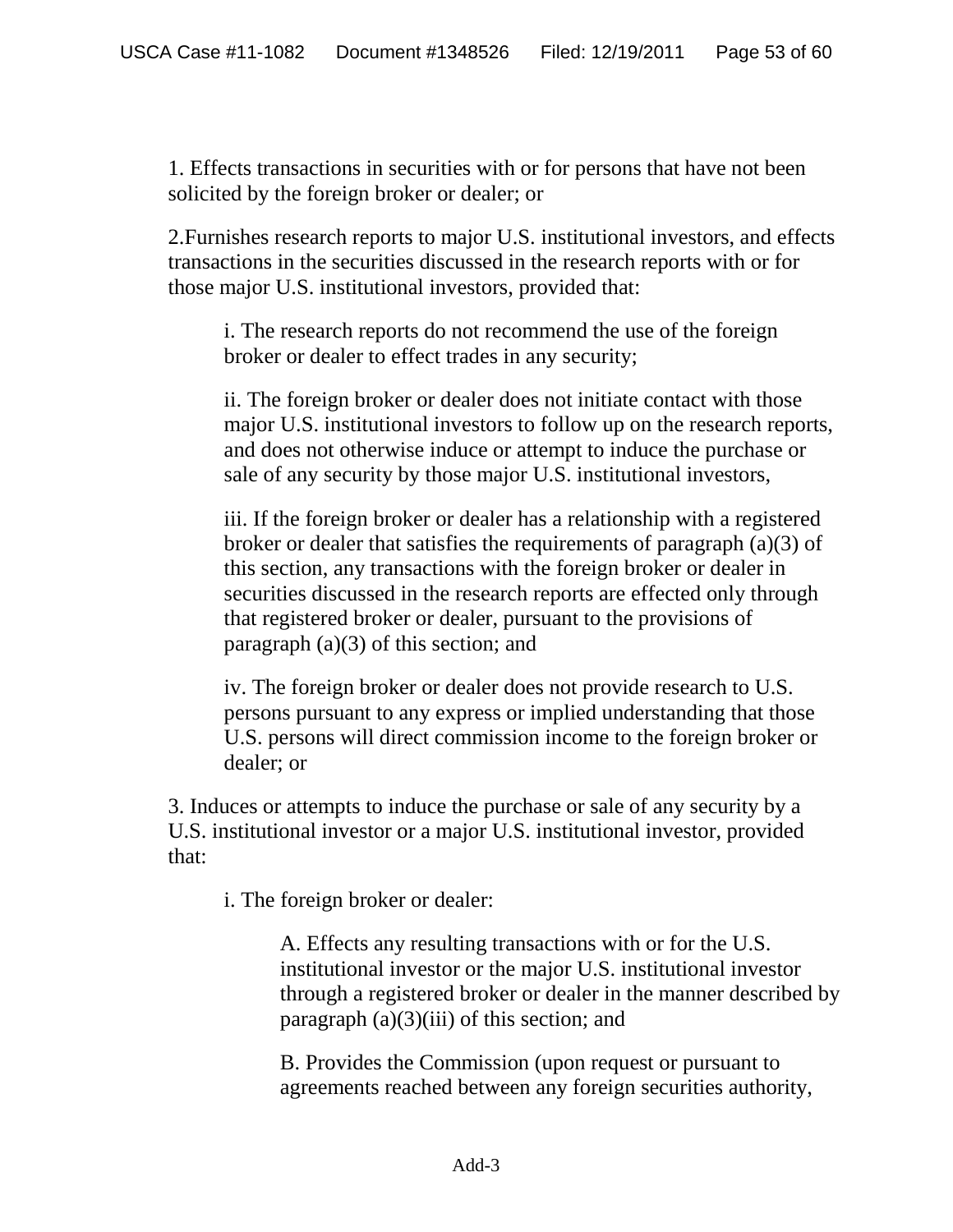including any foreign government, as specified in section 3(a)(50) of the Act, and the Commission or the U.S. Government) with any information or documents within the possession, custody, or control of the foreign broker or dealer, any testimony of foreign associated persons, and any assistance in taking the evidence of other persons, wherever located, that the Commission requests and that relates to transactions under paragraph (a)(3) of this section, except that if, after the foreign broker or dealer has exercised its best efforts to provide the information, documents, testimony, or assistance, including requesting the appropriate governmental body and, if legally necessary, its customers (with respect to customer information) to permit the foreign broker or dealer to provide the information, documents, testimony, or assistance to the Commission, the foreign broker or dealer is prohibited from providing this information, documents, testimony, or assistance by applicable foreign law or regulations, then this paragraph  $(a)(3)(i)(B)$  shall not apply and the foreign broker or dealer will be subject to paragraph (c) of this section;

ii. The foreign associated person of the foreign broker or dealer effecting transactions with the U.S. institutional investor or the major U.S. institutional investor:

A. Conducts all securities activities from outside the U.S., except that the foreign associated persons may conduct visits to U.S. institutional investors and major U.S. institutional investors within the United States, provided that:

1. The foreign associated person is accompanied on these visits by an associated person of a registered broker or dealer that accepts responsibility for the foreign associated person's communications with the U.S. institutional investor or the major U.S institutional investor; and

2. Transactions in any securities discussed during the visit by the foreign associated person are effected only through the registered broker or dealer, pursuant to paragraph (a)(3) of this section; and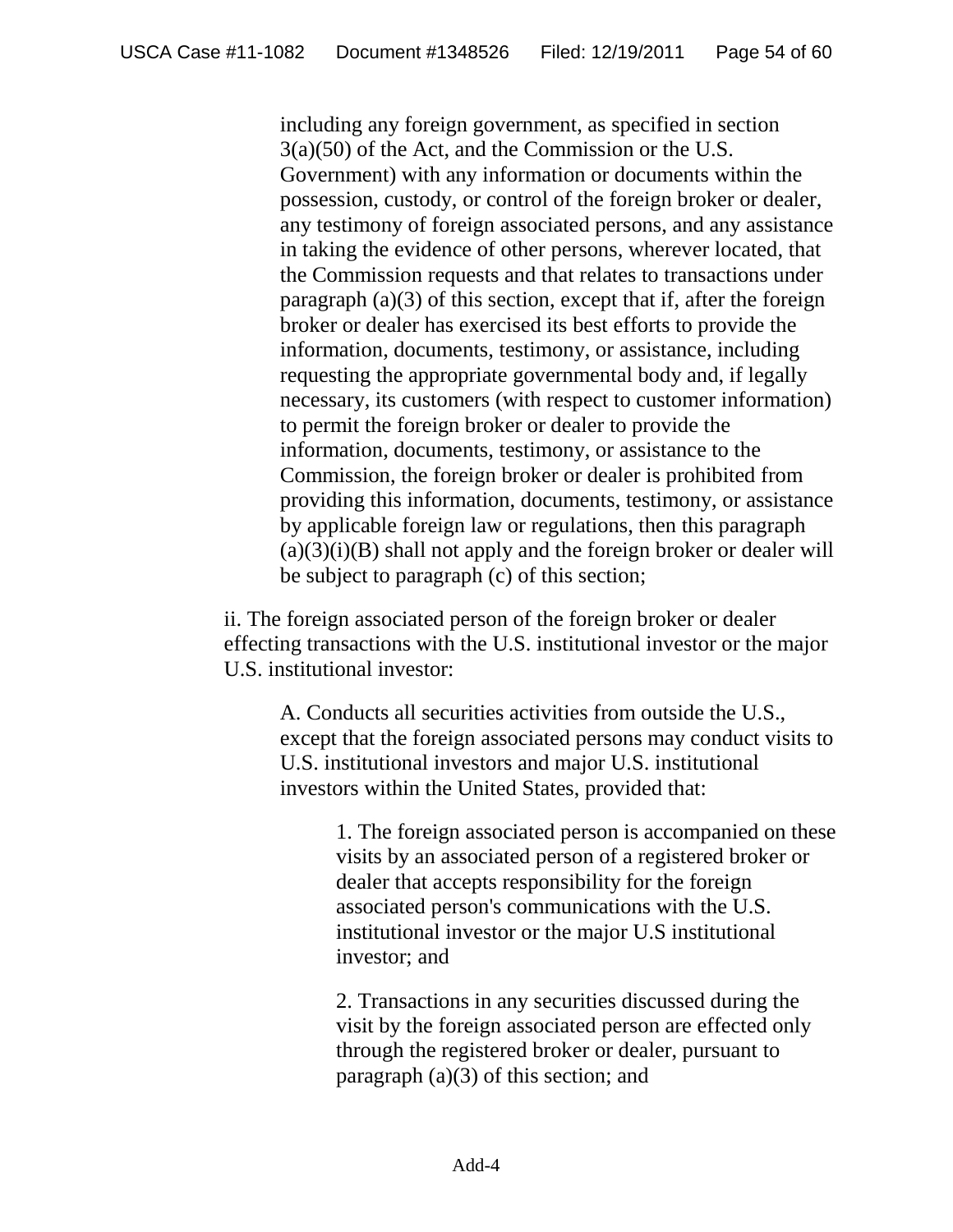B. Is determined by the registered broker or dealer to:

1. Not be subject to a statutory disqualification specified in Section  $3(a)(39)$  of the Act, or any substantially equivalent foreign

1.expulsion or suspension from membership,

2. bar or suspension from association,

3. denial of trading privileges,

4. order denying, suspending, or revoking registration or barring or suspending association, or

5. finding with respect to causing any such effective foreign suspension, expulsion, or order;

2. Not to have been convicted of any foreign offense, enjoined from any foreign act, conduct, or practice, or found to have committed any foreign act substantially equivalent to any of those listed in sections  $15(b)(4)$  (B), (C), (D), or (E) of the Act; and

3. Not to have been found to have made or caused to be made any false foreign statement or omission substantially equivalent to any of those listed in Section 3(a)(39)(E) of the Act; and

iii. The registered broker or dealer through which the transaction with the U.S. institutional investor or the major U.S. institutional investor is effected:

A. Is responsible for:

1. Effecting the transactions conducted under paragraph  $(a)(3)$  of this section, other than negotiating their terms;

2. Issuing all required confirmations and statements to the U.S. institutional investor or the major U.S. institutional investor;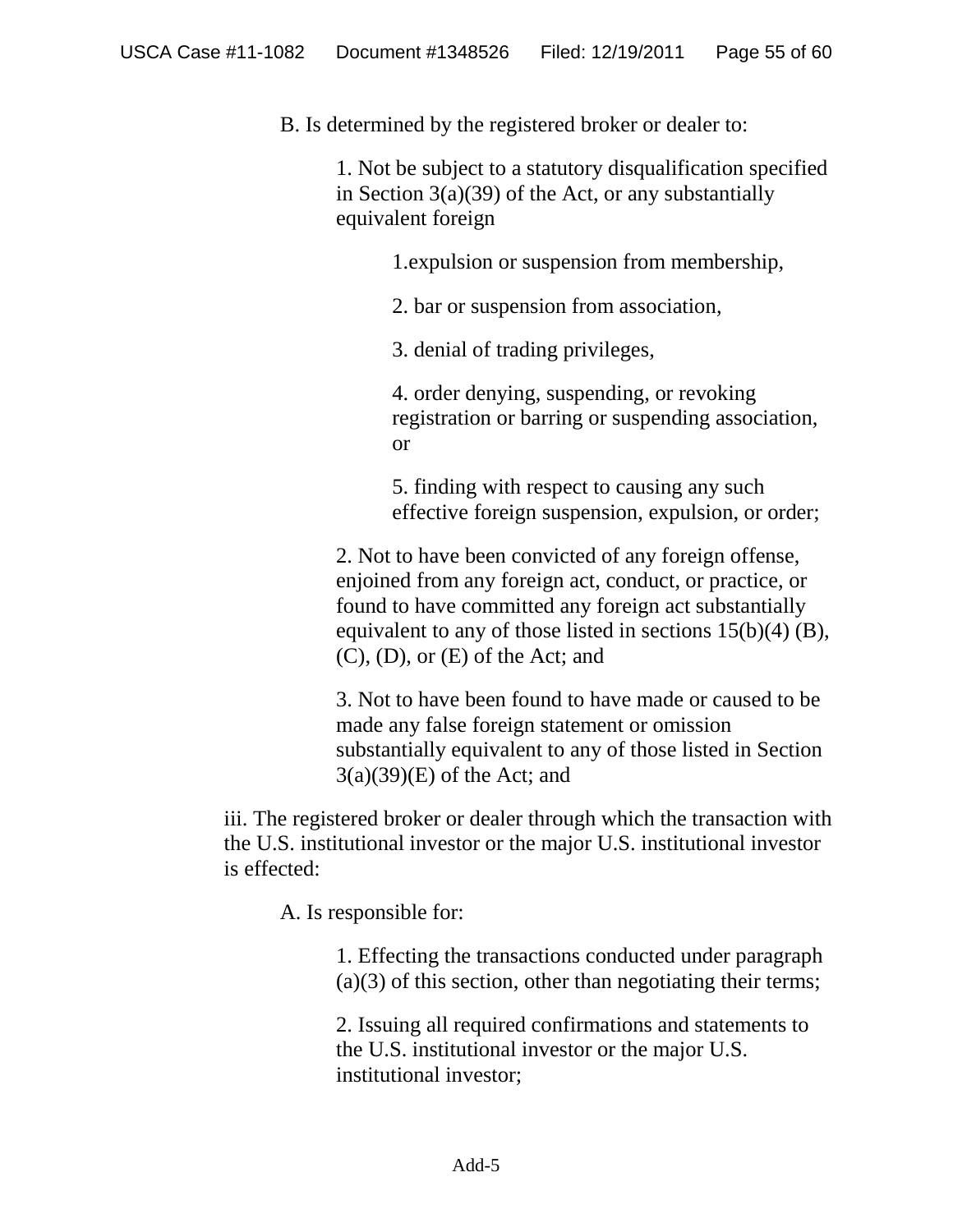3. As between the foreign broker or dealer and the registered broker or dealer, extending or arranging for the extension of any credit to the U.S. institutional investor or the major U.S. institutional investor in connection with the transactions

4. Maintaining required books and records relating to the transactions, including those required by Rules 17a-3 and 17a-4 under the Act

5. Complying with Rule 15c3-1 under the Act with respect to the transactions; and

6. Receiving, delivering, and safeguarding funds and securities in connection with the transactions on behalf of the U.S. institutional investor or the major U.S. institutional investor in compliance with Rule 15c3-3 under the Act;

B. Participates through an associated person in all oral communications between the foreign associated person and the U.S. institutional investor, other than a major U.S. institutional investor;

C. Has obtained from the foreign broker or dealer, with respect to each foreign associated person, the types of information specified in Rule l7a-3(a)(12) under the Act, provided that the information required by paragraph (a)(12)(d) of that Rule shall include sanctions imposed by foreign securities authorities, exchanges, or associations, including without limitation those described in paragraph  $(a)(3)(ii)(B)$  of this section;

D. Has obtained from the foreign broker or dealer and each foreign associated person written consent to service of process for any civil action brought by or proceeding before the Commission or a self-regulatory organization (as defined in Section 3(a)(26) of the Act), providing that process may be served on them by service on the registered broker or dealer in the manner set forth on the registered broker's or dealer's current Form BD; and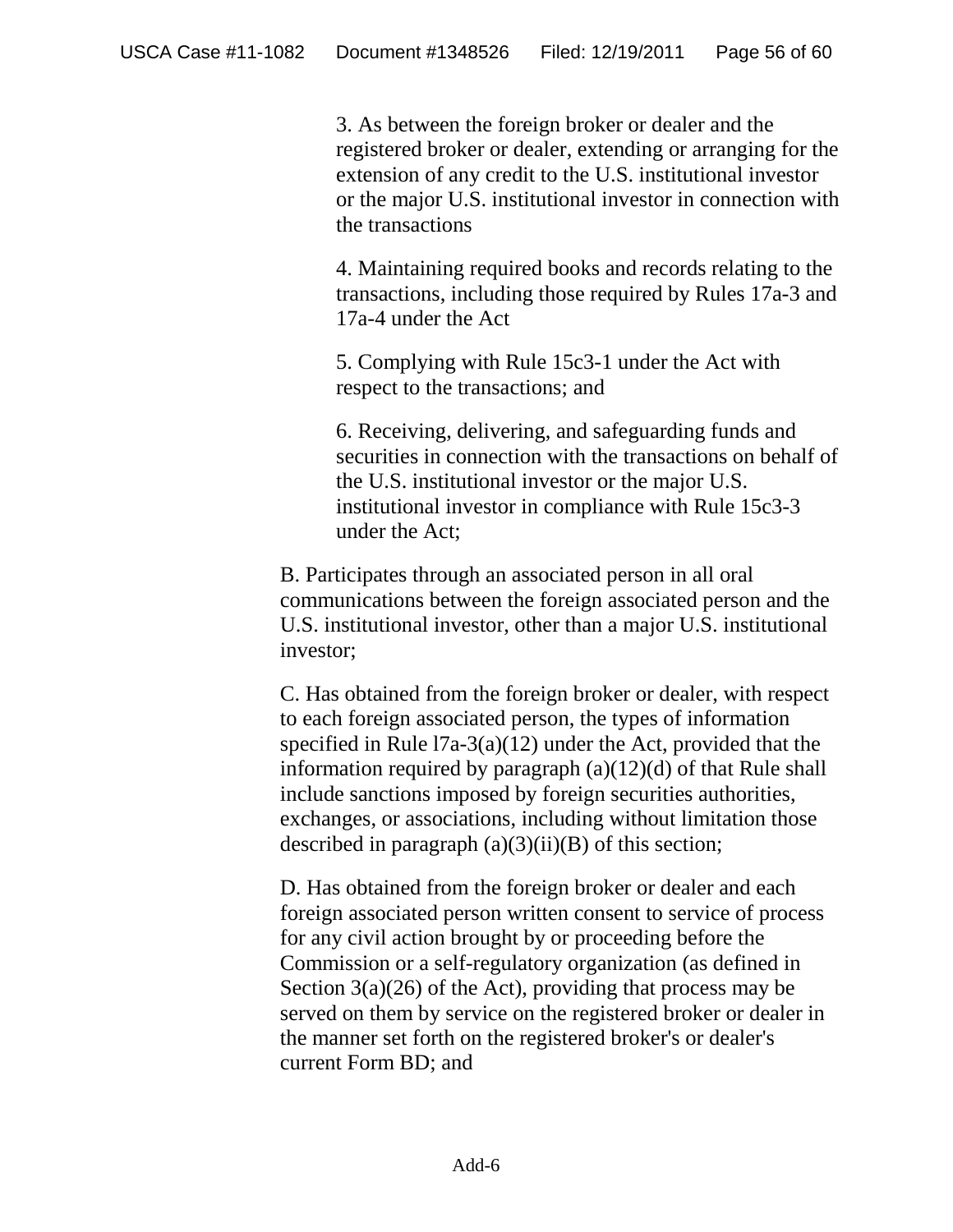E. Maintains a written record of the information and consents required by paragraphs  $(a)(3)(iii)(C)$  and  $(D)$  of this section, and all records in connection with trading activities of the U.S. institutional investor or the major U.S. institutional investor involving the foreign broker or dealer conducted under paragraph (a)(3) of this section, in an office of the registered broker or dealer located in the United States (with respect to nonresident registered brokers or dealers, pursuant to Rule 17a-7(a) under the Act, and makes these records available to the Commission upon request; or

4. Effects transactions in securities with or for, or induces or attempts to induce the purchase or sale of any security by:

i. A registered broker or dealer, whether the registered broker or dealer is acting as principal for its own account or as agent for others, or a bank acting pursuant to an exception or exemption from the definition of "broker" or "dealer" in sections  $3(a)(4)(B)$ ,  $3(a)(4)(E)$ , or  $3(a)(5)(C)$  of the Act, or the rules thereunder;

ii. The African Development Bank, the Asian Development Bank, the Inter-American Development Bank, the International Bank for Reconstruction and Development, the International Monetary Fund, the United Nations, and their agencies, affiliates, and pension funds;

iii. A foreign person temporarily present in the United States, with whom the foreign broker or dealer had a bona fide, pre-existing relationship before the foreign person entered the United States;

iv. Any agency or branch of a U.S. person permanently located outside the United States, provided that the transactions occur outside the United States; or

v. U.S. citizens resident outside the United States, provided that the transactions occur outside the United States, and that the foreign broker or dealer does not direct its selling efforts toward identifiable groups of U.S. citizens resident abroad.

b. When used in this rule,

1. The term family of investment companies shall mean: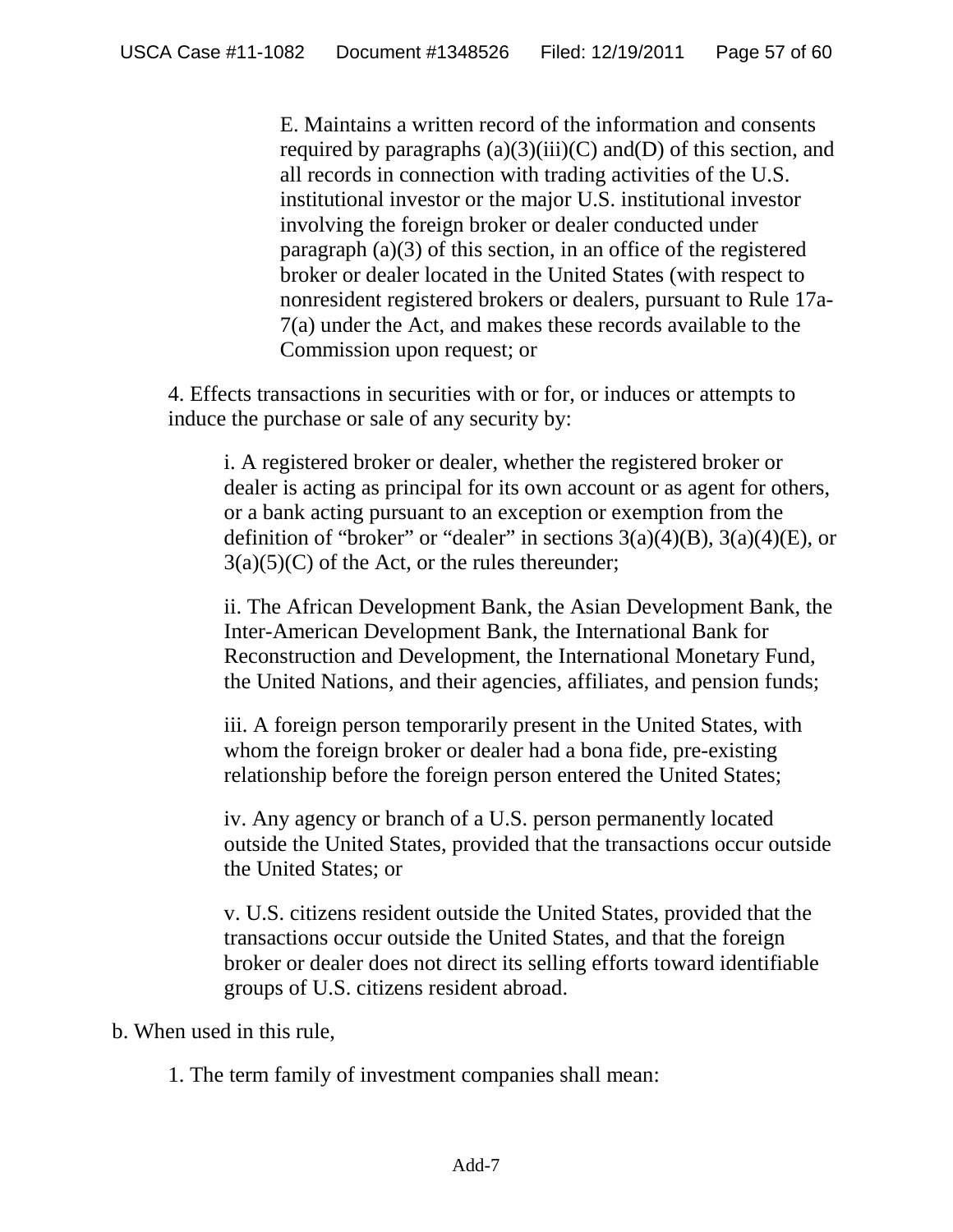i. Except for insurance company separate accounts, any two or more separately registered investment companies under the Investment Company Act of 1940 that share the same investment adviser or principal underwriter and hold themselves out to investors as related companies for purposes of investment and investor services; and

ii. With respect to insurance company separate accounts, any two or more separately registered separate accounts under the Investment Company Act of 1940 that share the same investment adviser or principal underwriter and function under operational or accounting or control systems that are substantially similar.

2. The term foreign associated person shall mean any natural person domiciled outside the United States who is an associated person, as defined in Section 3(a)(18) of the Act, of the foreign broker or dealer, and who participates in the solicitation of a U.S. institutional investor or a major U.S. institutional investor under paragraph (a)(3) of this section.

3. The term foreign broker or dealer shall mean any non-U.S. resident person (including any U.S. person engaged in business as a broker or dealer entirely outside the United States, except as otherwise permitted by this rule) that is not an office or branch of, or a natural person associated with, a registered broker or dealer, whose securities activities, if conducted in the United States, would be described by the definition of "broker" or "dealer" in Sections  $3(a)(4)$  or  $3(a)(5)$  of the Act.

4. The term major U.S. institutional investor shall mean a person that is:

i. A U.S. institutional investor that has, or has under management, total assets in excess of \$100 million; provided, however, that for purposes of determining the total assets of an investment company under this rule, the investment company may include the assets of any family of investment companies of which it is a part; or

ii. An investment adviser registered with the Commission under Section 203 of the Investment Advisers Act of 1940 that has total assets under management in excess of \$100 million

5. The term registered broker or dealer shall mean a person that is registered with the Commission under Sections 15(b),  $15B(a)(2)$ , or  $15C(a)(2)$  of the Act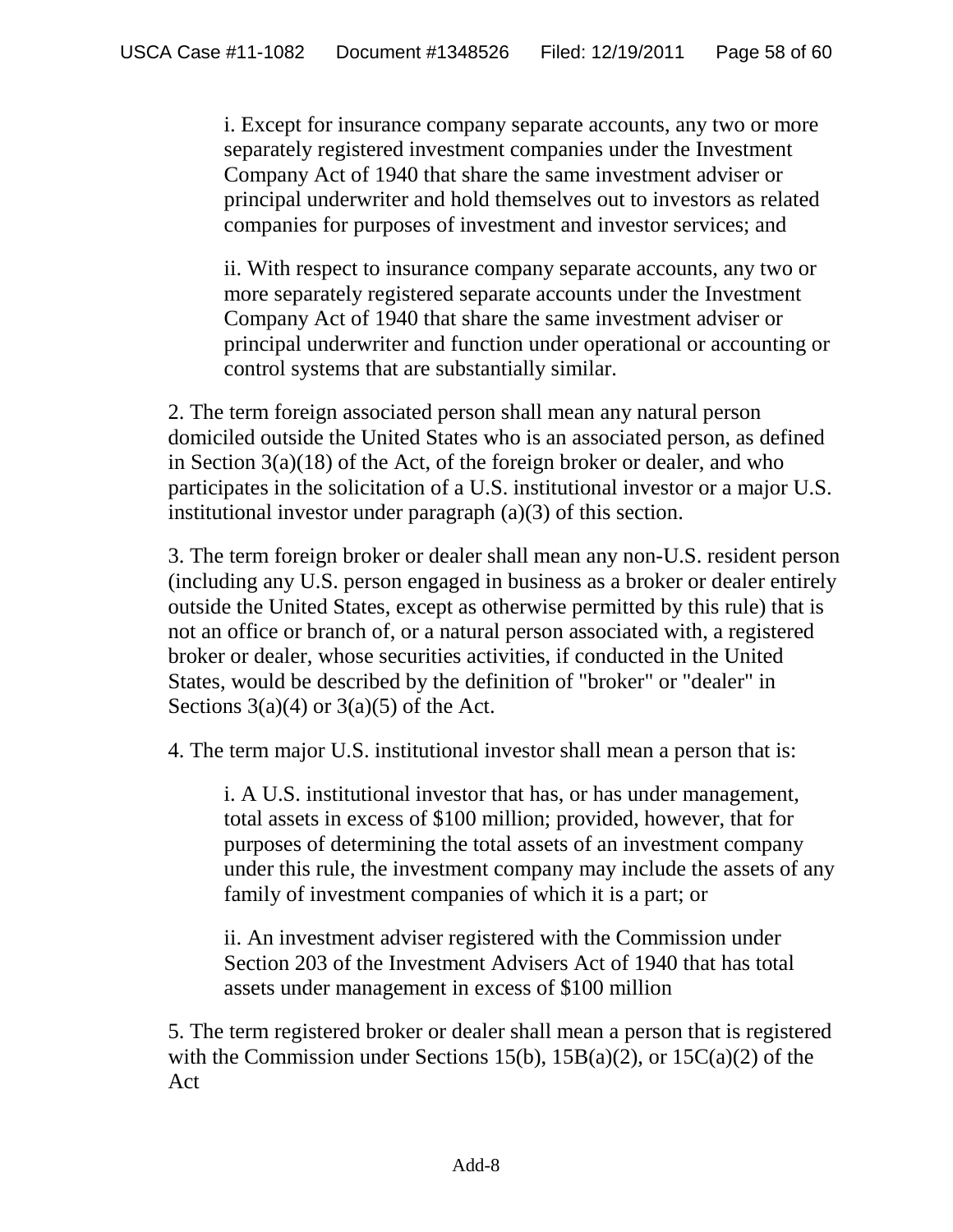6. The term United States shall mean the United States of America, including the States and any territories and other areas subject to its jurisdiction.

7. The term U.S. institutional investor shall mean a person that is:

i. An investment company registered with the Commission under Section 8 of the Investment Company Act of 1940; or

ii. A bank, savings and loan association, insurance company, business development company, small business investment company, or employee benefit plan defined in Rule 501(a)(1) of Regulation D under the Securities Act of 1933; a private business development company defined in Rule 501(a)(2); an organization described in Section 501(c)(3) of the Internal Revenue Code, as defined in Rule  $501(a)(3)$ ; or a trust defined in Rule  $501(a)(7)$ .

c. The Commission, by order after notice and opportunity for hearing, may withdraw the exemption provided in paragraph (a)(3) of this section with respect to the subsequent activities of a foreign broker or dealer or class of foreign brokers or dealers conducted from a foreign country, if the Commission finds that the laws or regulations of that foreign country have prohibited the foreign broker or dealer, or one of a class of foreign brokers or dealers, from providing, in response to a request from the Commission, information or documents within its possession, custody, or control, testimony of foreign associated persons, or assistance in taking the evidence of other persons, wherever located, related to activities exempted by paragraph  $(a)(3)$  of this section.

# **5 U.S.C. § 706 provides:**

To the extent necessary to decision and when presented, the reviewing court shall decide all relevant questions of law, interpret constitutional and statutory provisions, and determine the meaning or applicability of the terms of an agency action. The reviewing court shall--

(1) compel agency action unlawfully withheld or unreasonably delayed; and

(2) hold unlawful and set aside agency action, findings, and conclusions found to be